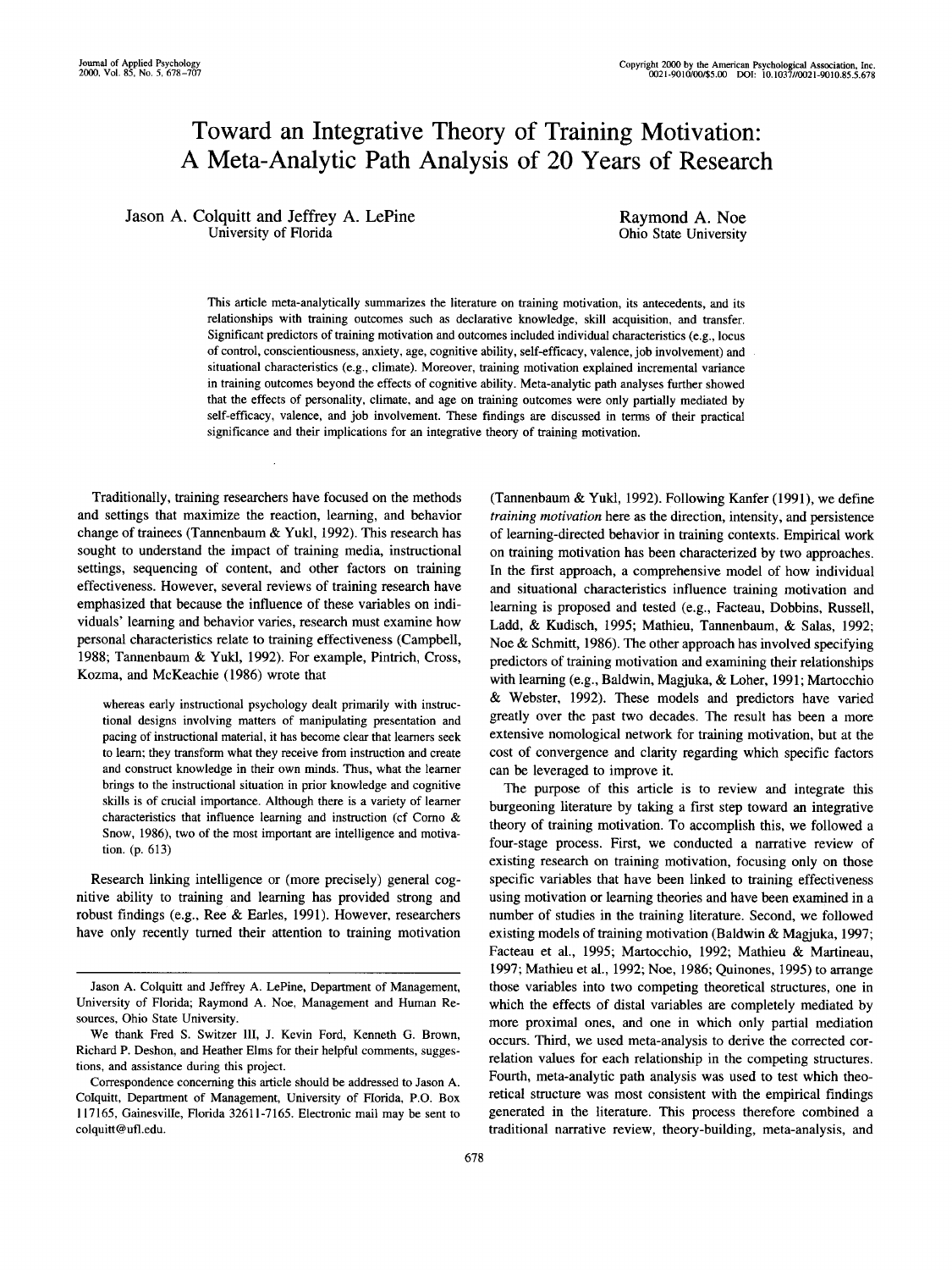the emerging technique of meta-analytic path analysis (Viswesvaran & Ones, 1995).

#### A Narrative Review of Research on Training Motivation

The training literature has generally recognized that training motivation can be influenced by both individual and situational characteristics (e.g., Mathieu & Martineau, 1997; Noe, 1986; Tannenbaum & Yukl, 1992). If one examines the specific individual and situational characteristics examined by training scholars over the past two decades, one finds a degree of convergence about which specific characteristics seem to be important theoretically. For the sake of clarity, we italicize these variables in the following section. As noted above, our review examines only those characteristics that (a) have been linked to training motivation and outcomes using motivation or learning theories and (b) have been examined across several studies in a training or learning context. The second condition reflects the fact that only variables that have been examined across several studies can be included in a quantitative review of this type. Thus, although we mention other, less commonly examined variables in the narrative review below, we cannot include them in the quantitative sections of the article.

On the basis of these criteria, we principally review the following individual and situational characteristics: personality variables, job and career variables, self-efficacy, valence, demographics, cognitive ability, climate, and support. In the following section, we discuss the relevance of these variables to a theory of training motivation. In addition, we discuss the role that training motivation plays in training outcomes such as learning and transfer. Because training outcomes were the subject of a recent metaanalytic review (Alliger, Tannenbaum, Bennett, Traver, & Shotland, 1997), we provide only a brief discussion of the relationships among outcomes.

# *Individual Characteristics and Training Motivation*

Personality refers to the relatively stable characteristics of individuals (other than ability) that influence their cognition and behavior. Personality is found in many motivation theories, because it creates differences in self-set goals and the cognitive construction of individuals' environments, both of which go on to create between-person differences in behavior (Kanfer, 1991). Research linking personality to training motivation has examined narrow traits as well as wider traits included in the Big Five personality taxonomy (Digman, 1990). In terms of the former, Mathieu, Martineau, and Tannenbaum (1993) showed that trainees high in *achievement motivation* were more motivated to learn. Webster and Martocchio (1993) linked *anxiety* to reduced training motivation. Noe (1986) proposed that individuals with an internal *locus of control* have more positive attitudes toward training opportunities because they are more likely to feel that training will result in tangible benefits. This relationship was confirmed in Noe and Schmitt (1986). Although these three narrow traits have been examined with some frequency, other traits have been explored in only one or two studies. These include cognitive playfulness (Martocchio & Webster, 1992), positive and negative affectivity (Bretz & Thompsett, 1992), need for dominance (Kabanoff & Bottger, 1991), and competitiveness (Mumford, Baughman, Uhlman, Costanza, & Threlfall, 1993).

Mount and Barrick (1998) noted that despite the impact of their meta-analysis of the Big Five, "there remains a relative void in the literature regarding the relationship between personality dimensions and training outcomes" (p. 852). However, recent research has in fact linked the Conscientiousness factor of the Big Five to training motivation. Martocchio and Judge (1997) showed that conscientious individuals had more confidence in their ability to learn the training materials. Similarly, Colquitt and Simmering (1998) showed that conscientious learners had higher self-efficacy and a stronger desire to learn the training content. Other Big Five variables, such as extraversion, have appeared in only one or two studies (Ferris, Youngblood, & Yates, 1985).

Aside from personality, past research has shown that training motivation is a function of variables related to one's job and career. Such variables include job involvement, organizational and career commitment, and career planning and exploration. *Job involvement* is defined as the degree to which an individual identifies psychologically with work and the importance of work to a person's total self-image (Brown, 1996; Lodahl & Kejner, 1965). Researchers have suggested that people who are highly involved with their jobs are more likely to be motivated, because participation in training can increase skill levels, improve job performance, and increase feelings of self-worth (Martineau, 1995; Mathieu et al., 1993).

*Organizational commitment* refers to an individual's involvement in and identification with an organization. Organizational commitment includes acceptance and belief in the organization's goals and values, a willingness to exert effort for the organization, and a desire to maintain membership in the organization (Mowday, Porter, & Steers, 1982). Meyer, Allen, and Smith (1993) noted that the same type of commitment can be referenced to a person's occupation, termed here *career commitment* (e.g., Blau, 1988). The higher individuals' levels of organizational or career commitment, the more likely they are to view training as useful for themselves and the organization. Researchers have shown that commitment is positively related to motivation to learn and reactions to training (e.g., Facteau et al., 1995; Mathieu, 1988; Quinones, Ford, Sego, & Smith, 1995; Tannenbaum, Mathieu, Salas, & Cannon-Bowers, 1991).

*Career exploration* refers to self-assessment of skill strengths and weaknesses, career values, interests, goals, or plans, as well as the search for job-related information from counselors, friends, and family members (Mihal, Sorce, & Compte, 1984; Stumpf, Colarelli, & Hartman, 1983). Because it helps individuals identify their strengths, weaknesses, and interests, persons who have high levels of career exploration are likely to have high training motivation, because they can more clearly see the link between learning and the development of their strengths and weaknesses (e.g., Facteau et al., 1995; Noe & Wilk, 1993). *Career planning* refers to the extent to which employees create and update clear, specific, plans for achieving career goals. Career planning might relate to training motivation, because individuals who engage in planning see more potential benefits to training (Mathieu et al., 1993), a relationship that was supported by Facteau et al. (1995) and Martineau (1995). Other career variables have been examined with less frequency, including career identity and resilience (e.g., Carson & Bedeian, 1994).

*Self-efficacy* refers to an individual's "beliefs in one's capabilities to organize and execute the courses of action required to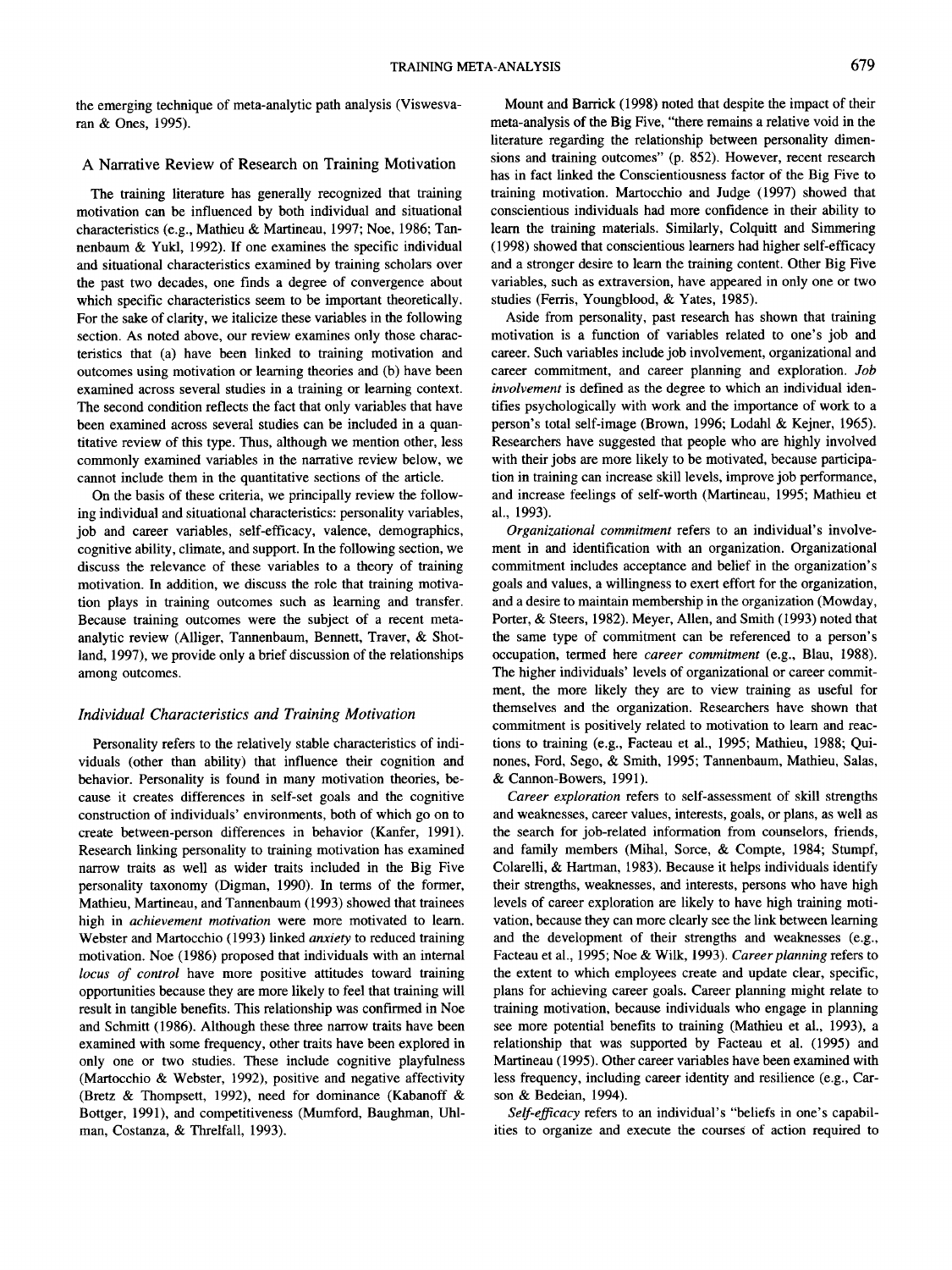produce given attainments" (Bandura, 1997, p. 3). Self-efficacy has been shown to be positively and strongly related to job performance (e.g., Stajkovic & Luthans, 1998). Self-efficacy also relates to task choice, task effort, and persistence in task achievement (Gist & Mitchell, 1992). In a training environment, such results are likely to translate into a positive relationship between self-efficacy and training outcomes. Indeed, research has consistently shown positive relationships between self-efficacy, motivation to learn, and learning (e.g., Gist, Stevens, & Bavetta, 1991; Martocchio & Webster, 1992; Mathieu et al., 1992; Quinones, 1995).

On the basis of expectancy theory (Vroom, 1964), researchers have suggested that *valence,* or individuals' beliefs regarding the desirability of outcomes obtained from training, is related to training success. For example, Mathieu et al. (1992) found that motivation was a function of perceptions that increased job performance (facilitated by training) led to feelings of accomplishment, higher pay, and greater potential for promotion. Colquitt and Simmering (1998) found that trainees who valued outcomes linked to learning showed increased motivation levels.

Demographics refer to the ascribed or achieved characteristics of individuals. Although scholars have occasionally considered these variables in studies of training, they have most often been employed only as statistical control variables. Only rarely have demographics been the focus of empirical research, and there is little theory linking demographics to training outcomes. The two demographic variables that appear most frequently in studies of training are gender and age. In terms of gender effects on learning, results appear equivocal. Whereas Feinberg and Halperin (1978) showed that women have lower learning levels, Webster and Martocchio (1995) failed to detect significant gender effects. The failure to find consistent effects for gender is not surprising, given the lack of theoretical rationale for such effects.

In regard to *age,* however, empirical results seem more consistent. For example, many studies have provided evidence of a negative relationship between age and learning (Gist, Rosen, & Schwoerer, 1988; Martocchio, 1994; Martocchio & Webster, 1992). Indeed, this relationship is supported by research investigating effects of aging on learning, memory, and problem solving (Poon, 1985, 1987). For example, some studies have suggested that although aging increases knowledge of information, jobrelevant skills, and expertise (i.e., crystallized intelligence), it decreases the ability to engage in the type of reasoning necessary for learning (fluid intelligence; Horn & Noll, 1994; Willis, 1987). As Sterns and Doverspike (1989) suggested, however, the negative relationship between age and learning may be due to both selfperceptions and managers' perceptions. Specifically, as employees age, managers may perceive that the employees' ability and training motivation decrease. Also, employees' fear of failure may increase as they age, preventing older employees from seeking training opportunities. It has also been reported that age is negatively related to participation in training and development programs. For example, Cleveland and Shore (1992) found that age was negatively related to both self-reported and managers' evaluations of participation in on-the-job training. McEnrue (1989) found that younger employees were more willing to engage in self-development than older employees were.

Perhaps the most commonly examined individual characteristic in the training literature is *cognitive ability.* Although there is

debate about the underlying causes (i.e., genetic vs. environmental), it is clear that individuals differ in terms of basic information processing capacities or their levels of cognitive resources (Ackerman, 1999; Kanfer & Ackerman, 1989; Norman & Bobrow, 1975). There are also differing views regarding the structure of these capacities and how they translate into knowledge or learning (Ackerman, 1987, 1999; Anderson, 1982, 1987; Baddeley, 1986; Kyllonen & Christal, 1990). Traditionally, scholars have posited that cognitive work takes place in a physical space called working memory, but more recent treatments suggest that working memory consists of that portion of long-term memory that is currently activated (Lord & Maher, 1991). Generally speaking, both conceptualizations assume that once the limits of working memory are reached, processing of additional information becomes problematic, because some pieces of information are lost. Regardless of the theoretical perspectiye, however, it is clear that individual differences in information processing capacity relate to individual differences in learning or, more precisely, the speed of learning (Jensen, 1998). The literature on skill acquisition, for example, is very consistent in showing that information processing capacity is very important during early stages of task performance, when a great deal of information from the environment and recalled knowledge must be represented in working memory (Ackerman, 1986, 1987; Anderson, 1982, 1987).

Regardless of how cognitive psychologists describe the process of information processing, individual differences in cognitive capacity can be captured by the single factor underlying scores on tests that measure a broad array of cognitive abilities (Hunter, 1986; Jensen, 1986; Kass, Mitchell, Grafton, & Wing, 1983; Ree & Earles, 1991; Welsh, Watson, & Ree, 1990). This single factor has been called general cognitive ability, or simply g, and has occasionally been defined as the ability to learn (Hunter, 1986). Accordingly, because acquisition of knowledge and skill depends on learning and because learning depends on individual differences in g, g should predict success in training. Indeed, g has been found to be the primary determinant of training success across a wide variety of jobs, and some have suggested that there is "not much more than  $g''$  when it comes to factors that influence training effectiveness (Ree & Earles, 1991). Because of the central role played by cognitive ability in learning, it is important in studies of training to determine whether individual and situational characteristics explain any incremental variance in training outcomes.

# *Situational Characteristics and Training Motivation*

Although the previous discussion has centered on individual characteristics, research also suggests that situational characteristics play a key role in influencing individual behavior. Forehand and Gilmer (1964), for example, provided an early discussion about how characteristics of the organization (i.e., size, structure, systems complexity, leadership pattern, and goal directions) influence individuals' attitudes and performance. They suggested that organizational-level characteristics define the stimuli that individuals regularly confront, place constraints on behavior, and reward or punish behavior. James and Jones (1974) discussed how organizational characteristics influence individuals' perceptions of the organizational context and also how this psychological climate influences individuals' subsequent affect and behavior. Rousseau (1978) and others have suggested, however, that influential situa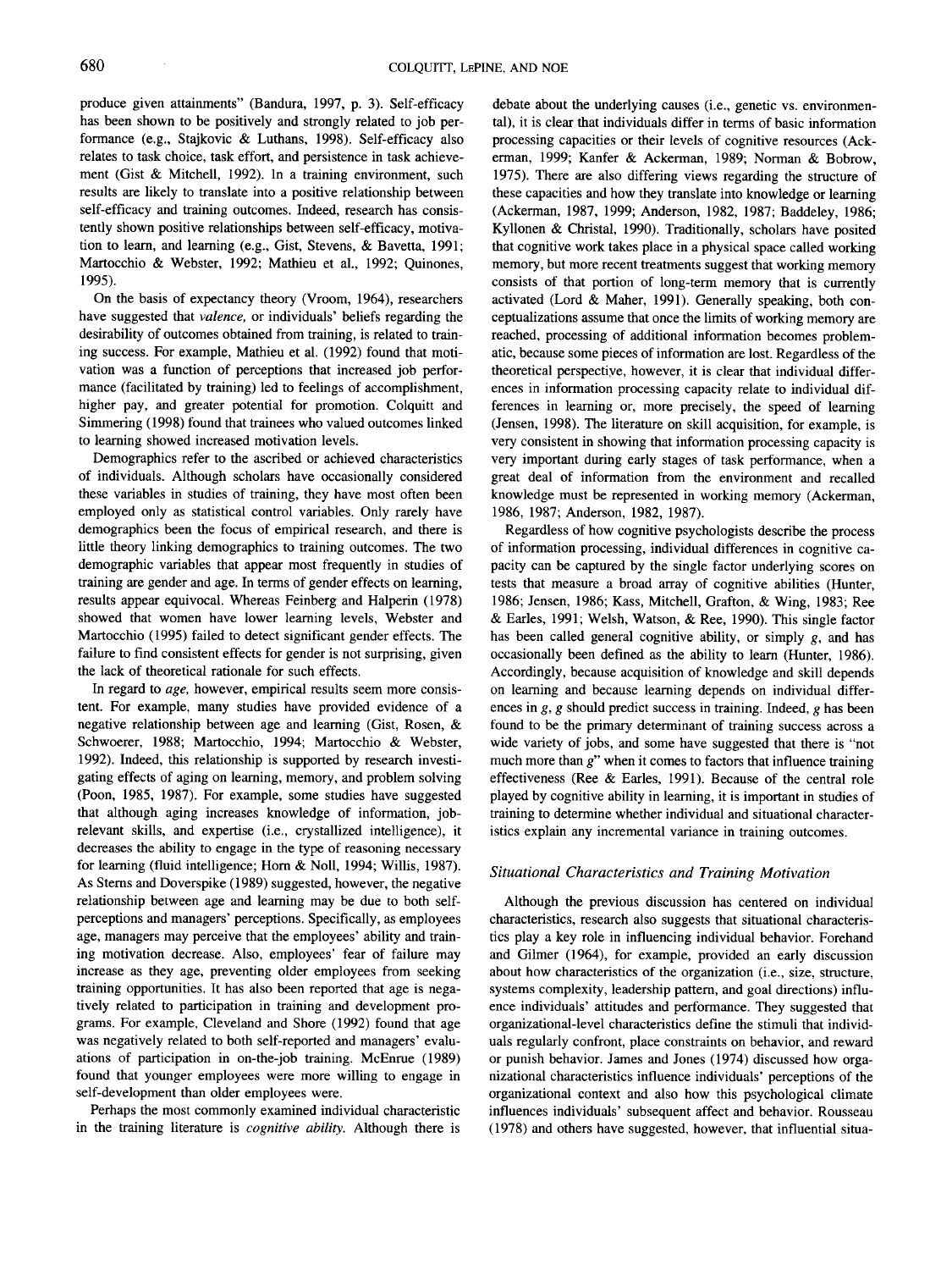tional factors can also reside at the level of the department, job (e.g., Brass, 1981), leader (e.g., Podsakoff, MacKenzie, Moorman, & Fetter, 1990), or work group (Janz, Colquitt, & Noe, 1997; Kidwell, Mossholder, & Bennett, 1997; LePine & Van Dyne, 1998).

In the context of training studies, situational characteristics occurring at many of these levels have been examined. For example, Tracey, Tannenbaum, and Kavanagh (1995) recently examined an organization's *climate* for transfer, which refers to trainees' perceptions about characteristics of the work environment that influence the use of training content on the job. The main features of a positive climate may include adequate resources, cues that serve to remind trainees of what they have learned, opportunities to use skills, frequent feedback, and favorable consequences for using training content (Ford, Quinones, Sego, & Sorra, 1992; Quinones et al., 1995; Rouiller & Goldstein, 1993; Tracey et al., 1995). Tracey et al. (1995) found that such a climate predicted the extent to which employees engaged in trained behaviors on the job. Similarly, Rouiller and Goldstein (1993) found that a positive climate was associated with transfer of managerial skills in the fast-food industry.

Other researchers have examined the perceived presence of *manager support* or *peer support* for participation in learning activities (e.g., Birdi, Allan, & Warr, 1997; Clark, Dobbins, & Ladd, 1993; Facteau et al., 1995). Facteau et al. (1995) argued that both managers and peers can help trainees, particularly in transferring learned skills on the job (see also Baldwin & Ford, 1988). Their study of 967 managers in departments within state government agencies showed a positive link between peer support and transfer and a positive link between manager support and motivation to learn. Birdi et al. (1997) linked manager support (though not peer support) to increased on- and off-job learning, increased development, and increased career planning. Finally, Clark et al. (1993) provided results that suggest that supportive managers can emphasize the utility of training to the job, thus impacting trainee motivation.

# *Training Outcomes*

The individual and situational characteristics reviewed above have often been linked to *motivation to learn,* defined here as the desire on the part of trainees to learn the training material (Hicks & Klimoski, 1987; Ryman & Biersner, 1975). Although many of the characteristics reviewed above have been linked directly to learning (e.g., Gist et al., 1988; Quinones et al., 1995; Tracey et al., 1995; Wilhite, 1990), others have been linked to learning through the intervening mechanism of motivation to learn (e.g., Baldwin et al., 1991; Colquitt & Simmering, 1998; Martocchio & Webster, 1992; Mathieu et al., 1992; Tannenbaum et al., 1991). This latter approach has often proved successful, because there is a robust positive relationship between motivation to learn and learning outcomes (e.g., Baldwin et al., 1991; Martocchio & Webster, 1992; Mathieu et al., 1992; Noe & Schmitt, 1986; Quinones, 1995; Tannenbaum et al., 1991).

Regardless of whether individual and situational characteristics have been linked with learning directly or through motivation to learn, many studies have operationalized learning in terms of Kirkpatrick's (1976) model of training effectiveness. This model posits that reactions to training, learning, behavior change, and

results are linked in a positive, causal manner. It is important to note that Alliger and colleagues have questioned this assumption, particularly in terms of the linkage between reactions, learning, and behavior change (Alliger & Janak, 1989; AUiger et al., 1997). An alternative to Kirkpatrick's (1976) approach has been suggested by Kraiger, Ford, and Salas (1993). Whereas learning was traditionally conceptualized as knowledge acquisition, these authors contended that learning can take the form of cognitive outcomes, skill-based outcomes, or affective outcomes (which include both motivational and attitudinal outcomes). The two most commonly examined outcomes in training research are *declarative knowledge* (a cognitive outcome) and *skill acquisition* (a skillbased outcome). *Posttraining self-efficacy* is the only motivational outcome that has been researched with any frequency. Moreover, researchers continue to measure *reactions* to training instead of other attitudinal outcomes, which could include acceptance of norms (Feldman, 1984) or tolerance for diversity (Geber, 1990). We note that although our review uses Kraiger et al.'s (1993) conceptualization of learning, we do examine the behavior change and results components of Kirkpatrick's (1976) model in the form of *transfer of training and job performance.* 

#### Toward an Integrative Theory of Training Motivation

According to Kerlinger (1986), a theory is "a set of interrelated constructs (concepts), definitions, and propositions that present a systematic view of phenomena by specifying relations among variables, with the purpose of explaining and predicting the phenomena" (p. 9). Whetten (1989) suggested that one of the first steps in building a theory is asking what constructs should be included. The researcher must balance the need to be comprehensive (by including all relevant constructs) with the desire to be parsimonious (by omitting constructs that add little incremental value; Bacharach, 1989; Whetten, 1989). In the current study, we use the aforementioned narrative review to delineate the constructs that should be included in an integrative theory of training motivation, and those constructs are italicized in the previous section. It is important to recall that these constructs are included because they have been linked to training effectiveness using motivation or learning theories and have been examined in a number of studies in the training literature. However, Whetten (1989) further noted that theories go beyond what constructs are relevant to a phenomenon by specifying how and why those constructs are related. Thus, to build a theory of training motivation, we arrange the constructs identified in our narrative review into a theoretical structure based on existing motivational theories.

There are several groups of motivational theories that are relevant for building a theory of training motivation. One group is need-motive-value theories, which specify that personality, values, and motives drive between-person differences in motivation (Kanfer, 1991). These theories suggest that individuals' personality, values, and so forth create differences in self-set goals, along with differences in the cognitive construction of individuals' environments. Thus, for example, conscientiousness relates to training motivation because of the differing goals and outlooks of conscientious versus unconscientious trainees. Similarly, job involvement is related to training motivation because job-involved trainees have personal goals that are very much tied to work success. Although the need-motive-value theories support the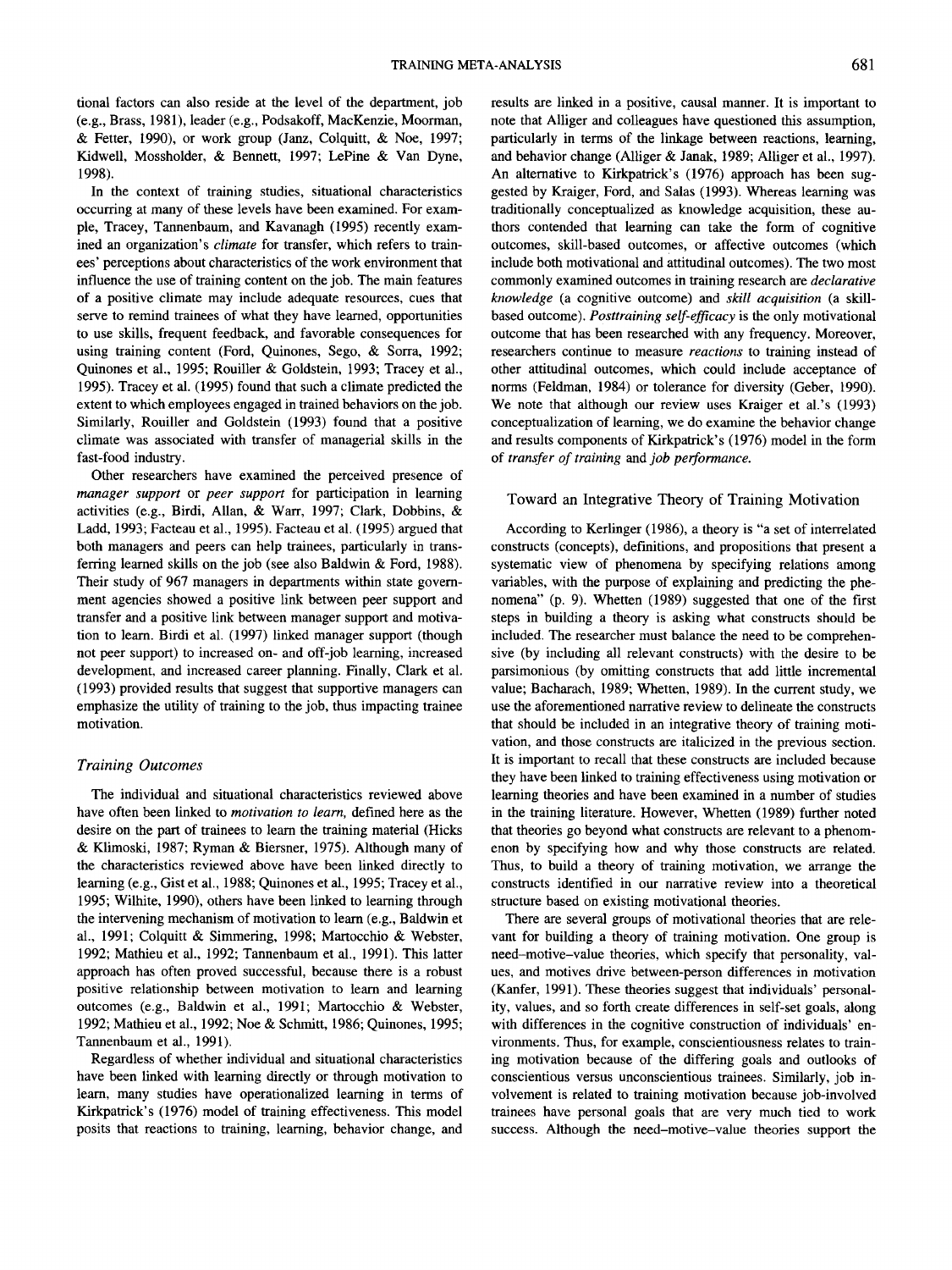examination of many of the individual characteristics discussed in our narrative review, Kanfer (1991) noted that mediating processes and constructs are needed to improve explanatory power.

Cognitive choice theories, as exemplified by Expectancy  $\times$ Value theories, are a group of theories that could provide those mediating processes (Atkinson & Birch, 1964; Feather, 1982; Raynor, 1982). Perhaps the exemplar of this group of theories is Vroom's (1964) expectancy theory. This theory suggests that trainees have preferences among the different outcomes that can result from participation in training (i.e., valence). Trainees also have expectations regarding the likelihood that effort invested in training will result in mastery of training content (i.e., expectancy). Past research has shown that expectancy theory is useful for predicting behavior when the behavior is under the employees' control, the work environment provides consistent contingent rewards, behavior-outcome linkages are unambiguous, and there is a limited time span between assessment of predictors and observation of a criterion (Mitchell, 1982). Because these conditions are usually met in a training context (e.g., attending training is under the employee's control and is purported to result in positive outcomes), this theory has frequently been used to understand training motivation (e.g., Mathieu & Martineau, 1997).

Many models of training motivation have combined needmotive-value and cognitive choice theories by using Expectancy  $\times$  Value variables as mediators of individual characteristics. For example, Mathieu and Martineau's (1997) model of training motivation suggests that individual and situational characteristics impact training outcomes by affecting expectancy theory variables and training motivation. In terms of individual characteristics, Mathieu et al. (1993) suggested that achievement motivation was related to training outcomes through the mechanism of selfefficacy. Colquitt and Simmering (1998) presented a model in which conscientiousness related to training outcomes by affecting expectancy and valence. Noe (1986) posited that locus of control was related to training outcomes through the mechanism of expectancy. In terms of situational characteristics, Quinones (1995) posited that aspects of the training assignment related to training outcomes through the mechanism of self-efficacy. Finally, models by Mathieu and colleagues showed situational constraints relating to learning through the mechanisms of self-efficacy and motivation to learn (Mathieu et al., 1992, 1993).

Taking the constructs identified in our narrative review and arranging them in a manner consistent with need-motive-value and cognitive choice theory approaches to motivation yielded the theory shown in Figure 1. Figure 1 shows what constructs should predict training motivation and outcomes and also illustrates how and why those relationships could occur (Whetten, 1989). For example, a given personality variable (e.g., conscientiousness) can relate to motivation to learn by one of three intervening mechanisms: (a) by relating to self-efficacy, (b) by relating to the valence of training outcomes, or (c) by relating to job/career variables. Motivation to learn then goes on to relate to learning outcomes. The theory also shows that cognitive ability is indirectly related to learning through increased self-efficacy (Gist & Mitchell, 1992). It is also directly related to learning, consistent with Ree and Earles (1991) and Hunter (1986), who also meta-analytically tested a direct relationship with job performance (Hunter & Hunter, 1984). It is important to note that some variables in Figure 1 are italicized. As we describe in the *Method* section, italicized variables were not examined with enough frequency to be included in the pathanalysis phase of this review.

Figure 1 is consistent with the majority of models presented in the literature for two reasons: (a) relationships between individual and situational variables and motivation are completely mediated by self-efficacy, valence, and job/career variables (e.g., Baldwin & Magjuka, 1997; Martocchio, 1992; Noe, 1986; Noe & Schmitt, 1986; Quinones, 1995), and (b) relationships between individual or situational variables and learning outcomes are completely mediated by motivation to learn (e.g., Baldwin et al., 1991; Baldwin & Magjuka, 1997; Clark et al., 1993; Mathieu et al., 1992, 1993; Noe & Wilk, 1993; Quinones, 1995). For this reason, we refer to Figure 1 as the *completely mediated model.* It also follows Kanfer's (1991) distal-proximal framework of motivational theories, in which variables more distal from performance (in this case, individual and situational characteristics) exert influences through more proximal variables.

A competing view suggests that complete mediation may not occur. For example, Katzell and Thompson (1990) presented an integrative model of work motivation that includes individual and situational characteristics. Although they posited that the influences of individual characteristics and attitudes on performance are completely mediated by motivation, they also contended that the influences of situational variables on performance are both direct and indirect. Some models in the training literature have followed this convention. For example, Facteau et al. (1995) reviewed a model in which support variables and task constraints influenced training transfer both directly and indirectly through motivation to learn. Similarly, Tracey et al. (1995) posited that climate and culture directly influenced posttraining behavior. Finally, Noe's (1986) model predicted a direct link between environmental favorability and results, in addition to the linkage with motivation to learn.

As with the situational variables, complete mediation may not be likely with individual characteristics. In contrast to the needmotive-value and cognitive choice conceptualization in Figure 1, other motivational theories have suggested that the effects of individual characteristics need not be completely mediated by more proximal variables. For example, Naylor, Pritchard, and Ilgen's (1980) theory viewed motivation as the proportion of personal resources devoted to a task and suggested that individual differences (which could include personality, ability, or demographics) create differences in total resource availability. In Naylor et al.'s (1980) schematic representation of the theory, the authors noted that "individual differences are assumed to be operating at each internal process stage in the theory" (p. 24). Individual characteristic effects are not fully mediated, nor do they occur at only one specific stage. Kanfer and Ackerman's (1989) resource allocation view of motivation has suggested a similar notion. Individual differences are purported to affect resource capacity, which affects the amount of resources that can be allocated throughout task activity. This suggests that individual differences should have effects during the entire training process, because resource allocation is important during learning, transfer, and posttraining job performance.

On the basis of the motivational theories developed by Katzell and Thompson (1990), Kanfer and Ackerman (1989), and Naylor et al. (1980), a *partially mediated* model is a feasible alternative to the completely mediated model shown in Figure 1. The partially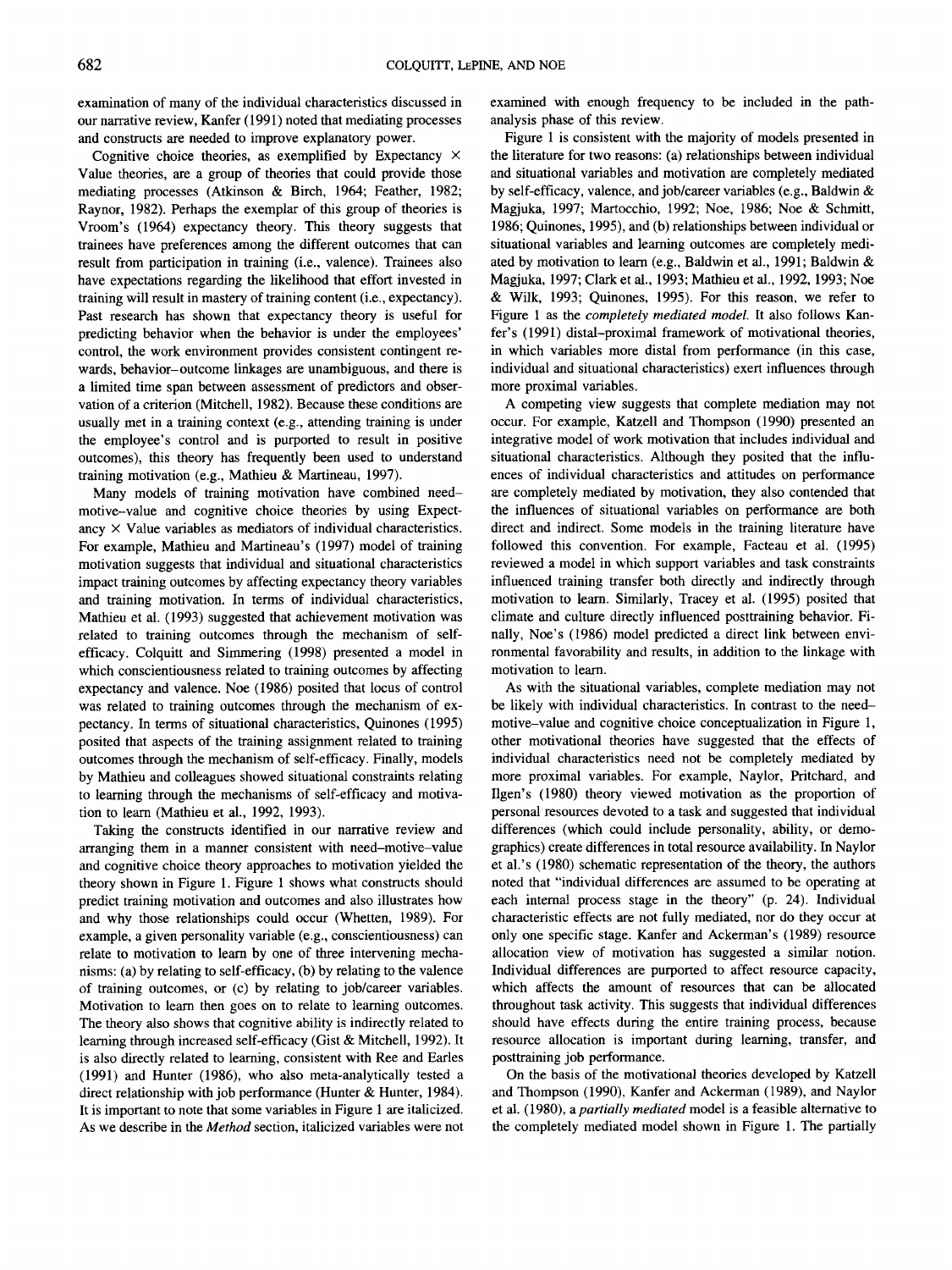

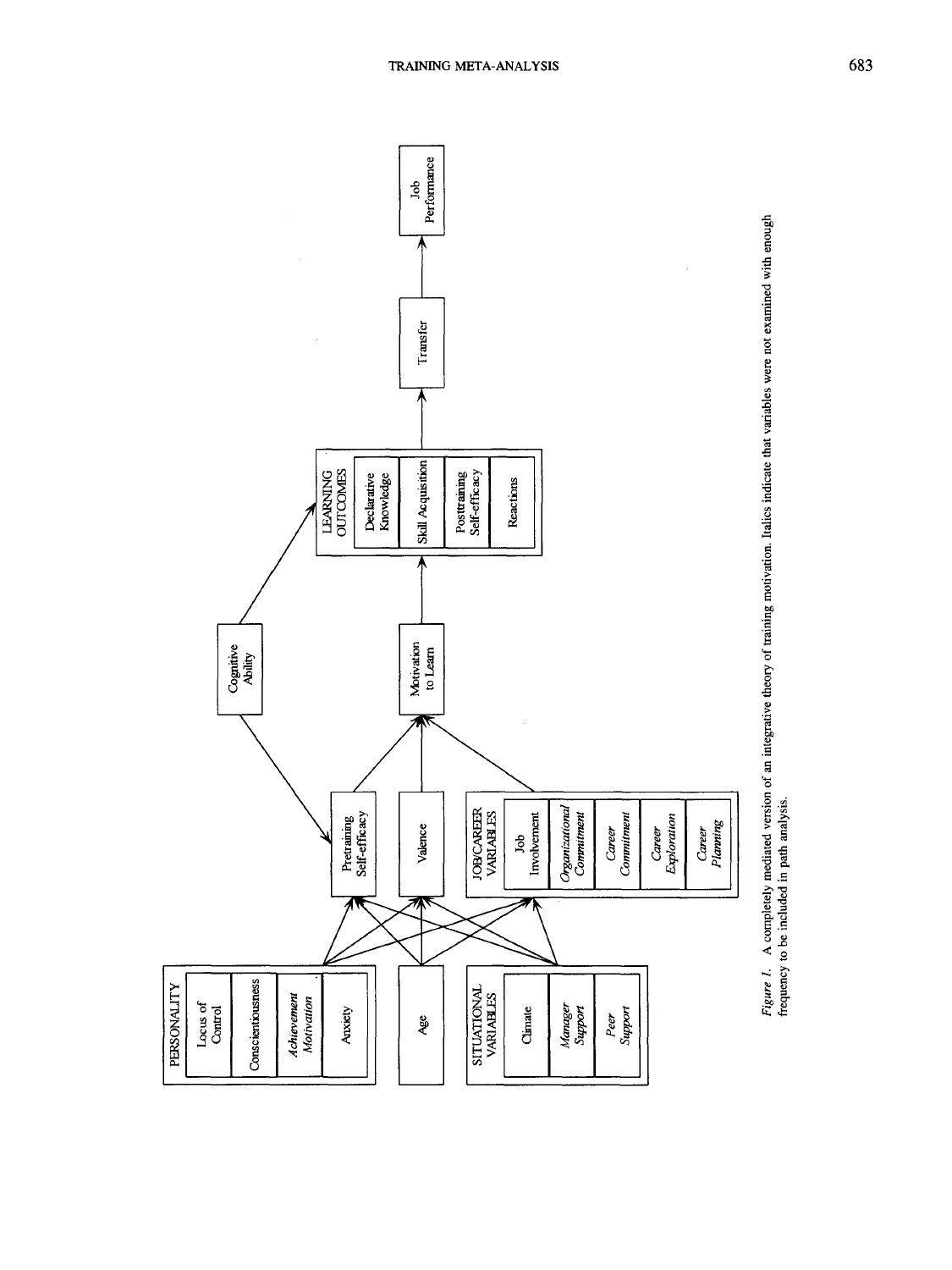mediated model is shown in Figure 2; in this model, the influences of individual and situational characteristics are not fully mediated by self-efficacy, valence, and job/career variables. Rather, distal influences are assumed to operate at each stage of the model, as is made evident by the links to self-efficacy, valence, job/career variables, motivation to learn, learning outcomes, transfer, and job performance. Thus, Figure 2 takes Figure 1 and adds paths from each of the exogenous variables to each of the endogenous variables. As a result, the model in Figure 1 is nested within the model in Figure 2.

Several studies of training motivation have supported this alternative structure. For example, Colquitt and Simmering (1998) showed that the relationship between conscientiousness and declarative knowledge was only partially mediated by motivation to learn. In Silver, Mitchell, and Gist's (1995) study, locus of control was more highly related to skill acquisition than it was to pretraining self-efficacy, suggesting that self-efficacy could only be (at best) a partial mediator of the locus of control-skill acquisition linkage. Finally, in Birdi et al. (1997), age was more highly related to motivation to learn than it was to organizational commitment or perceived job-related benefits, suggesting that job/career variables and valence could only partially mediate the age-motivation to learn relationship.

Figures 1 and 2 present two competing, though preliminary, integrative theories of training motivation. The remainder of this article uses meta-analysis to estimate the corrected values of the relationships embedded within these two theories. Those values are then used as the inputs to a series of path analyses, which are



*Figure* 2. A partially mediated version of an integrative theory of training motivation. Italics indicate that variables were not examined with enough frequency to be included in path analysis.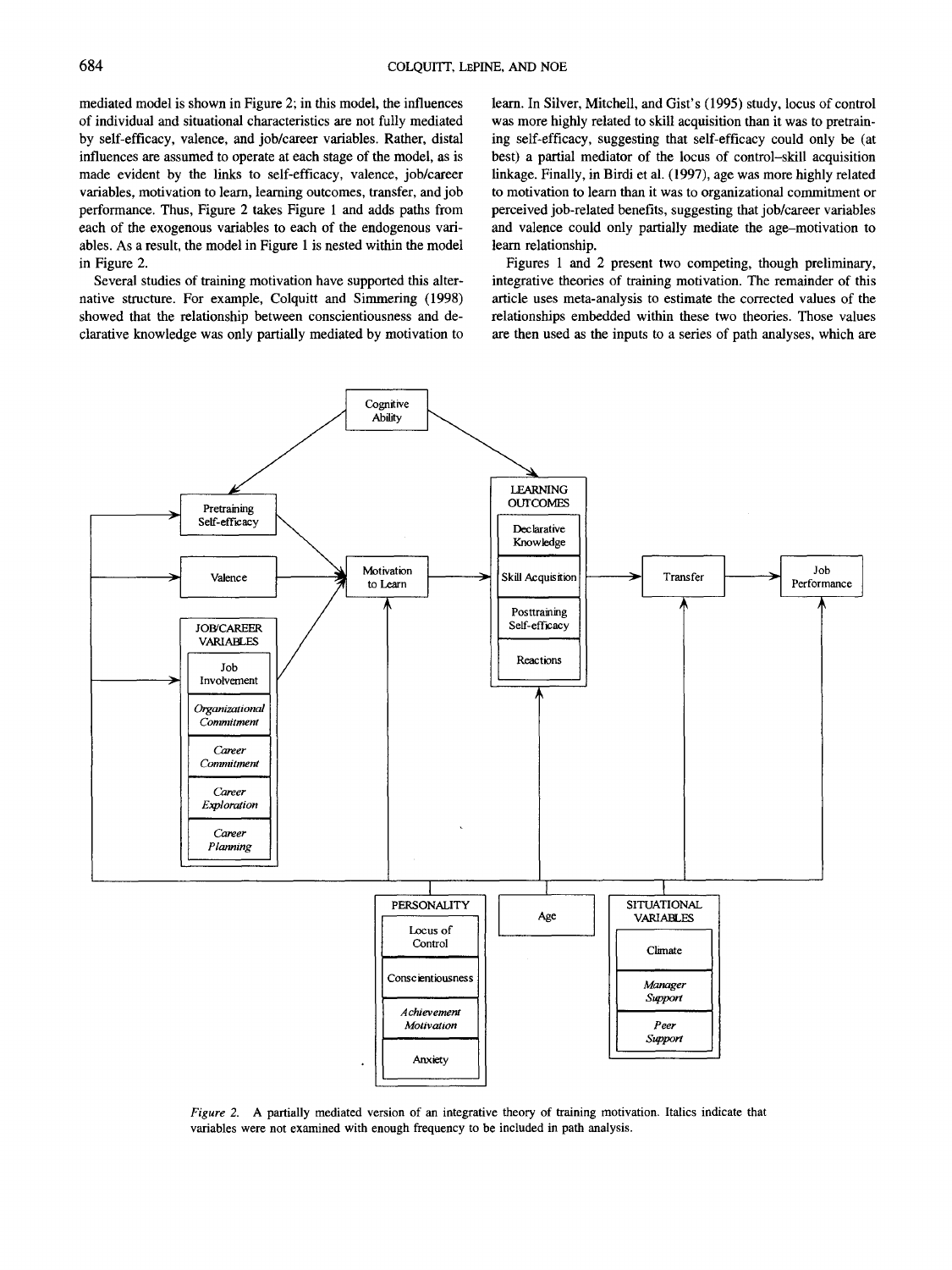used to test the feasibility of each of the two theories for explaining training motivation and effectiveness.

#### Method

#### *Literature Search*

To meta-analyze the relationships shown in Figures 1 and 2, we conducted an extensive literature search. Specifically, all three of us jointly performed manual searches of the following journals: *Journal of Applied Psychology, Personnel Psychology, Academy of Management Journal, Organizational Behavior and Human Decision Processes, Administrative Sciences Quarterly, Journal of Management, Journal of Organizational Behavior, Journal of Vocational Behavior, Journal of Organizational and Occupational Psychology, Human Relations, Training Research Journal, Human Resource Development Quarterly, Group and Organization Management, Journal of Personality and Social Psychology, Psychological Reports, Journal of Educational Psychology* (adult samples only), and *Journal of Experimental Education* (adult samples only). Education journals were included because of their relevance to issues such as training motivation and learning. We conducted searches on articles published since 1975. We felt that articles before this date would be less likely to focus on the constructs in Figures 1 and 2 and would be unlikely to report metaanalyzable effect sizes. We also mailed letters to several training researchers to gather applicable works that were in press or under review. Articles in journals other than those listed above were only included if they were received in this mailing process or were in the possession of one of us before the search was conducted. Exceptions were articles included in Alliger et al.'s (1997) meta-analysis of the relationships among training outcomes (i.e., reactions, learning, and transfer), which we included in our study for comparative purposes.

We copied any article that included at least one construct in the models shown in Figures 1 and 2. At this stage of the literature search, our decision rules were intentionally biased in a Type I direction. That is, we were much more likely to copy an article that was not relevant than to fail to copy an article that was relevant. This initial search left us with 256 articles. The next step was to judge which of the 256 articles could truly yield codable information. The criteria for an article to be considered codable were as follows. First, the article had to include at least one relationship embedded in the models shown in Figures 1 and 2. Thus, an article that investigated, for example, the relationship between need for affiliation and job involvement would be omitted. Although job involvement was in Figure 1, the need for affiliation-job involvement relationship was not. Second, the article had to either measure learning, training, or skill development or have as its sample individuals undergoing such activities. This was a critical issue. Training motivation differs from general motivation in terms of its context and its correlates. The training context differs from contexts in which general job performance is assessed because the task content is necessarily new and often complex. Although it is true that some correlates of training motivation may not be context sensitive (e.g., valence, selfefficacy), other correlates could be either more critical or more relevant in a training context (e.g., age, anxiety, career exploration). Still other correlates do not exist outside of training settings (e.g., transfer climate).

Thus, the articles in our sample that referenced self-efficacy assessed one's capacity to learn the training material. Likewise, valence was referenced toward the value of training, and job performance was referenced toward the posttraining performance levels of trainees. For example, we included the self-efficacy-performance correlation from Martocchio and Judge (1997) because the context of their study was computer training and efficacy was referenced toward the training material. Conversely, the expectancy-performance correlation from Gellatly (1996) was not included because expectancy was referenced to a simple arithmetic task for which no training or learning was required.

To judge codability, the three of us formed three dyads and assessed whether each article could yield codable information. The 256 articles were

split into thirds, with each dyad in charge of one of the thirds. The authors of each dyad first reviewed their dyad's articles alone, judging each to be codable or not codable. The dyads then came together to compare notes and make a final decision on codability. Because of the subjectivity and judgment calls inherent in meta-analytic efforts (e.g., Wanous, Sullivan, & Malinak, 1989), we felt that all decisions should require the consensus of both dyad members. Where author dyad disagreements could not be resolved, the third author was brought in to help reach a consensus decision. Five of the 256 articles necessitated such a step, with concerns normally pertaining to construct validity issues and the ability to obtain relevant effect sizes from the reported results.

The individual members of the dyads for the most part agreed on codability. Agreement levels for the dyads were high, with specific levels of 81% (representing agreement on 68 of 85 articles), 91% (77 of 85), and 98% (84 of 86), for an overall average of 90% agreement. A total of 106 articles were eventually categorized as codable. These articles are represented in the *References* section with an asterisk. Forty-four of the studies were field studies in business organizations, 21 were military field studies, and 41 were laboratory studies.

#### *Meta-Analytic Methods*

Meta-analysis is a technique that allows individual study results to be aggregated while correcting for various artifacts that can bias relationship estimates. Our meta-analyses were conducted using Hunter and Schmidt's (1990) procedures. Table 1 shows the correlation matrix needed to analyze the models shown in Figures 1 and 2. Each cell in Table 1 represents one individual meta-analysis; thus, the table is the culmination of over 100 individual meta-analyses. Inputs into the meta-analyses include effect size estimates in the form of correlations, along with sample sizes and reliability information for both variables.

In cases in which a variable was assessed with multiple measures, we acted in accordance with Hunter and Schmidt's (1990) recommendations for conceptual replication (see pp. 451-463). Specifically, when the multiple measures were highly correlated and seemed to each be construct valid, we employed the formulas for correlations of variables with composites (see Hunter & Schmidt, 1990, p. 457). Thus, one composite correlation was computed in lieu of the multiple correlations, preventing a study employing multiple measures from being "double counted." This technique improves both reliability and construct validity and results in more accurate estimates than the more popular method of averaging the correlations. In cases in which composites were employed, we calculated the reliability of the composite using the Spearman-Brown formula (see Hunter & Schmidt, 1990, p. 461). In some cases, the multiple measures were uncorrelated with each other. When this occurred, we collectively decided which of the multiple measures seemed to be most construct valid and used that as the variable's measure. Furthermore, in cases in which several measures were used, it was sometimes the case that four or five measures were highly related, whereas the other one or two were not. In these cases, we formed composites using only the highly related measures. We also note that when an article reported results from multiple independent samples, each correlation was included in the meta-analysis. Thus, Noe and Wilk (1993) contributed three correlations between valence and pretraining career exploration, one each for their health maintenance organization, engineering, and bank samples (see Hunter and Schmidt's, 1990, section on analysis of subgroups for a discussion of these issues, pp. 463-466).

Meta-analysis requires that each observed correlation from a given study be weighted by that study's sample size to provide a weighted mean estimate of the correlation. The standard deviation of this estimate across the multiple studies is also computed. This variation is composed of true variation in the correlation values as well as variation due to artifacts such as sampling error and measurement error. To provide a more accurate estimate of each correlation and its variability, our analyses corrected for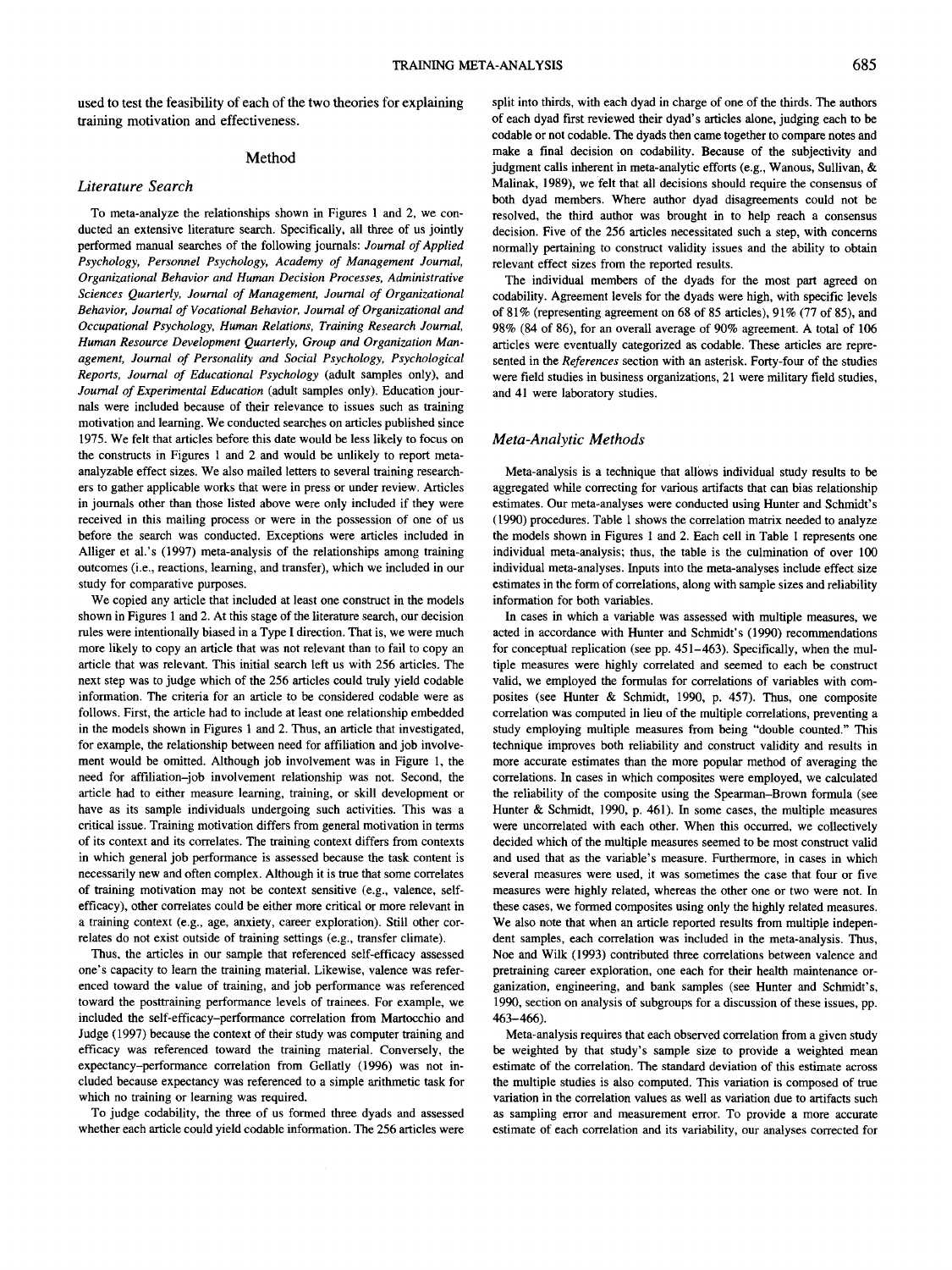| Table 1                                                                              |  |
|--------------------------------------------------------------------------------------|--|
| Meta-Analytic Correlation Values for Antecedents and Outcomes of Training Motivation |  |

|                                                       | Locus of control                                       |                                 | Achievement motivation                                 |                                 | Conscientiousness                             |                       |
|-------------------------------------------------------|--------------------------------------------------------|---------------------------------|--------------------------------------------------------|---------------------------------|-----------------------------------------------|-----------------------|
|                                                       | $r, r_c$ (95% CI)                                      | $SDr_c$ (Bt $SE$ )              | $r, r_c$ (95% CI)                                      | $SDr_c$ (Bt $SE$ )              | $r, r_c$ (95% CI)                             | $SDr_c$ (Bt $SE$ )    |
| (1) Locus of control<br>k, N                          |                                                        |                                 |                                                        |                                 |                                               |                       |
| (2) Ach motivation<br>k, N                            | $.18, .26 (-.03, .38)$<br>$\overline{2}$               | $.18*(.18)$<br>433              |                                                        |                                 |                                               |                       |
| (3) Conscientiousness<br>k, N                         | $-.24, -.37(-.52, .04)$                                | $.25*(.20)$<br>249              | .59, .66<br>$\mathbf{1}$                               | 106                             |                                               |                       |
| (4) Anxiety<br>k. N                                   |                                                        |                                 |                                                        |                                 | -.33. -.40<br>1                               | 93                    |
| (5) Job involvement<br>k, N                           | $-.09, -.13$<br>1                                      | 58                              | $.33, .44$ $(.19, .48)$<br>2                           | $.13*(.11)$<br>364              | $.29, .38$ $(.17, .41)$<br>2                  | .00(0.00)<br>417      |
| $(6)$ Org commit<br>k, N                              |                                                        | .00.                            | .37, .47<br>1                                          | 202                             |                                               |                       |
| (7) Career commit<br>k, N<br>(8) Career planning      | $.27, .34$ $(.14, .40)$<br>2<br>.16, .21               | 190                             | .57, .72                                               |                                 |                                               |                       |
| k, N<br>(9) Career explor                             | 1<br>.17, .22                                          | 60                              | 1                                                      | 141                             |                                               |                       |
| k, N<br>$(10)$ Self-eff (pre)                         | 1<br>$-.02, -.03 (-.21, .16)$                          | 58<br>$.27*(.14)$               | 08, 11(01, 16)                                         | .00(0.02)                       | $.23, .28$ $(.15, .31)$                       | .00(0.05)             |
| k, N<br>$(11)$ Valence                                | 6<br>$-.10, -.15 (-.22, .03)$                          | 899<br>.00(0.08)                | 3<br>$.33, .42$ $(.23, .43)$                           | 648<br>.00 (.04)                | 5<br>$.16, .20 \ (.06, .26)$                  | 563<br>$.08*$ $(.07)$ |
| k, N<br>$(12)$ Sup support                            | 2                                                      | 249                             | 3                                                      | 325                             | 4                                             | 822                   |
| k, N<br>$(13)$ Peer support<br>k, N                   | .00, .00<br>-1                                         | 118                             |                                                        |                                 |                                               |                       |
| $(14)$ Pos climate<br>k, N                            | $.16, .21$ $(.03, .29)$<br>$\overline{2}$              | .00(0.01)<br>199                | $-.04, -.05 (-.23, .14)$<br>$\overline{2}$             | $.15*(.12)$<br>356              |                                               |                       |
| $(15)$ Cog ability<br>k, N                            | .07, .08<br>1                                          | 330                             | $-.03, -.04$<br>1                                      | 330                             | $-.07, -.09(-.01, -.12)$<br>8                 | .04(0.03)<br>1690     |
| $(16)$ Age<br>k. N                                    | $-.11, -.12$<br>1                                      | 392                             |                                                        |                                 | .04, .04<br>-1                                | 483                   |
| (17) Motiv to learn<br>k, N                           | $-.33, -.46(-.62, -.05)$<br>3                          | $.28*(.19)$<br>309              | .27, .35, .02, .53)<br>$\mathbf{2}$                    | $.27*(.22)$<br>244              | $.31, .38$ $(.15, .48)$<br>3                  | $.14*(.10)$<br>388    |
| (18) Decl knowledge<br>k, N<br>(19) Skill acquisition | $.16, .21$ $(.06, .27)$<br>7<br>$.03, .04 (-.08, .15)$ | $.15*(.08)$<br>924<br>.09 (.07) | $.05, .07 (-.03, .13)$<br>4                            | .00(0.03)<br>610                | $-.01, -.01 (-.16, .13)$<br>3                 | $.14*(.10)$<br>725    |
| k, N<br>(20) Reactions                                | 7<br>$.15, .18 (-.02, .32)$                            | 386<br>.00 (.06)                | $.13, .17 (-.11, .37)$<br>2<br>$.15, .20$ $(.07, .23)$ | $.20*(.15)$<br>356<br>.00 (.05) | $-.04, -.05 (-.15, .06)$<br>6<br>$-.05, -.06$ | $.13*$ (.07)<br>839   |
| k, N<br>$(21)$ Self-eff (post)                        | $.00, .00 (-.27, .27)$                                 | 125<br>$.35*(.17)$              | 3<br>$.18, .22$ $(.07, .28)$                           | 558<br>.05(.09)                 | 1<br>.16, .19                                 | 139                   |
| k, N<br>(22) Transfer                                 | 5<br>.19, .27 (.02, .36)                               | 309<br>.00 (.04)                | 2                                                      | 318                             | 1<br>.27, .29                                 | 82                    |
| k, N<br>(23) Job performance<br>k, N                  | 2<br>.25, .35<br>1                                     | 125<br>44                       | .34, .39<br>1                                          | 141                             | 1                                             | 80                    |

*Note.* Asterisks indicate cases where artifacts explained less than 60% of the variance in  $r_c$ , suggesting the existence of moderators.  $r =$  uncorrected meta-analytic correlation;  $r_c$  = correlation corrected for unreliability; 95% CI = 95% confidence interval around r;  $SDr_c$  = standard deviation of the corrected correlations across all studies in each meta-analysis; Bt  $SE =$  bootstrap standard errors of each meta-analytic correlation; Ach motivation = achievement motivation; Org commit = organizational commitment; Career commit = career commitment; Career explor = career exploration; Self-eff (pre) = pretraining self-efficacy; Sup support = supervisor support; Pos climate = positive climate; Cog ability = cognitive ability; Motiv to learn = motivation to learn; Decl knowledge = declarative knowledge; Self-eff (post) = posttraining self-efficacy.

both sampling error and unreliability. Where complete reliability information was available for each correlation in a given meta-analysis, we performed the analysis using correlations corrected individually for unreliability. However, where reliability information was only sporadically available, the method of artifact-distribution meta-analysis was performed (Hunter & Schmidt, 1990). In these cases, a weighted mean reliability was used to correct for measurement error, on the basis of the studies that did report reliability information.

Table 1 provides both uncorrected  $(r)$  and corrected  $(r<sub>c</sub>)$  estimates of the meta-analytic correlation. The latter are corrected for unreliability in both variables. The 95% confidence intervals for each correlation are also provided. Confidence intervals were generated using the standard error of the weighted mean correlation. Confidence intervals reflect the "extent to which sampling error remains in the estimate of a mean effect size" (Whitener, 1990, p. 316) and were applied to estimates not corrected for unreliability. If a confidence interval does not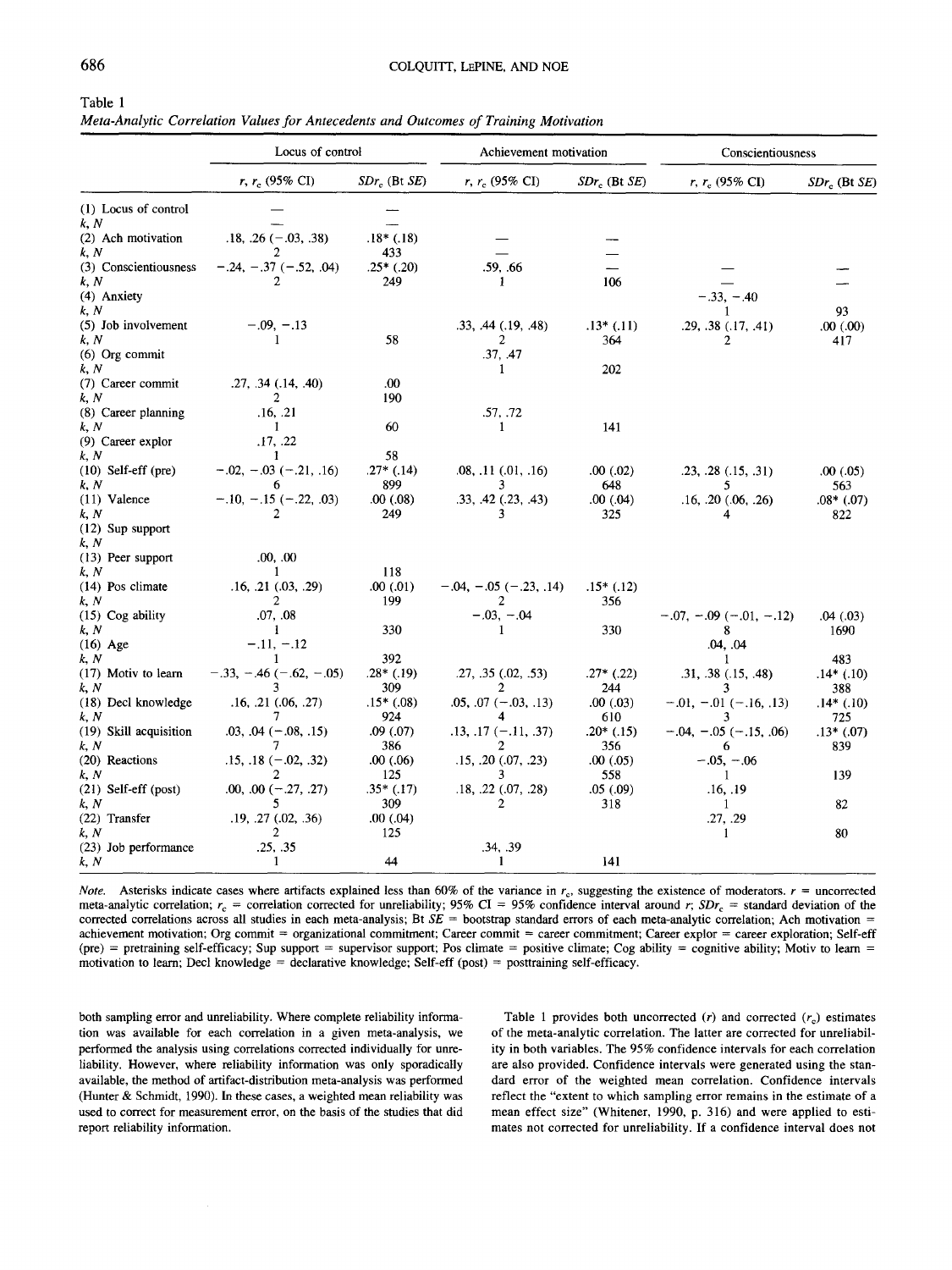| Anxiety                       |                                              | Job involvement               |                    | Org commit              |                     |
|-------------------------------|----------------------------------------------|-------------------------------|--------------------|-------------------------|---------------------|
| $r, r_c$ (95% CI)             | $\mathit{SDr}_\mathrm{c}$ (Bt $\mathit{SE})$ | $r, r_c$ (95% CI)             | $SDr_c$ (Bt $SE$ ) | $r, r_c$ (95% CI)       | $SDr_c$ (Bt $SE$ )  |
|                               |                                              |                               |                    |                         |                     |
|                               |                                              |                               |                    |                         |                     |
|                               |                                              |                               |                    |                         |                     |
|                               |                                              |                               |                    |                         |                     |
|                               |                                              |                               |                    |                         |                     |
|                               |                                              |                               |                    |                         |                     |
|                               |                                              |                               |                    | .41, .47 (.36, .45)     | .00(0.01)           |
|                               |                                              |                               |                    | 3                       | 1298                |
|                               |                                              | $.14, .18$ $(.03, .25)$<br>3  | .00(0.05)          | .35, .42                | 967                 |
|                               |                                              | .15, .25(.10, .20)            | 307<br>.00(0.07)   | 1<br>.03, .04           |                     |
|                               |                                              | 2                             | 1418               | 1                       | 967                 |
| $-.30, -.34 (-.45, -.15)$     | $.26*(.08)$                                  | .07, .11                      |                    | $.12, .15 (-.01, .25)$  | .13(.10)            |
| 10                            | 1342                                         | 1                             | 1360               |                         | 2035                |
| $-0.29, -0.32$                |                                              | $.14, .20$ $(.09, .19)$<br>2  | .00(0.02)          | .35, .41(.31, .40)      | .00(0.03)           |
|                               | 106                                          | $.13, .19$ $(.08, .17)$       | 1501<br>.00(0.00)  | .38, .44 (.27, .49)     | 2212<br>$.14*(.07)$ |
|                               |                                              | 2                             | 1815               |                         | 3302                |
|                               |                                              | .08, .12                      |                    | .29, .35 (.14, .44)     | $.15*(.10)$         |
|                               |                                              | 1                             | 1360               | 3                       | 2722                |
|                               |                                              | $.21, .28$ $(.09, .32)$       | $.17*(.13)$        | $.27, .33$ $(.09, .45)$ | $.21*(.12)$         |
| .29, .35                      |                                              | $-.13, -.17 (-.04, -.23)$     | 2062<br>.00(0.05)  | $-.16, -.20$            | 2449                |
| 1                             | 105                                          |                               | 417                | 1                       | 666                 |
| .13, .14 (.03, .23)           | .06(.06)                                     |                               |                    | $.11, .12$ $(.01, .21)$ | $.09*(.06)$         |
| 5.                            | 483                                          |                               |                    | 3                       | 2303                |
| $-.52, -.57 (-.72, -.32)$     | .17* (.11)                                   | $.16, .20 \ (.05, .27)$       | .00(0.03)          | .41, .47 (.34, .49)     | $.06*$ $(.05)$      |
|                               | 242<br>.19* (.09)                            | 3<br>$-.16, -.18 (-.33, .01)$ | 305<br>$.12*(.11)$ | 3<br>$-.10, -.12$       | 2878                |
| $-0.14, -0.17(-0.27, -0.01)$  | 1070                                         |                               | 247                | 1                       | 666                 |
| $-.13, -.15 (-.23, -.03)$     | .00(0.05)                                    | $-.11, -.13 (-.31, .10)$      | $.19*(.15)$        | .01, .01                |                     |
|                               | 368                                          |                               | 291                |                         | 666                 |
| $-0.21, -0.23 (-0.35, -0.07)$ | .00 (.07)                                    | .04, .05 $(-.12, .20)$        | $.17*(.12)$        | $.30, .36$ $(.08, .52)$ | $.19*(.25)$         |
|                               | 174<br>.00(0.01)                             |                               | 514                | $.17, .20$ $(.10, .24)$ | 868<br>.00(0.02)    |
| $-.42, -.47 (-.55, -.28)$     | 144                                          |                               |                    |                         | 790                 |
|                               |                                              | .25, .39                      |                    | .34, .45 (.29, .39)     | .00(0.04)           |
|                               |                                              | 1                             | 44                 | 2                       | 1206                |
| .11, .12                      |                                              | $.06, .07 (-.06, .19)$        | .00(0.03)          | $.22, .26$ $(.14, .29)$ | .00(0.02)           |
| $\mathbf{1}$                  | 106                                          | 2                             | 246                | 2                       | 586                 |

*(table continues)* 

include the value of 0, that correlation can be judged to be statistically significant.

Table 1 also presents the standard deviation of the corrected correlations  $(SDr<sub>c</sub>)$ . This provides an index of the variation in the corrected values across the studies in our sample. One indication that moderators may be present in a given relationship is when artifacts such as unreliability fail to account for a substantial portion of the variance in correlations. Hunter and Schmidt (1990) have suggested that if artifacts fail to account for 75% of the variance in the correlations, moderators likely exist. Mathieu and Zajac (1990) and Hom, Caranikas-Walker, Prussia, and Griffeth (1992) amended the 75% to 60% in cases where range restriction is not one of the artifacts that is corrected for. Thus, in Table 1, standard deviations of corrected correlations are marked with an asterisk where artifacts do not account for 60% of the variance in the correlations. We note that the 60% rule only implies the existence of a moderator---it does not indicate what variable is acting as the moderator. Investigating moderator variables was outside the scope of the present study because of the sheer number of relationships being examined as well as the use of meta-analytic path analysis as a follow-up to the meta-analyses. Indeed, a search for even one type of moderator would require (approximately) an additional 300 metaanalyses, as each relationship in Figures 1 and 2 would be metaanalyzed at each level of the moderator. Many cells in Table 1 do not include enough studies for such a breakdown. Nonetheless, we felt that illustrating where moderators may be present would make our results as informative as possible and identify directions for future research.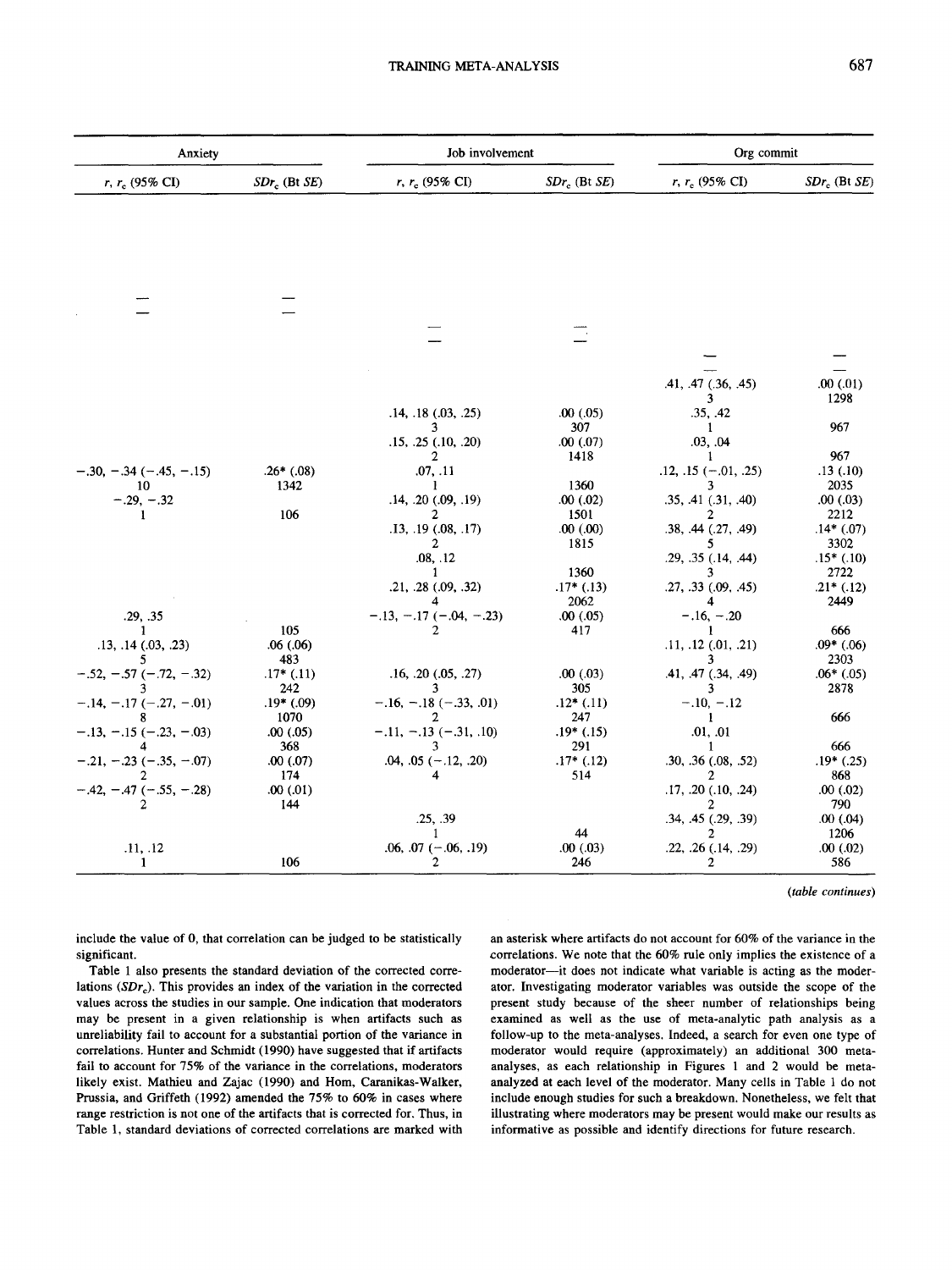#### Table 1 *(continued)*

|                        | Career commit           |                    | Career planning              |                    | Career explor                         |                    |
|------------------------|-------------------------|--------------------|------------------------------|--------------------|---------------------------------------|--------------------|
|                        | r, $r_c$ (95% CI)       | $SDr_c$ (Bt $SE$ ) | r, $r_c$ (95% CI)            | $SDr_c$ (Bt $SE$ ) | $r, r_c$ (95% CI)                     | $SDr_c$ (Bt $SE$ ) |
| (1) Locus of control   |                         |                    |                              |                    |                                       |                    |
| k, N                   |                         |                    |                              |                    |                                       |                    |
| (2) Ach motivation     |                         |                    |                              |                    |                                       |                    |
| k, N                   |                         |                    |                              |                    |                                       |                    |
| (3) Conscientiousness  |                         |                    |                              |                    |                                       |                    |
| k, N                   |                         |                    |                              |                    |                                       |                    |
| (4) Anxiety            |                         |                    |                              |                    |                                       |                    |
| k, N                   |                         |                    |                              |                    |                                       |                    |
| (5) Job involvement    |                         |                    |                              |                    |                                       |                    |
| k, N                   |                         |                    |                              |                    |                                       |                    |
| $(6)$ Org commit       |                         |                    |                              |                    |                                       |                    |
| k, N                   |                         |                    |                              |                    |                                       |                    |
| (7) Career commit      |                         |                    |                              |                    |                                       |                    |
| k, N                   |                         |                    |                              |                    |                                       |                    |
| (8) Career planning    |                         |                    |                              |                    |                                       |                    |
| k, N                   |                         |                    |                              |                    |                                       |                    |
| (9) Career explor      |                         |                    | .21, .30 (.14, .28)          | $.21*(.11)$        |                                       |                    |
| k, N                   |                         |                    | 2                            | 1025               |                                       |                    |
| $(10)$ Self-eff (pre)  |                         |                    |                              |                    | .29, .38 (.25, .33)                   | $.05*(.05)$        |
| k, N                   |                         |                    |                              |                    | 4                                     | 2368               |
| $(11)$ Valence         |                         |                    | $.26, .32$ $(.20, .31)$      | .00(0.06)          | .28, .34 (.21, .36)                   | $.09*(.06)$        |
| k, N                   |                         |                    | 2                            | 1108               | 5                                     | 3325               |
| $(12)$ Sup support     | .26, .29                |                    | .12, .14                     |                    | $.00, .00 (-.03, .04)$                | .00(0.00)          |
| k, N                   | 1                       | 396                | 1                            | 967                | 2                                     | 2327               |
| $(13)$ Peer support    | $.18, .21$ $(.11, .26)$ | .00 (.02)          | .22, .22                     |                    | $.07, .09 (-.01, .14)$                | $.06*(.05)$        |
| k, N                   | 2                       | 628                | $\mathbf{1}$                 | 967                | 2                                     | 2327               |
| $(14)$ Pos climate     | .22, .26(.14, .29)      | .00 (.04)          | $.01, .01 (-.22, .23)$       | $.16*(.14)$        | .14, .18 (.06, .22)                   | $.11*(.08)$        |
| k, N                   | 2                       | 628                | 2                            | 628                |                                       | 2368               |
| $(15)$ Cog ability     |                         |                    |                              |                    |                                       |                    |
| k, N                   |                         |                    |                              |                    |                                       |                    |
| $(16)$ Age             | .28, .29                |                    |                              |                    |                                       |                    |
| k, N                   | 1                       | 392                |                              |                    |                                       |                    |
| $(17)$ Motiv to learn  |                         |                    | .24, .36(.17, .31)           | $.21*(.08)$        | .21, .25, (.10, .32)                  | $.14*(.08)$        |
| k, N                   |                         |                    | 4                            | 1274               | 5                                     | 2033               |
| (18) Decl knowledge    | .01, .01                |                    | .01, .02 ( – .11, .14)       | .00(0.01)          |                                       |                    |
| k, N                   | 1                       | 118                | 2                            | 247                |                                       |                    |
| (19) Skill acquisition |                         |                    |                              | $.14*(.11)$        | .06, .06                              |                    |
| k, N                   |                         |                    | $.11, .14 (-.05, .28)$<br>3  | 291                | 1                                     | 44                 |
| (20) Reactions         |                         |                    | $.12, .14$ $(.00, .23)$      | .00 (.04)          | .34, .42 (.25, .43)                   | $.10*(.07)$        |
|                        |                         |                    | 3                            | 291                | 4                                     |                    |
| k, N                   |                         |                    |                              |                    |                                       | 1052               |
| $(21)$ Self-eff (post) |                         |                    |                              |                    |                                       |                    |
| k, N                   |                         |                    |                              |                    |                                       |                    |
| (22) Transfer          |                         |                    | $.22, .30$ $(.12, .31)$<br>2 | .04(0.18)          | .16, .22 (.06, .27)<br>$\overline{c}$ | .06(.20)           |
| k, N                   |                         |                    |                              | 1011               |                                       | 1011               |
| (23) Job performance   | .03, .04                | 510                | .20, .23, (.06, .34)         | .00(0.02)          | $-.19, -.26$                          |                    |
| k, N                   | 1                       |                    | 2                            | 185                | 1                                     | 44                 |

Finally, Table 1 presents the bootstrap standard errors of the metaanalyzed correlations. Bootstrapping is a resampling procedure, conducted using a computer simulation, that evaluates how well a parameter is estimated by computing a standard error (Switzer, Paese, & Drasgow, 1992). When applied to meta-analysis, bootstrapping entails estimating the meta-analytic correlation by sampling, with replacement,  $k$  observations from the  $k$  studies included in the meta-analysis and repeating that process over thousands of iterations. Sampling with replacement means that each study has probability *1/k* of being selected for the sample of a given iteration, so some studies may be represented in a given sample multiple times, whereas other studies may not be represented at all. The bootstrap standard error is then computed as the standard deviation of the iterations' estimates. It provides an index of the uncertainty of the parameter estimate (Switzer et al., 1992). Bootstrap standard errors are reduced by having a large number of studies in a given meta-analysis and also by having a large number of observations per correlation.

Huffcutt and Arthur (1995) noted that, as in primary studies, the influence of outliers on meta-analysis results should be assessed. In metaanalytic investigations, outliers consist of primary study correlation coefficients that are inconsistent with other coefficients. Such outliers may be a function of errors in data collection or computation, unique facets of the sample, or extreme sampling error, and they can impact the corrected correlation value and the residual variability in the corrected correlation. As meta-analytic data were being coded, author dyads noted cases in which outliers seemed to be especially influential. These cases normally corresponded to situations in which a correlation was similar in magnitude but opposite in sign to all the other correlations, and a sufficient number of other studies (and convergence of those other studies) existed to illustrate the uniqueness of the outlier value.

The most substantive of these cases was the training motivationdeclarative knowledge meta-analysis, for which the value from Tannenbaum et al. (1991) was  $-.23$ , whereas the weighted mean uncorrected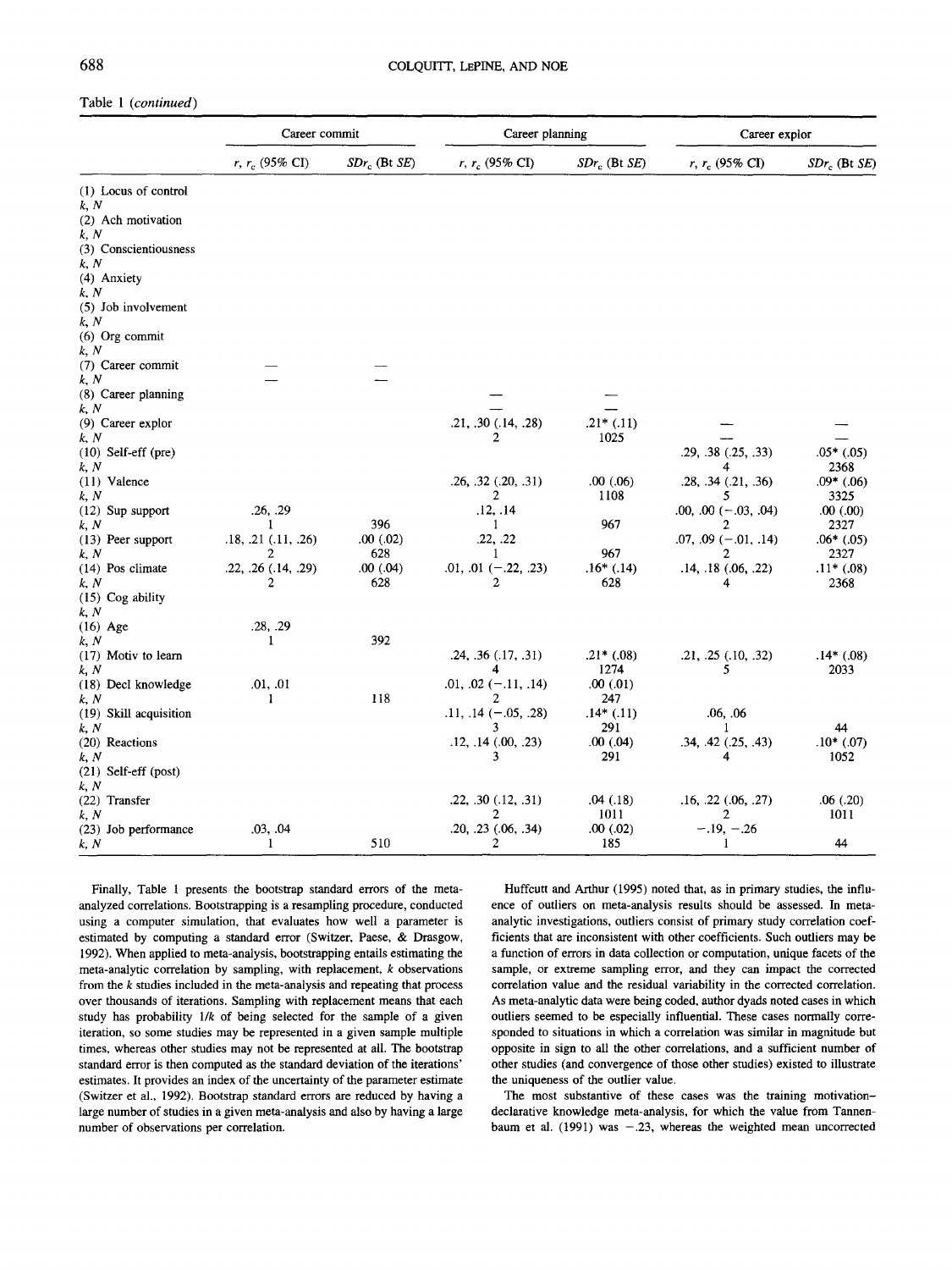| Self-eff (pre)            |                    | Valence          |                    | Sup support       |                    |
|---------------------------|--------------------|------------------|--------------------|-------------------|--------------------|
| r, r. $(95\% \text{ CI})$ | $SDr_c$ (Bt $SE$ ) | $r, r.$ (95% CI) | $SDr_c$ (Bt $SE$ ) | $r, r_c$ (95% CI) | $SDr_c$ (Bt $SE$ ) |

| $.20, .24$ $(.13, .28)$   | $.13*(.05)$  |                            |             |                         |             |
|---------------------------|--------------|----------------------------|-------------|-------------------------|-------------|
|                           | 4.809        |                            |             |                         |             |
| $.10, .12$ $(.03, .17)$   | $.07*(.05)$  | $.34, .40$ $(.29, .39)$    | .04(0.03)   |                         |             |
|                           | 3.307        |                            | 4519        |                         |             |
| .22, .27, .03, .41)       | $.16*(.11)$  | $.29, .35$ (.19, .40)      | $.13*(.07)$ | $.33, .39$ (.17, .49)   | $.19*(.10)$ |
|                           | 2.605        |                            | 3.817       |                         | 3.817       |
| .19, .23, .13, .25)       | $.08*(.05)$  | $.29, .53$ $(.26, .32)$    | .14(0.14)   | $.33, .41$ $(.26, .40)$ | $.10*(.07)$ |
|                           | 4.124        |                            | 3.754       |                         | 3,100       |
| $.22, .26$ $(.16, .28)$   | .00(.04)     | $.18, .22 \ (.00, .35)$    | $.14*(.14)$ | .04, .05                |             |
|                           | 987          |                            | 573         |                         | 180         |
| $-.19, -.21 (-.14, -.24)$ | .04(.15)     | $-.06, -.07 (-.02, -.12)$  | .03(0.04)   | .25. .29                |             |
|                           | 1.792        |                            | 2.124       |                         | 1,245       |
| $.36, .42$ $(.29, .43)$   | $.14*(.05)$  | $.52, .61$ (.45, .59)      | $.12*(.04)$ | $.31, .36$ (.27, .33)   | .00(0.02)   |
|                           | 4.143        | 14                         | 4.581       |                         | 2,933       |
| .25. .30(.19. .32)        | $.13*(.04)$  | $.16, .20 \cdot .06, .25)$ | .00(.06)    | .20, .25, (.06, .34)    | .00(0.04)   |
| -16                       | 2,806        |                            | 383         |                         | 181         |
| $.26, .32$ $(.19, .33)$   | $.17*$ (.06) | $.24, .30$ $(.14, .33)$    | .00(0.01)   | .24. .29                |             |
| 20.                       | 2.745        |                            | 386         |                         | 43          |
| $.14, .17$ $(.08, .19)$   | $.08*(.04)$  | $.43, .53$ $(.30, .56)$    | $.18*(.07)$ | $.11, .15 (-.05, .27)$  | .05(.04)    |
|                           | 2.783        |                            | 1.394       |                         | 181         |
| $.52, .59$ $(.44, .60)$   | $.14*(.07)$  |                            |             | .45, .53                |             |
|                           | 1.347        |                            |             |                         | 180         |
| .33, .47                  |              | .62, .70                   |             | $.33, .43$ $(.03, .63)$ | $.26*(.26)$ |
|                           | 68           |                            | 967         |                         | 1.206       |
| $.19, .22 \ (.05, .33)$   | .00(.04)     | $.04, .04 (-.08, .17)$     | .00(.04)    | $-.07, -.08$            |             |
|                           | 182          |                            | 247         |                         | 62          |

*(table continues)* 

correlation from the other 11 studies was .23. Huffcutt and Arthur (1995) provided the computation for an outlier influence statistic (the sampleadjusted meta-analytic deviancy statistic, or SAMD) based on the difference between an outlier's effect size and the effect size of the other studies. The SAMD value, which approximates a t-distribution, was 11.50. The age-declarative knowledge analysis also seemed to possess an especially prominent outlier, and the study was again Tannenbaum et al. (1991). In this case, the SAMD value was 6.40 (a value of .15 vs. a weighted average of 7 studies of  $-.17$ ). Tannenbaum et al.'s (1991) study took place in an 8-week military naval recruit socialization setting, the only military study in the two analyses. The authors noted that their sample  $(N = 666)$ represented the 70% of the recruits that completed the 8 weeks, and they further noted that those 666 recruits were significantly more motivated and significantly younger than the 267 that did not complete the training. Thus,

there was a restriction of range on the two variables that ended up being identified as outlier relationships. Also, Tannenbaum et al. (1991) noted that training motivation was the only variable that declined during the training program, suggesting that some facet of the program harmed motivation levels (the authors speculated that this effect might be idiosyncratic to recruit training). Because of its unique setting, the significant age and motivation attrition, and the highly significant SAMD values, Tannenbaum et al. (1991) was not included in the training motivation-declarative knowledge and age-declarative knowledge meta-analyses.

# *Meta-Analytic Path Analysis*

Many questions cannot be answered by a matrix of meta-analyzed correlations. For example, does motivation to learn explain variance in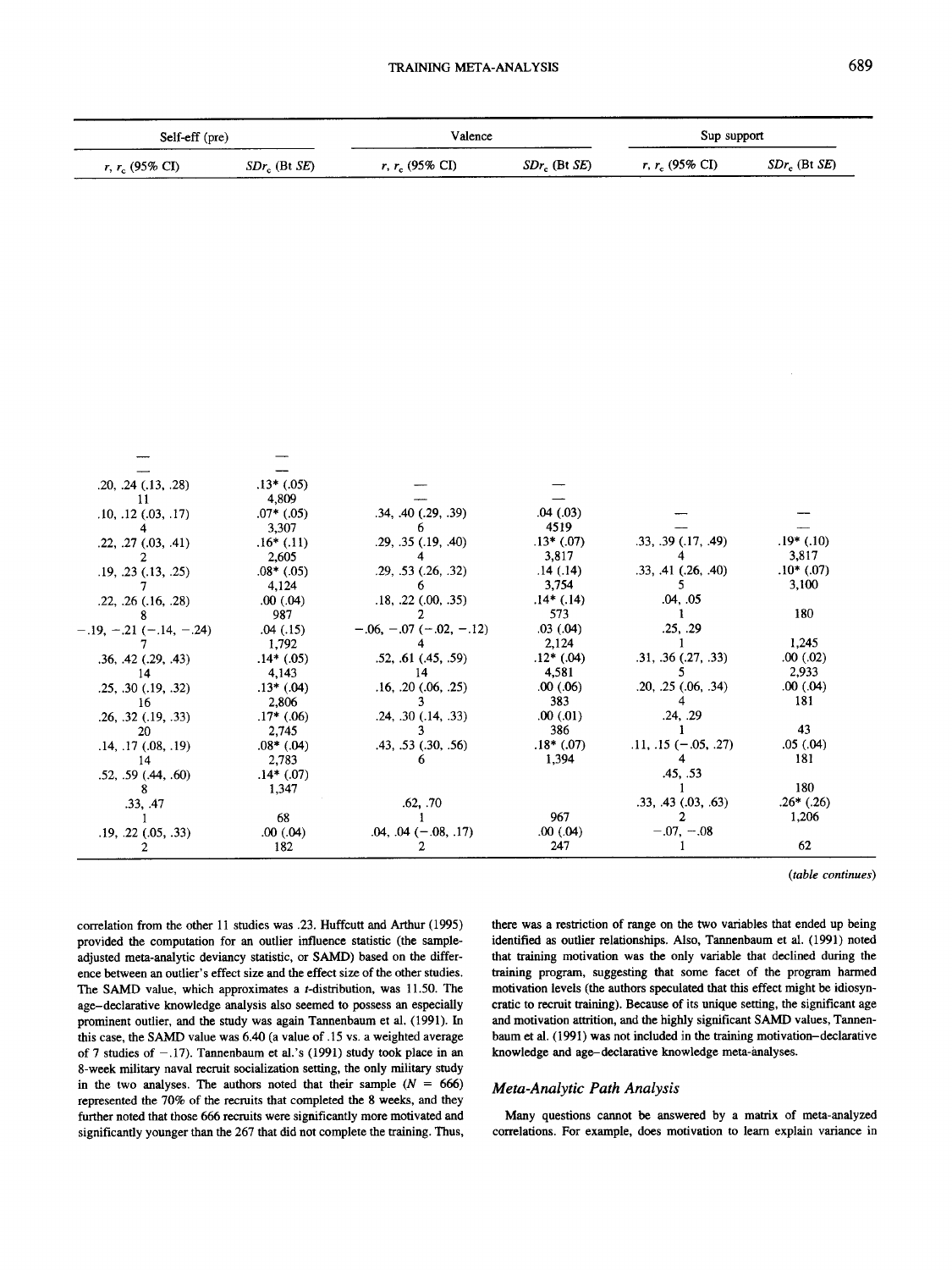# Table 1 *(continued)*

|                               | Peer support                 |                    | Pos climate             |                    | Cog ability              |                    |
|-------------------------------|------------------------------|--------------------|-------------------------|--------------------|--------------------------|--------------------|
|                               | $r, r_c$ (95% CI)            | $SDr_c$ (Bt $SE$ ) | $r, r_c$ (95% CI)       | $SDr_c$ (Bt $SE$ ) | $r, r_c$ (95% CI)        | $SDr_c$ (Bt $SE$ ) |
| (1) Locus of control          |                              |                    |                         |                    |                          |                    |
| k, N                          |                              |                    |                         |                    |                          |                    |
| (2) Ach motivation            |                              |                    |                         |                    |                          |                    |
| k, N                          |                              |                    |                         |                    |                          |                    |
| (3) Conscientiousness<br>k, N |                              |                    |                         |                    |                          |                    |
| (4) Anxiety                   |                              |                    |                         |                    |                          |                    |
| k, N                          |                              |                    |                         |                    |                          |                    |
| (5) Job involvement           |                              |                    |                         |                    |                          |                    |
| k, N                          |                              |                    |                         |                    |                          |                    |
| (6) Org commit                |                              |                    |                         |                    |                          |                    |
| k, N                          |                              |                    |                         |                    |                          |                    |
| (7) Career commit             |                              |                    |                         |                    |                          |                    |
| k, N                          |                              |                    |                         |                    |                          |                    |
| (8) Career planning           |                              |                    |                         |                    |                          |                    |
| k, N                          |                              |                    |                         |                    |                          |                    |
| (9) Career explor             |                              |                    |                         |                    |                          |                    |
| k, N                          |                              |                    |                         |                    |                          |                    |
| $(10)$ Self-eff (pre)         |                              |                    |                         |                    |                          |                    |
| k, N                          |                              |                    |                         |                    |                          |                    |
| $(11)$ Valence                |                              |                    |                         |                    |                          |                    |
| k, N                          |                              |                    |                         |                    |                          |                    |
| $(12)$ Sup support            |                              |                    |                         |                    |                          |                    |
| k, N                          |                              |                    |                         |                    |                          |                    |
| (13) Peer support             |                              |                    |                         |                    |                          |                    |
| k, N                          |                              |                    |                         |                    |                          |                    |
| $(14)$ Pos climate            | $.27, .34$ $(.20, .34)$<br>5 | $.09*(.04)$        |                         |                    |                          |                    |
| k, N<br>$(15)$ Cog ability    |                              | 3,337              |                         |                    |                          |                    |
| k, N                          |                              |                    | .04, .05<br>1           | 180                |                          |                    |
| $(16)$ Age                    | .00, .00                     |                    | $-.07, -.08$            |                    | $-.07, -.08 (-.15, .00)$ |                    |
| k, N                          | 1                            | 1,245              | 1.                      | 1245               | 2                        | .00(0.02)          |
| $(17)$ Motiv to learn         | .31, .37 (.23, .40)          | $.08*(.06)$        | .32, .39 (.26, .39)     | $.08*(.06)$        | $-.13, -.15 (-.32, .06)$ | 658<br>$.19*(.16)$ |
| k, N                          | 3                            | 2,457              | 7                       | 2576               | 3                        | 926                |
| (18) Decl knowledge           | $.00, .00 (-.11, .11)$       | .00(0.05)          | .11, .14 (.01, .21)     | $.07*$ $(.05)$     | .58, .69 (.45, .71)      | $.27*(.16)$        |
| k, N                          | 3                            | 303                | 5                       | 545                | 12                       | 6737               |
| (19) Skill acquisition        |                              |                    | $.14, .18$ $(.07, .21)$ | .00 (.02)          | .32, .38 (.26, .38)      | $.14*(.07)$        |
| k. N                          |                              |                    | 4                       | 758                | 17                       | 6713               |
| (20) Reactions                | .04, .05                     |                    | $.32, .40$ $(.22, .42)$ | $.15*(.06)$        | $-.08, -.10(-.16, .00)$  | .06 (.05)          |
| k, N                          | $\mathbf{1}$                 | 81                 | 7                       | 1546               | 4                        | 1149               |
| $(21)$ Self-eff (post)        |                              |                    | .49, .57                |                    | $.18, .22$ $(.03, .33)$  | .14* (.13)         |
| k, N                          |                              |                    | 1                       | 180                | 3                        | 928                |
| (22) Transfer                 | $.62, .84$ $(.46, .77)$      | .00(0.18)          | $.27, .37(-.11, .65)$   | .44* (.26)         | .32, .43 (.15, .49)      | .12(.12)           |
| k, N                          | 3                            | 1,152              | 3                       | 525                | 3                        | 310                |
| (23) Job performance          | .11, .13                     |                    | .21, .26(.14, .29)      | .00(0.02)          |                          |                    |
| k, N                          | $\mathbf{1}$                 | 510                | 2                       | 651                |                          |                    |

declarative knowledge beyond cognitive ability? Which variables have higher independent relationships with motivation to learn: job/career variables or self-efficacy? Do personality variables explain variance in training outcomes over and above the more proximal variables? These questions can only be answered by examining the theoretical structures of the models shown in Figures 1 and 2. To assess the ability of Figures 1 and 2 to form an integrative theory of training motivation, it is important to identify whether the theoretical structures of the models adequately specify relationships among variables in a way that helps explain the phenomenon (Kerlinger, 1996). That is, do those structures correctly specify what constructs are related, how they are related, and why (Whetten, 1989)?

Traditionally, scientists concerned with building and testing theories have used path-analytic procedures in which models are compared with correlations observed from empirical testing. To the extent that the observed correlations fit the structure inherent in the model, the data fail to reject the scientist's theory. Unfortunately, there has been little integration of path-analytic procedures with meta-analytic techniques for yielding corrected correlations. That has changed recently, however, as meta-analytic path analysis has been used to test theories of leadership (Podsakoft, MacKenzie, & Bommer, 1996), turnover (Homet al., 1992), job satisfaction (Brown & Peterson, 1993), and job performance (Schmidt, Hunter, & Outerbridge, 1986). There has also been a review article discussing the merits of the technique (Viswesvaran & Ones, 1995).

In practice, there are some decision points that researchers employing this technique encounter (Viswesvaran & Ones, 1995). First, many researchers, particularly those analyzing a matrix the size of Table I, find cells that lack correlations. Out of the 253 cells in Table 1, 54 (21%) were empty. Strategies for addressing this issue include collecting primary data to fill the cell, using the average correlation in the matrix as a replacement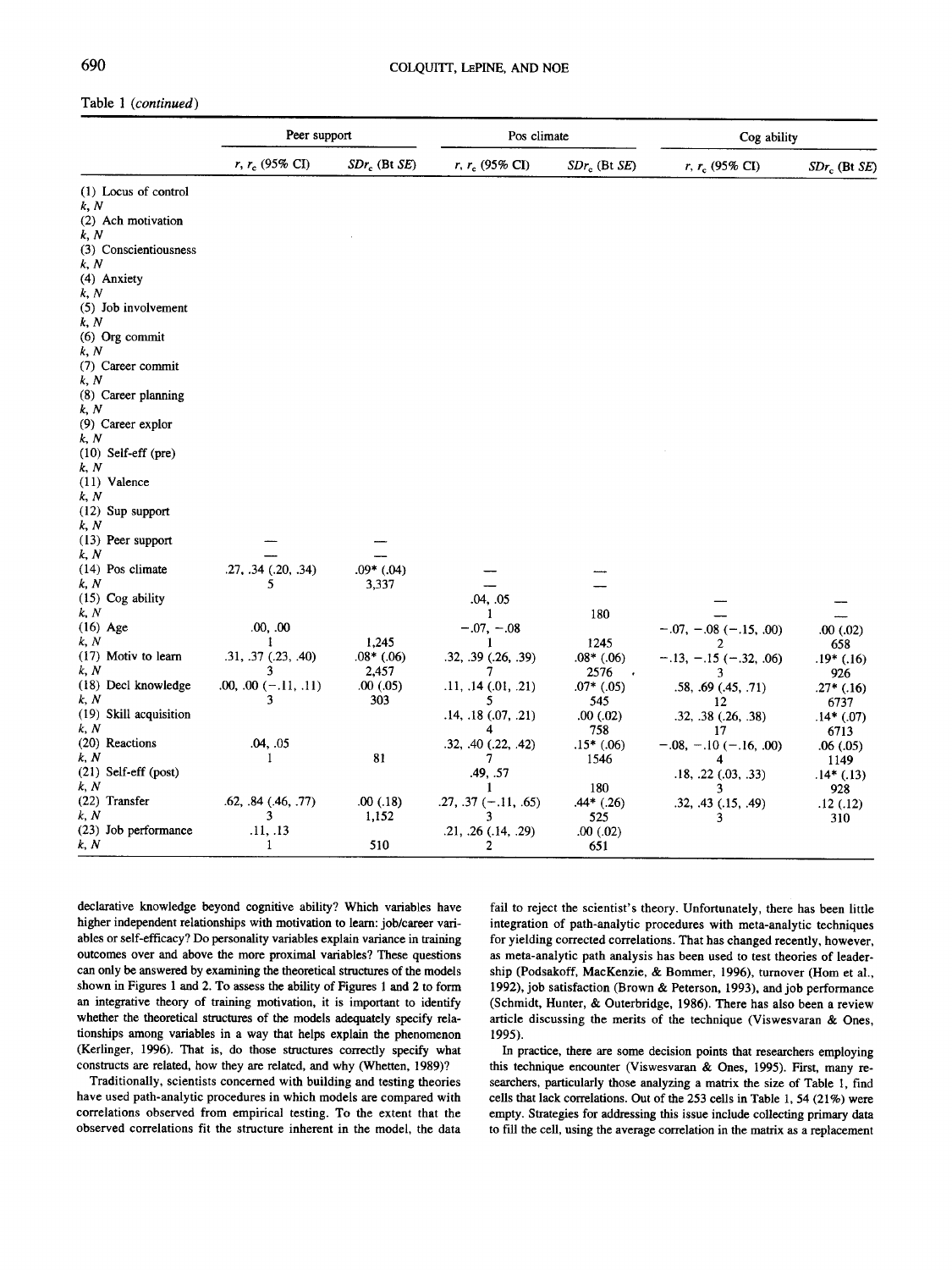| Age               |                    | Motiv to learn    |                    | Decl knowledge                            |                    |
|-------------------|--------------------|-------------------|--------------------|-------------------------------------------|--------------------|
| $r, r_c$ (95% CI) | $SDr$ . (Bt $SE$ ) | $r, r_c$ (95% CI) | $SDr_c$ (Bt $SE$ ) | r, r. $(95\% \text{ CI})$<br>____________ | $SDr_c$ (Bt $SE$ ) |

| $-.18, -.18 (-.05, -.30)$ | $.15*(.11)$ |                         |             |                          |             |
|---------------------------|-------------|-------------------------|-------------|--------------------------|-------------|
|                           | 2.153       |                         |             |                          |             |
| $-.17, -.19 (-.24, -.10)$ | .07(0.10)   | .23, .27, .16, .30)     | $.11*(.12)$ |                          |             |
|                           | 1.774       |                         | 1.509       |                          |             |
| $-.03, -.03 (-.18, .11)$  | $.19*(.12)$ | $.13, .16$ $(.01, .25)$ | $.20*(.10)$ | $.44, .55$ $(.36, .52)$  | $.18*(.09)$ |
|                           | 1.047       |                         | 1.615       |                          | 5,309       |
| $.02, .02 (-.15, .18)$    | $.20*(.13)$ | $.38, .45$ $(.32, .44)$ | $.11*(.05)$ | $.08, .10$ $(.03, .13)$  | $.13*(.05)$ |
|                           | 1.167       |                         | 2.517       |                          | 4,520       |
| $-.30, -.32 (-.45, -.15)$ | .00(.02)    | .17, .18(.09, .25)      | .04(.09)    | $.26, .31$ $(.14, .38)$  | $.19*(.09)$ |
|                           | 144         |                         | 734         |                          | 1.120       |
| .01. .01                  |             | $.44, .58$ $(.38, .50)$ | .00(0.11)   | $.28, .38$ $(.17, .40)$  | $.23*(.08)$ |
|                           | 68          |                         | 1.011       |                          | 1.369       |
| $-.04, -.04$              |             | $.06, .07 (-.06, .17)$  | .00(0.03)   | $-.03, -.04 (-.15, .10)$ | .00(0.04)   |
|                           | 106         |                         | 291         |                          | 243         |

*(table continues)* 

for the missing value, or having subject-matter experts estimate the correlation. Second, the sample sizes of the cells in the correlation matrix can vary, raising a question about what sample size to use when computing the standard errors associated with the path coefficients. Potential solutions include using the mean sample size or limiting oneself to only those articles that assess every relationship in the model, meaning that sample size will be constant across cells. A related issue is whether to test the entire model in one global analysis, as in structural equation modeling, or use a series of path analyses, in which case the model is tested one segment at a time. The former option forces the researcher to choose one single sample size for the analysis (see Homet al., 1992; Brown & Peterson, 1993). The latter allows the researcher to tailor the sample size to the model segment (see Podsakoff et al., 1996; Schmidt et al., 1986). Finally, the researcher must choose whether to use maximum-likelihood estimation (the choice of Homet al.,

1992, and Brown & Peterson, 1993), ordinary least squares (OLS; the choice of Podsakoff et al., 1996, and Schmidt et al., 1986), or some other method.

We dealt with these decision points in the following manner. To deal with the issue of cells that were missing correlations, we trimmed the full correlation matrix in Table 1 by eliminating variables with either a large number of missing relationships or a large number of relationships based on only a single study. However, in doing so, we ensured that none of the construct categories in Figures 1 and 2 (e.g., personality, job/career variables) were eliminated. That is, whereas we eliminated organizational commitment, career commitment, career planning, and career exploration, we retained job involvement, allowing us to test the job/career variables aspect of Figures 1 and 2. Similarly, whereas supervisor and peer support were eliminated, positive climate was retained, allowing us to examine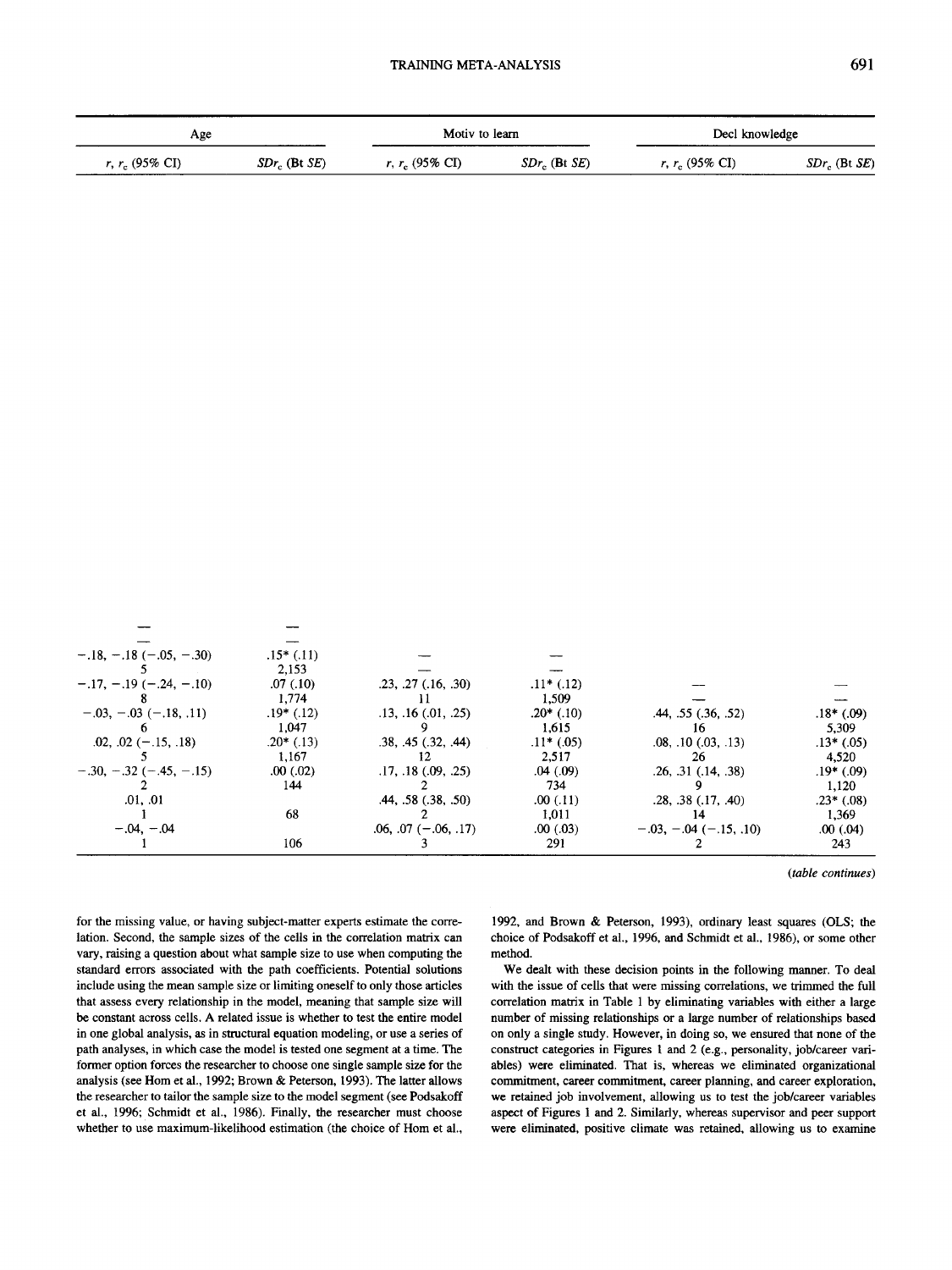#### Table 1 *(continued)*

|                        | Skill acquisition       |                    | Reactions              |                    |  |
|------------------------|-------------------------|--------------------|------------------------|--------------------|--|
|                        | $r, r_c$ (95% CI)       | $SDr_c$ (Bt $SE$ ) | r, $r_c$ (95% CI)      | $SDr_c$ (Bt $SE$ ) |  |
| (1) Locus of control   |                         |                    |                        |                    |  |
| k, N                   |                         |                    |                        |                    |  |
| (2) Ach motivation     |                         |                    |                        |                    |  |
| k, N                   |                         |                    |                        |                    |  |
| (3) Conscientiousness  |                         |                    |                        |                    |  |
| k, N                   |                         |                    |                        |                    |  |
| (4) Anxiety            |                         |                    |                        |                    |  |
| k, N                   |                         |                    |                        |                    |  |
| (5) Job involvement    |                         |                    |                        |                    |  |
| k, N                   |                         |                    |                        |                    |  |
| (6) Org commit         |                         |                    |                        |                    |  |
| k, N                   |                         |                    |                        |                    |  |
| (7) Career commit      |                         |                    |                        |                    |  |
| k, N                   |                         |                    |                        |                    |  |
| (8) Career planning    |                         |                    |                        |                    |  |
| k, N                   |                         |                    |                        |                    |  |
| (9) Career explor.     |                         |                    |                        |                    |  |
| k, N                   |                         |                    |                        |                    |  |
| $(10)$ Self-eff (pre)  |                         |                    |                        |                    |  |
| k, N                   |                         |                    |                        |                    |  |
| $(11)$ Valence         |                         |                    |                        |                    |  |
| k, N                   |                         |                    |                        |                    |  |
| (12) Sup support       |                         |                    |                        |                    |  |
| k, N                   |                         |                    |                        |                    |  |
| (13) Peer support      |                         |                    |                        |                    |  |
| k, N                   |                         |                    |                        |                    |  |
| (14) Pos climate       |                         |                    |                        |                    |  |
| k, N                   |                         |                    |                        |                    |  |
| (15) Cog ability       |                         |                    |                        |                    |  |
| k, N                   |                         |                    |                        |                    |  |
| $(16)$ Age             |                         |                    |                        |                    |  |
| k, N                   |                         |                    |                        |                    |  |
| (17) Motiv to learn    |                         |                    |                        |                    |  |
| k, N                   |                         |                    |                        |                    |  |
| (18) Decl knowledge    |                         |                    |                        |                    |  |
| k, N                   |                         |                    |                        |                    |  |
| (19) Skill acquisition |                         |                    |                        |                    |  |
| k, N                   |                         |                    |                        |                    |  |
| (20) Reactions         | $.07, .09$ $(.03, .11)$ | .00(0.03)          |                        |                    |  |
| k, N                   | 15                      | 2,261              |                        |                    |  |
| (21) Self-eff (post)   | .33, .40 $(.21, .45)$   | $.24*(.12)$        | .09, .10 $(-.01, .18)$ | $.10*(.07)$        |  |
| k, N                   | 13                      | 1,484              | 5                      | 1,008              |  |
| (22) Transfer          | .50, .69 (.23, .78)     | $.49*(.18)$        | .08, .11(.02, .14)     | .00(0.04)          |  |
| k, N                   | 8                       | 604                | 9                      | 951                |  |
| (23) Job performance   | $.36, .44$ $(.22, .50)$ | $.10*(.09)$        | .27, .29 (.08, .46)    | $.18*(.12)$        |  |
| k, N                   | 3                       | 291                | 3                      | 291                |  |
|                        |                         |                    |                        |                    |  |

situational characteristic effects. Achievement motivation was eliminated, but the personality variables of locus of control, conscientiousness, and anxiety were retained. We therefore felt that eliminating those seven variables allowed us to retain the scope of Figures 1 and 2 while at the same time improving their parsimony considerably (Bacharach, 1989; Whetten, 1989). Moreover, the fact that the structures of Figures 1 and 2 were maintained when the seven variables were trimmed lessens the possibilities of an unmeasured variable problem (James, 1980). James (1980) argued that trade-offs occur in which known causes within a causal system can be omitted for the sake of parsimony, particularly when the omitted cause is somewhat redundant with an included variable. It is important to note that the seven omitted variables are the same variables italicized in Figures 1 and 2.

The trimmed correlation matrix had 120 cells and only 10 empty cells. Where possible, we filled the 10 missing cells in the trimmed matrix using

past research outside of the domain of training or learning (i.e., outside the boundary condition for inclusion in our study). For example, job involvement has not been correlated with age, anxiety, or posttraining self-efficacy in a study that assessed learning or skill acquisition or used as its sample participants who engaged in a learning activity. However, we were able to use the job involvement meta-analysis by Brown (1996) to fill in missing cells, with the age-job involvement link being filled with  $r_c = .16$  and the anxiety-job involvement link being filled with  $r_c = .11$ . We set the posttraining self-efficacy-job involvement link equal to the correlation with pretraining self-efficacy (.11). Likewise, the posttraining selfefficacy-valence link was set equal to the correlation with pretraining self-efficacy (.24). The cognitive ability-job performance corrected correlation of .30 from Hartigan and Wigdor's (1989) National Academy of Sciences report was used, as was the conscientiousness-job performance corrected correlation of .22 from Barrick and Mount's (1991)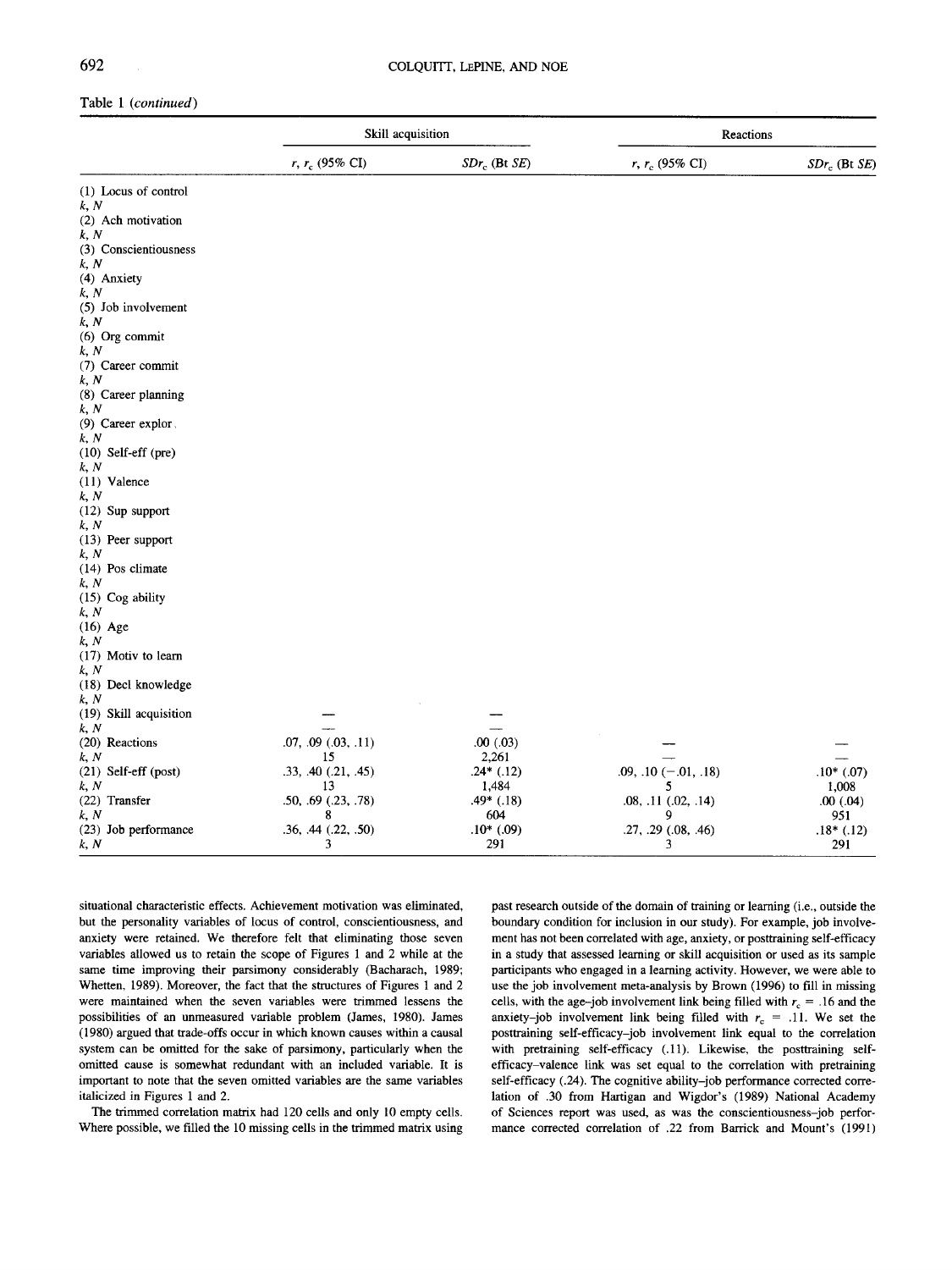| Self-eff (post)           |                    | Transfer          |                    | Job performance |                    |  |
|---------------------------|--------------------|-------------------|--------------------|-----------------|--------------------|--|
| r, r. $(95\% \text{ CI})$ | $SDr$ . (Bt $SE$ ) | $r, r$ , (95% CI) | $SDr_c$ (Bt $SE$ ) | r, r. (95% CI)  | $SDr_c$ (Bt $SE$ ) |  |

| $\overline{\phantom{a}}$ |          |                    |          |                          |  |
|--------------------------|----------|--------------------|----------|--------------------------|--|
|                          |          |                    |          |                          |  |
| .38, .50(.21, .56)       | .08(.11) |                    |          |                          |  |
|                          | 172      | ----               | --       |                          |  |
| .13, .14                 |          | .45, .59(.31, .59) | .00(.10) |                          |  |
|                          | 76       |                    | 146      | $\overline{\phantom{a}}$ |  |
|                          |          |                    |          |                          |  |

meta-analysis. Finally, the locus of control-anxiety correlation of .16 from Brosschot, Gebhardt, and Godaert (1994) was used. The conscientiousness-positive climate correlation was set equal to the achievement motivation-positive climate correlation  $(-.05)$ , given that achievement motivation is a facet of conscientiousness, according to the Big Five taxonomy (McCrae & Costa, 1987). Similarly, the anxietypositive climate correlation was set to  $-.10$ . Finally, the correlation between anxiety and transfer was set to  $-.10$  on the basis of its correlations with declarative knowledge  $(-.17)$  and skill acquisition  $(-.15)$ .

We dealt with the choice-of-sample-size issue in two ways. First, we elected to use a series of path analyses rather than global model estimation. This allowed us to tailor our choice of sample size to each specific segment of the model. For example, the sample size for the regression of motivation to learn on self-efticacy, valence, and job involvement was based only on the cells of the correlation matrix containing those relationships, so it was

much more representative than a sample size based on the entire matrix would have been. Second, we chose to use the harmonic mean of the matrix sample sizes rather than the arithmetic mean. The formula for the harmonic mean is  $k/(1/N_1 + 1/N_2 + \ldots + 1/N_k)$ , where k refers to the number of study correlations and  $N$  refers to the sample sizes of the studies. An inspection of the formula shows that the harmonic mean gives much less weight to substantially large individual study sample sizes and so is always more conservative than the arithmetic mean (Viswesvaran & Ones, 1995). We note that we did accompany the path analysis with one omnibus test of global model fit. Specifically, we analyzed the sum of the squared residuals derived from comparing the actual correlation matrix with the matrix reproduced using the models' structural equations. The sum of the squared residuals is distributed as a chi-square, and the harmonic mean of the entire correlation matrix ( $N = 285$ ) was used to test the chi-square's statistical significance.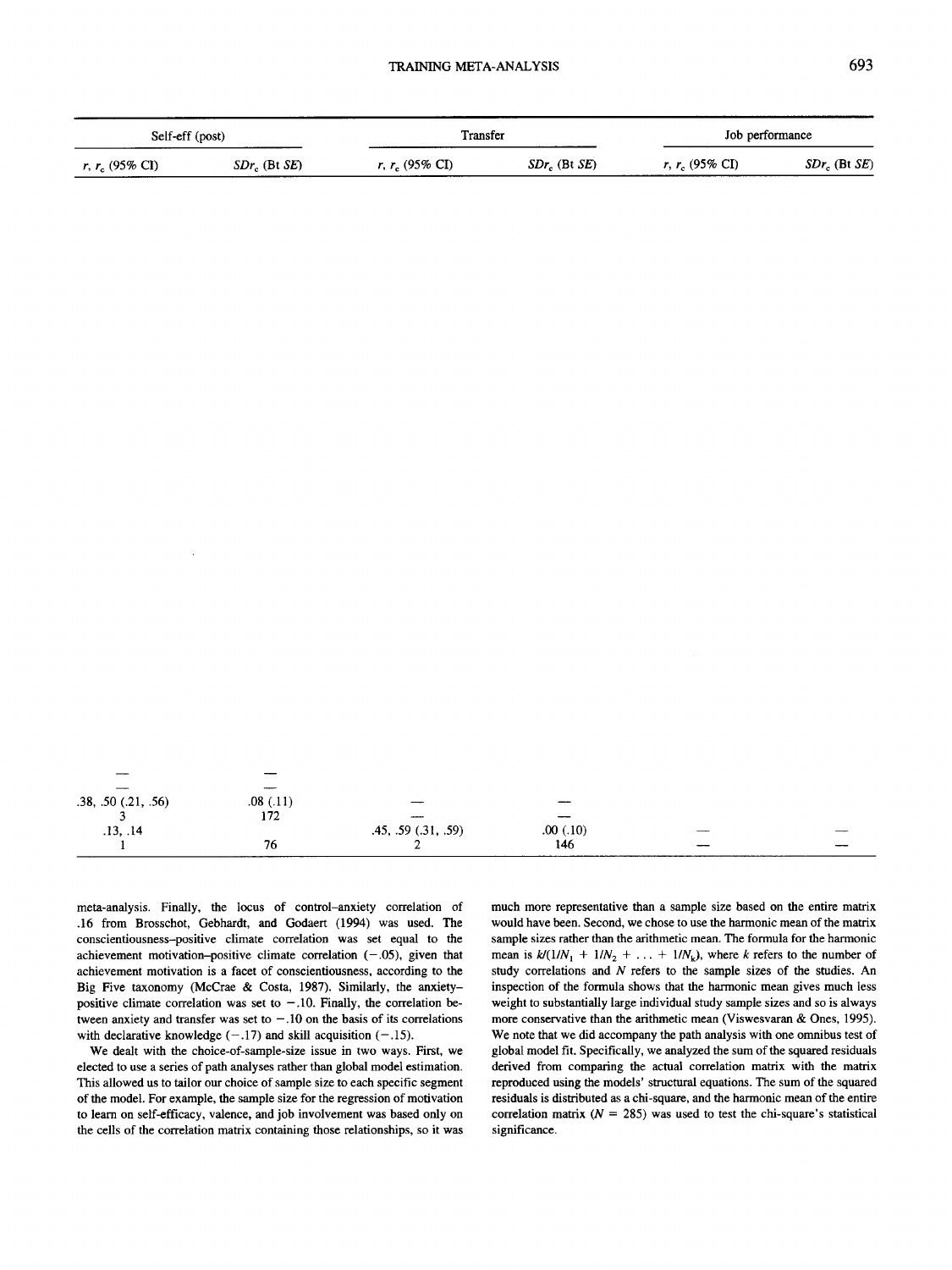In terms of the choice of estimation method, we elected to use OLS estimation, consistent with Podsakoff et al. (1996) and Schmidt et al. (1986). OLS assumptions are less restrictive than maximum likelihood, which assumes multivariate normality of all manifest variables. Maximumlikelihood estimation is also less optimal when the data is in the form of correlations rather than covariances (Cudeck, 1989). We note, however, that we conducted a follow-up analysis using the diagonally weighted least squares estimation method in LISREL 8.0 (Jöreskog & Sörbom, 1996). This analysis used the squared bootstrap standard errors as the asymptotic variances and produced results remarkably similar to the OLS estimates. This suggests that our results are not specific to our choice of estimation method.

#### Results

### *Meta-Analytic Results*

The results of the meta-analyses are presented in Table 1. As we mentioned above, empty cells represent relationships in Figures 1 and 2 that have not been empirically studied. Other cells in Table 1 include the results of only a single study. These cells include the observed correlation as well as the observed correlation corrected for unreliability. Omitting empty cells and cells with a single study, Table 1 includes the results of 146 separate meta-analyses.

We note that some of the cells in Table 1 do not represent relationships that are substantively meaningful in the domain of training or learning research (e.g., the age-organizational commitment correlation). Nonetheless, estimating such relationships was necessary to conduct the meta-analytic path analysis of the two competing theories of training motivation. In general, the number of studies and the sample sizes for the meta-analyses were less for relationships that are exogenous in Figures 1 and 2 (which are usually not substantive relationships) and more for relationships that are endogenous (e.g., relationships with motivation to learn and training outcomes, which are substantive).

The contents of Table 1 are discussed according to the relationships between personality, job/career variables, self-efficacy, valence, age, ability, and situational characteristics with motivation to learn and learning outcomes. These effects can be seen by examining the corrected correlations in Rows 17-23. We used two decision rules in interpreting Table 1. First, correlations with a confidence interval that included zero are not discussed, because such effects fail to achieve statistical significance. Second, we used Cohen's (1988) definition of effect sizes to describe the size of the relationships. According to Cohen (1988), weak, moderate, and strong relationships correspond to correlations of. 10, .30, and .50, respectively.

# *Antecedents of Motivation to Learn and Learning Outcomes*

In general, our results suggest that personality variables had a moderate to strong relationship with motivation to learn and learning outcomes. The locus of control-motivation to learn relationship was strong ( $r_c = -.46$ ), with the sign indicating that people with an internal locus of control tended to display higher motivation levels. Locus of control was also moderately related to declarative knowledge ( $r_c = .21$ ) and transfer ( $r_c = .27$ ), with the

opposite effect--people with an external locus of control learned more and had higher transfer levels.

Achievement motivation had a moderate relationship with motivation to learn ( $r_c = .35$ ) and weak to moderate relationships with reactions ( $r_c$  = .20) and posttraining self-efficacy ( $r_c$  = .22). The conscientiousness-motivation to learn relationship was moderately positive  $(r_c = .38)$ , but conscientiousness was not significantly related to either declarative knowledge or skill acquisition.

Anxiety had many significant relationships with motivation to learn and training outcomes. It had large negative relationships with motivation to learn ( $r_c = -.57$ ) and posttraining self-efficacy  $(r_c = -0.57)$  and weak to moderate negative relationships with declarative knowledge ( $r_c = -.16$ ), skill acquisition ( $r_c = -.15$ ), and reactions ( $r_c = -.23$ ).

Turning to job/career variables, motivation to learn was strongly to moderately related to job involvement ( $r_c = .20$ ), organizational commitment ( $r_c = .47$ ), career planning ( $r_c = .36$ ), and career exploration ( $r_c$  = .25). Job involvement was not significantly related to any of the learning outcomes. Organizational commitment, career planning, and career exploration were moderately to strongly related to transfer  $(r<sub>c</sub> s$  ranged from .22 to .45). Both organizational commitment and career planning were moderately related to posttraining job performance  $(r<sub>c</sub>s = .26$  and .23, respectively).

Pretraining self-efficacy had moderate to strong relationships with both motivation to learn and training outcomes. Self-efficacy had strong relationships with motivation to learn  $(r_c = .42)$ , posttraining self-efficacy ( $r_c = .59$ ), and transfer ( $r_c = .47$ ) and moderate relationships with declarative knowledge ( $r_c = .30$ ), skill acquisition ( $r_c = .32$ ), and job performance ( $r_c = .22$ ). It was also weakly related to reactions ( $r_c = .17$ ).

Valence was strongly related to motivation to learn  $(r_c = .61)$ , reactions ( $r_c = .53$ ), and transfer ( $r_c = .70$ ). Valence was also weakly to moderately related to declarative knowledge  $(r_c = .20)$ and skill acquisition ( $r_c = .30$ ).

Age was weakly but negatively related to motivation to learn  $(r_c = -.18)$  and declarative knowledge  $(r_c = -.19)$ . The ageposttraining self-efficacy link was moderately negative  $(r_c =$  $-32)$ 

Consistent with previous meta-analytic findings (Ree & Earles, 1991), the cognitive ability-declarative knowledge ( $r_c = .69$ ), cognitive ability-skill acquisition ( $r_c = .38$ ), and cognitive abilitytransfer ( $r_c = .43$ ) relationships were strong. Cognitive ability was also weakly to moderately related to posttraining self-efficacy  $(r_c = .22)$ . We note that in some training contexts, cognitive ability may also be related to pretest levels of declarative knowledge or skill acquisition. In such cases, the independent effect of cognitive ability, when considered together with the pretest, would likely be less than the zero-order effect discussed above.

In terms of situational characteristics, supervisor support, peer support, and positive climate were moderately related to motivation to learn  $(r<sub>c</sub> s$  of .36, .37, and .39, respectively). These variables were also strongly related to transfer  $(r<sub>c</sub> s$  of .43, .84, and .37, respectively). Supervisor support was positively related to declarative knowledge  $(r_c = .25)$ , whereas positive climate was positively related to declarative knowledge ( $r_c = .14$ ), skill acquisition  $(r_c = .18)$ , reactions  $(r_c = .40)$ , and job performance  $(r_c = .26)$ .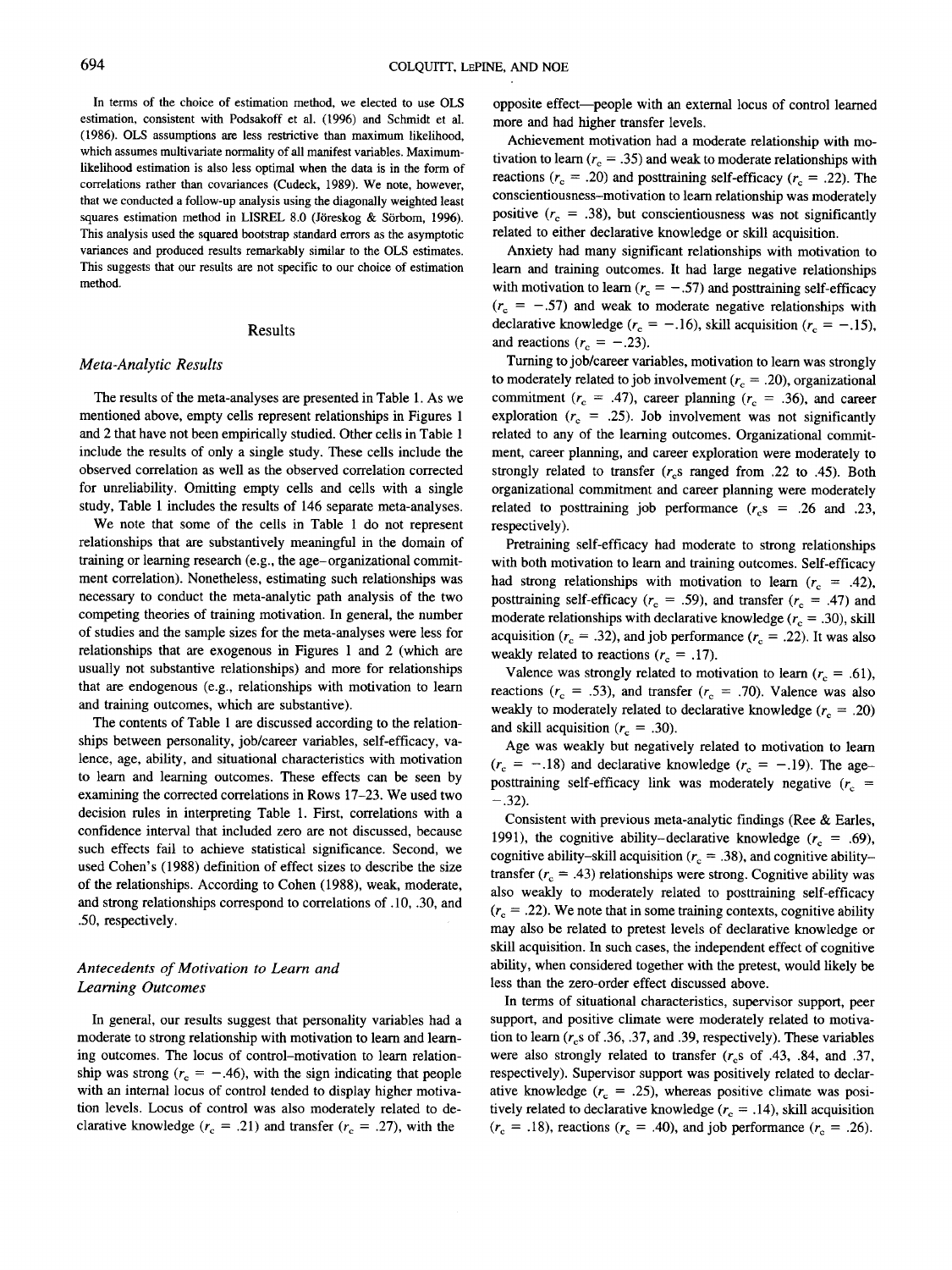|                         |                                              |                        | Job involvement<br>$(N = 149)$ |  |
|-------------------------|----------------------------------------------|------------------------|--------------------------------|--|
| Variable                | Self-efficacy (pretraining)<br>$(N = 1.101)$ | Valence<br>$(N = 324)$ |                                |  |
| Locus of control        | .02                                          | $-.21*$                | $-.06$                         |  |
| Conscientiousness       | $.19*$                                       | .07                    | $.51*$                         |  |
| Anxiety                 | $-.37*$                                      | $-.20*$                | $(.34*)$                       |  |
| Age                     | $-.12*$                                      | $-.02$                 | (.11)                          |  |
| Climate                 | $.17*$                                       | $.56*$                 | $.36*$                         |  |
|                         | $.39*$                                       |                        |                                |  |
| Cognitive ability $R^2$ | $.35*$                                       | $.41*$                 | .36*                           |  |

Table 2 *Path Analysis Results for Self-Efficacy, Valence, and Job Involvement* 

*Note.* Data are standardized regression coefficients  $(\beta s)$ . Parentheses indicate relationships for which external data were used in calculating correlation.

 $* p < .05$ .

# *Relationships Among Outcomes*

Motivation to learn was positively related to declarative knowledge ( $r_c$  = .27) and skill acquisition ( $r_c$  = .16). It was also strongly related to reactions ( $r_c$  = .45) and transfer ( $r_c$  = .58) and also predicted posttraining self-efficacy ( $r_c = .18$ ). It is important to emphasize that the corrected correlations among reactions, declarative knowledge, skill acquisition, and transfer are similar to those found in the meta-analysis conducted by Alliger et al. (1997), with some exceptions. Specifically, we too found little support for Kirkpatrick's (1976) positive linkage between reactions and learning. The corrected correlation between reactions and declarative knowledge was .10, and the corrected correlation between reactions and skill acquisition was .09. Though higher than Alliger et al.'s (1997) values, these represent small effect sizes. This reaffirms the concerns of Alliger et al. (1997) and Alliger and Janak (1989) regarding Kirkpatrick's (1976) proposed linkages.

Our results do differ from Alliger et al.'s (1997) in terms of the learning-transfer relationships. The corrected learning-transfer correlations were moderate to large in our analysis ( $r_c$  = .38 using declarative knowledge;  $r_c = .69$  using skill acquisition) but were small in Alliger et al. (1997). Alliger et al. (1997) did not correct for unreliability, however. The reliability of learning measures (often lower than those of other outcome measures) may account for some of the differences in effect size magnitude.

# *Meta-Analytic Path Analysis Results*

Path analysis results are shown in Tables 2-6. The tables present the standardized path coefficients  $(\beta s)$  and also provide estimates of variance explained. The harmonic mean sample size is shown beneath each dependent variable. Path coefficients surrounded by parentheses indicate relationships whose Table 1 cells were empty, meaning that external data had to be used. Those three path coefficients should not be interpreted. In addition, the path analysis results for the completely mediated model are shown in Figure 3, and the path analysis results for the partially mediated model are shown in Figure 4. Because of the sheer number of paths, some coefficients in Figure 4 may be more easily read in Tables 2-6.

Table 2 shows that, with few exceptions, personality variables, age, climate, and cognitive ability had independent relationships with pretraining self-efficacy, valence, and job involvement. Exceptions were the conscientiousness-valence and age-valence relationships, which were no longer significant when the effects of the other variables were considered. As a set, the exogenous variables in Figures 1 and 2 explained 35% of the variance in pretraining self-efficacy, 41% of the variance in valence, and 36% of the variance in job involvement.

Table 3 shows the path analysis results with motivation to learn as the dependent variable. Here we can begin to evaluate the relative merits of the completely mediated model (Figures 1 and 3) and the partially mediated model (Figures 2 and 4). The first step of the analysis regressed motivation to learn on its three most proximal antecedents-self-efficacy, valence, and job involvement. The set explained 46% of the variance in motivation to learn, though the unique effect of job involvement was not significant. The completely mediated model suggests that the more distal variables---personality, age, and climate--do not explain incremental variance. This was not the case, as the second step explains an additional 27% of the variance in motivation to learn, with only conscientiousness lacking an independent effect. In total, the partially mediated model explained 73% of the variance in motivation to learn.

Table 4 shows the path analysis results with the learning outcomes as the dependent variables. Motivation to learn was a

Table 3

*Path Analysis Results for Motivation to Learn* 

| Step and variable           | Motivation to learn<br>$(N = 550)$ |
|-----------------------------|------------------------------------|
| Step 1                      |                                    |
| Self-efficacy (pretraining) | $.29*$                             |
| Valence                     | $.54*$                             |
| Job involvement             | .06                                |
| $R^2$                       | $.46*$                             |
| Step 2                      |                                    |
| Locus of control            | $-42*$                             |
| Conscientiousness           | $-.01$                             |
| Anxiety                     | $-.35*$                            |
| Age                         | $-13*$                             |
| Climate                     | $.24*$                             |
| $\Delta R^2$                | $.27*$                             |
| $R^2$                       | $.73*$                             |
|                             |                                    |

*Note.* Data are standardized regression coefficients  $(\beta s)$ .  $* p < .05$ .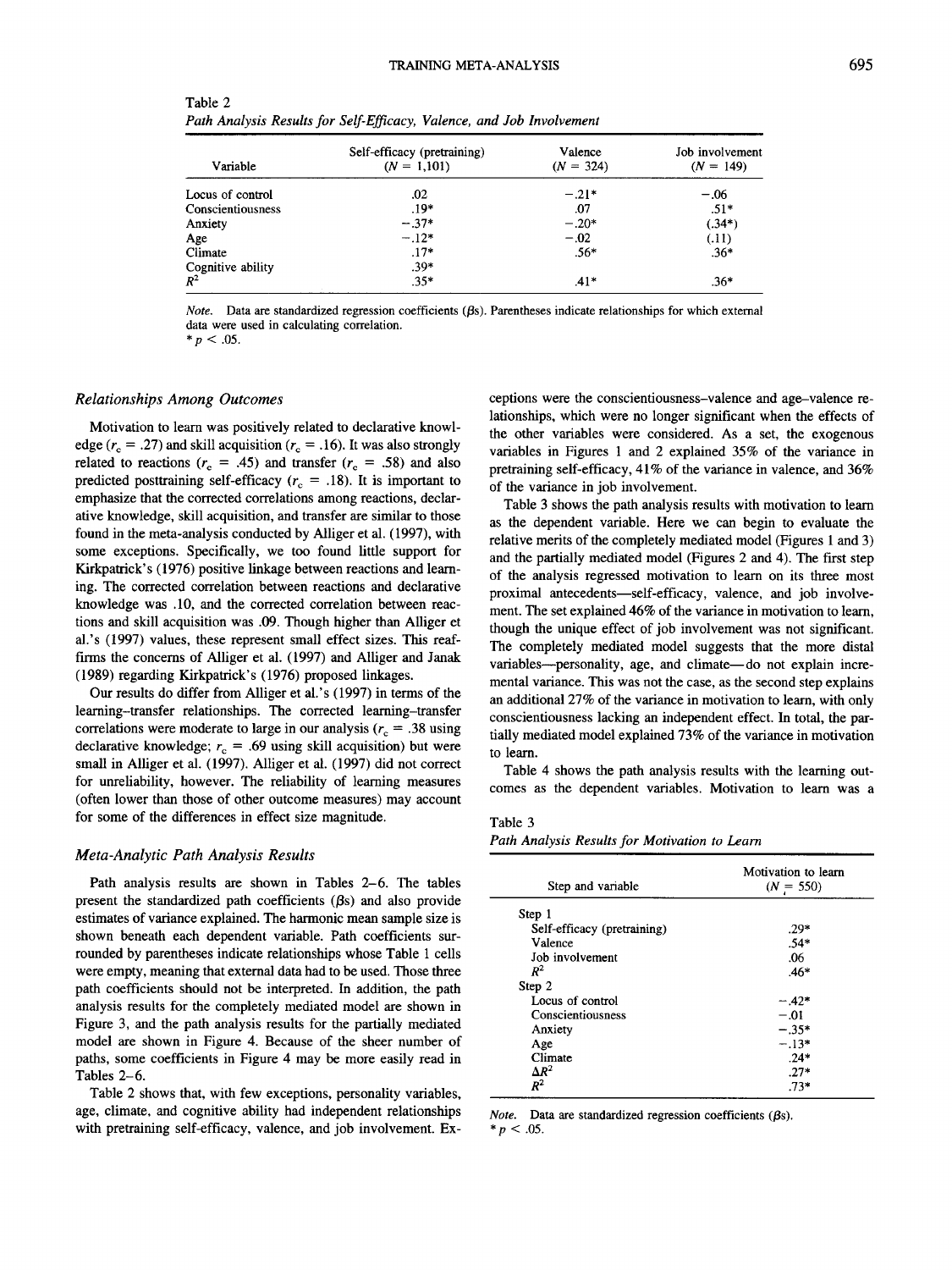| Table 4                                     |  |
|---------------------------------------------|--|
| Path Analysis Results for Learning Outcomes |  |

| Step and variable   | Declarative<br>knowledge<br>$(N = 1.059)$ | Skill<br>acquisition<br>$(N = 734)$ | Self-efficacy<br>(posttraining)<br>$(N = 200)$ | Reactions<br>$(N = 295)$ |
|---------------------|-------------------------------------------|-------------------------------------|------------------------------------------------|--------------------------|
| Step 1              |                                           |                                     |                                                |                          |
| Motivation to learn | $.39*$                                    | $.22*$                              | $.22*$                                         | $45*$                    |
| Cognitive ability   | $.76*$                                    | $.42*$                              | $.25*$                                         | $-.03$                   |
| $R^2$               | $.63*$                                    | $.20*$                              | $.09*$                                         | $.20*$                   |
| Step 2              |                                           |                                     |                                                |                          |
| Locus of control    | $.51*$                                    | .04                                 | $-49*$                                         | $.52*$                   |
| Conscientiousness   | $-.12*$                                   | $-.18*$                             | $14*$                                          | $-.17*$                  |
| Anxiety             | $-.25*$                                   | $-.35*$                             | $-.75*$                                        | .09                      |
| Age                 | $.08*$                                    | $.09*$                              | $-.35*$                                        | $.23*$                   |
| Climate             | $-.29*$                                   | .07                                 | $.91*$                                         | $-.02$                   |
| $\Delta R^2$        | $.24*$                                    | $.09*$                              | $.77*$                                         | $.27*$                   |
| $R^2$               | $.87*$                                    | $.29*$                              | $.86*$                                         | $.47*$                   |

*Note.* Data are standardized regression coefficients  $(\beta s)$ .

 $* p < .05.$ 

significant predictor of all four outcomes, whereas cognitive ability predicted declarative knowledge, skill acquisition, and posttraining self-efficacy. This first step of the analyses illustrates that motivation to learn explained variance in learning over and above cognitive ability—there was "much more than  $g$ ." As a set, motivation to learn and ability explained 63% of the variance in declarative knowledge, 20% of the variance in skill acquisition, 9% of the variance in posttraining self-efficacy, and 20% of the variance in reactions. Again, the completely mediated model suggests that the effects of more distal variables on learning are completely mediated by motivation to learn. This was again not the case, as the distal variables explained incremental variance in all four outcomes, particularly posttraining self-efficacy and reactions. In some cases, a variable had a nonsignificant zero-order effect but a significant effect once motivation and ability were controlled. Examples were the negative correlation between locus

Table 5 *Path Analysis Results for Transfer* 

| Step and variable            | Transfer<br>$(N = 173)$ |
|------------------------------|-------------------------|
| Step 1                       |                         |
| Declarative knowledge        | $-.03$                  |
| Skill acquisition            | $.59*$                  |
| Self-efficacy (posttraining) | $.27*$                  |
| <b>Reactions</b>             | .03                     |
| $R^2$                        | $.53*$                  |
| Step 2                       |                         |
| Locus of control             | $.41*$                  |
| Conscientiousness            | $.52*$                  |
| Anxiety                      | $(.21*)$                |
| Age                          | $.09*$                  |
| Climate                      | $.12*$                  |
| $\Delta R^2$                 | $.28*$                  |
| $R^2$                        | $.81*$                  |

*Note.* Data are standardized regression coefficients  $(\beta s)$ . Parentheses indicate relationships for which external data were used in calculating correlation.  $* p < .05$ .

of control and self-efficacy (individuals with an internal locus of control had higher efficacy) and the negative correlation between conscientiousness and declarative knowledge. In other cases, the sign of a variable's relationship was reversed once motivation and ability were controlled for; examples are the relationships between age, positive climate, and declarative knowledge. This may have been the result of a suppression effect (Cohen & Cohen, 1983). In total, the partially mediated model explained 87% of the variance in declarative knowledge, 29% of the variance in skill acquisition, 86% of the variance in posttraining self-efficacy, and 47% of the variance in reactions.

Table 5 shows the path analysis results with transfer as the dependent variable. Step 1 illustrated that skill acquisition and posttraining self-efficacy (but not declarative knowledge) were the primary antecedents of transfer. As a set, the four learning outcomes explained 53% of the variance in transfer. The partially mediated model again received support, as the distal variables explained an incremental 28% of the variance in transfer. In total, the model explained 81% of the variance in transfer.

Table 6 shows the path analysis results with posttraining job performance as the dependent variable. Whereas transfer explained

Table 6 *Path Analysis Results for Job Performance* 

| Step and variable | Job performance<br>$(N = 100)$ |  |
|-------------------|--------------------------------|--|
| Step 1            |                                |  |
| Transfer          | $.59*$                         |  |
| $R^2$             | $.35*$                         |  |
| Step 2            |                                |  |
| Locus of control  | $.29*$                         |  |
| Conscientiousness | $.31*$                         |  |
| Anxiety           | $.26*$                         |  |
| Age               | $-.05$                         |  |
| Climate           | .08                            |  |
| $\Delta R^2$      | $.12*$                         |  |
| $R^2$             | .47*                           |  |
|                   |                                |  |

*Note.* Data are standardized regression coefficients  $(\beta s)$ .  $* n < .05.$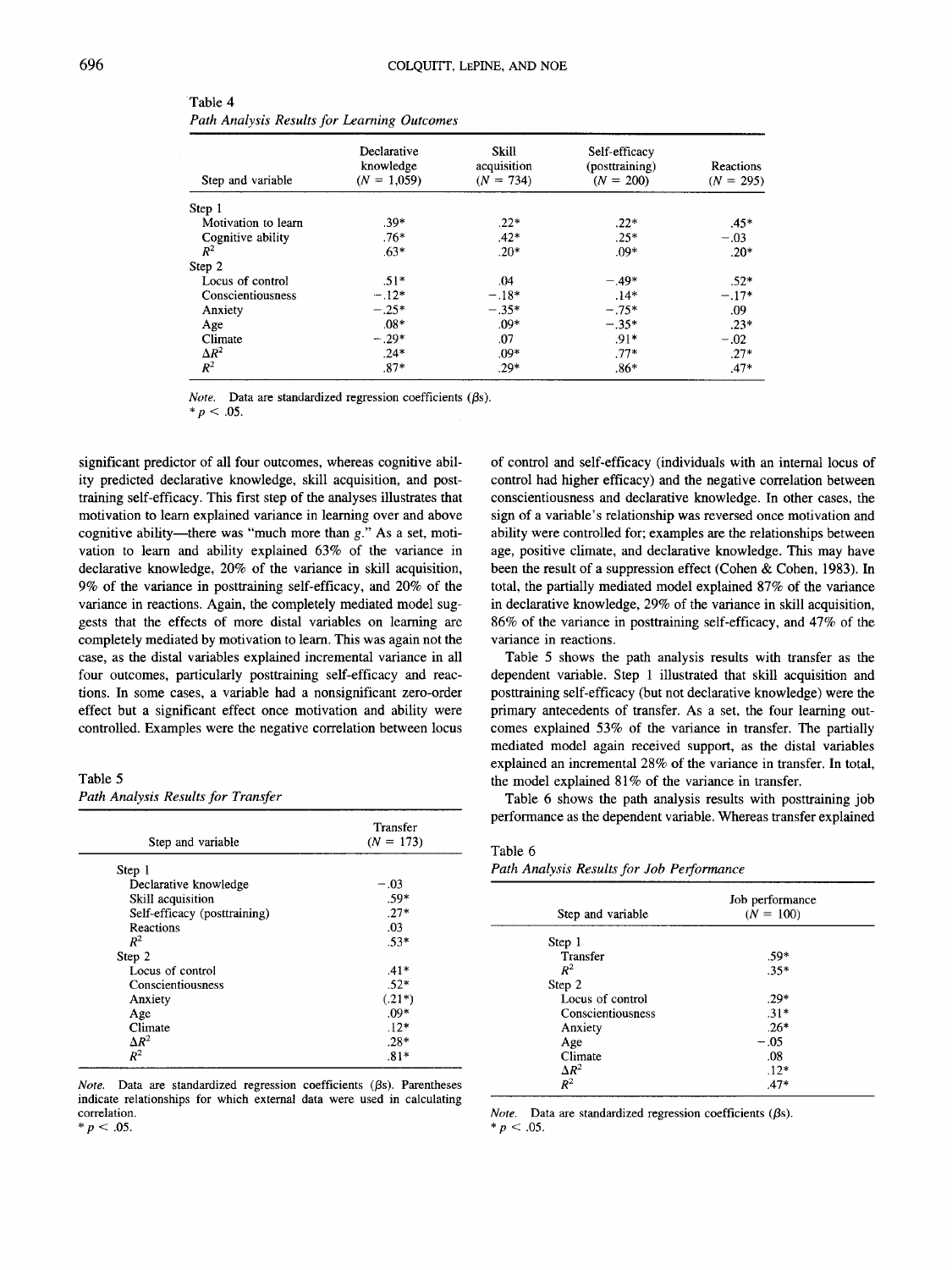

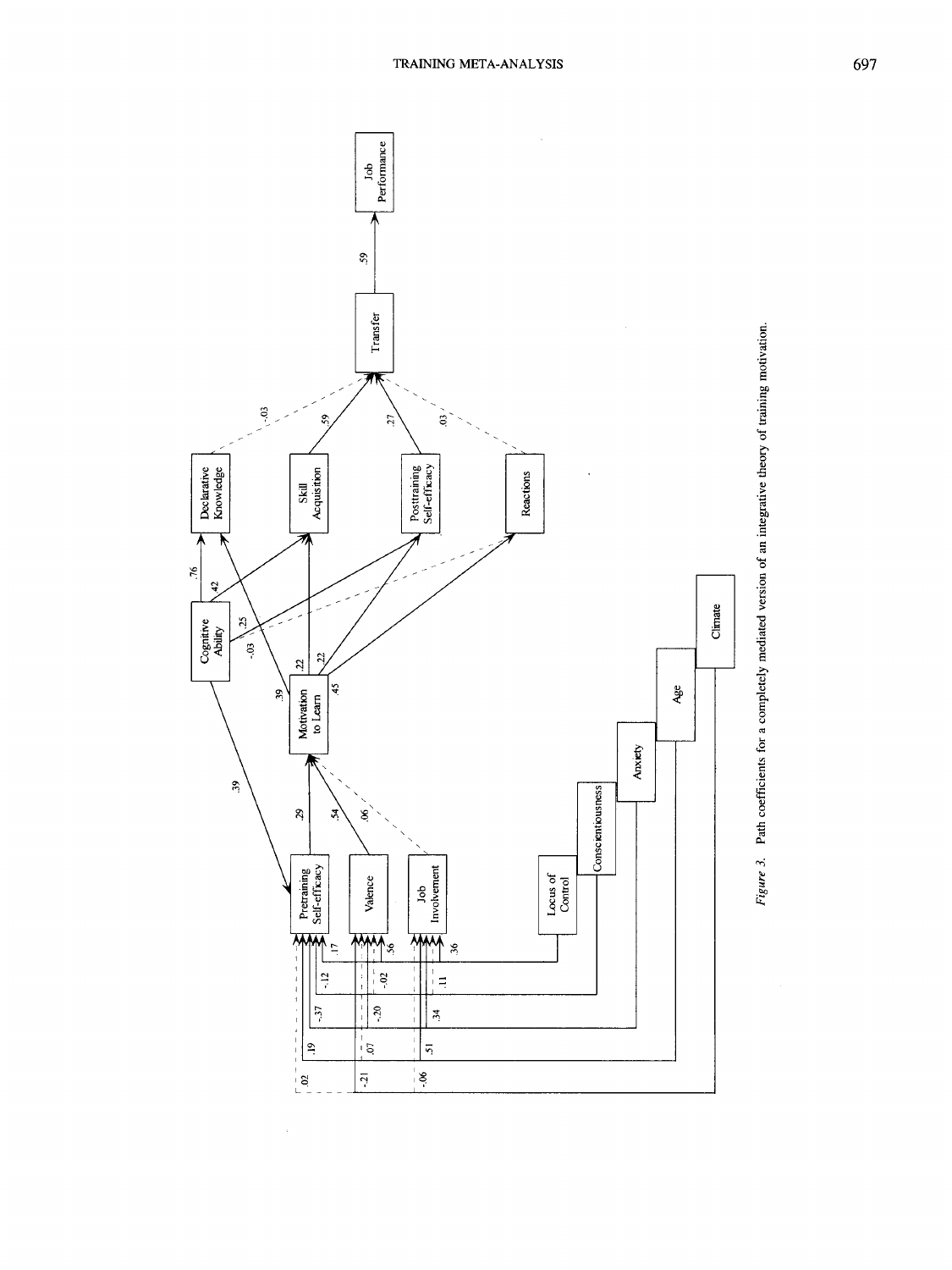

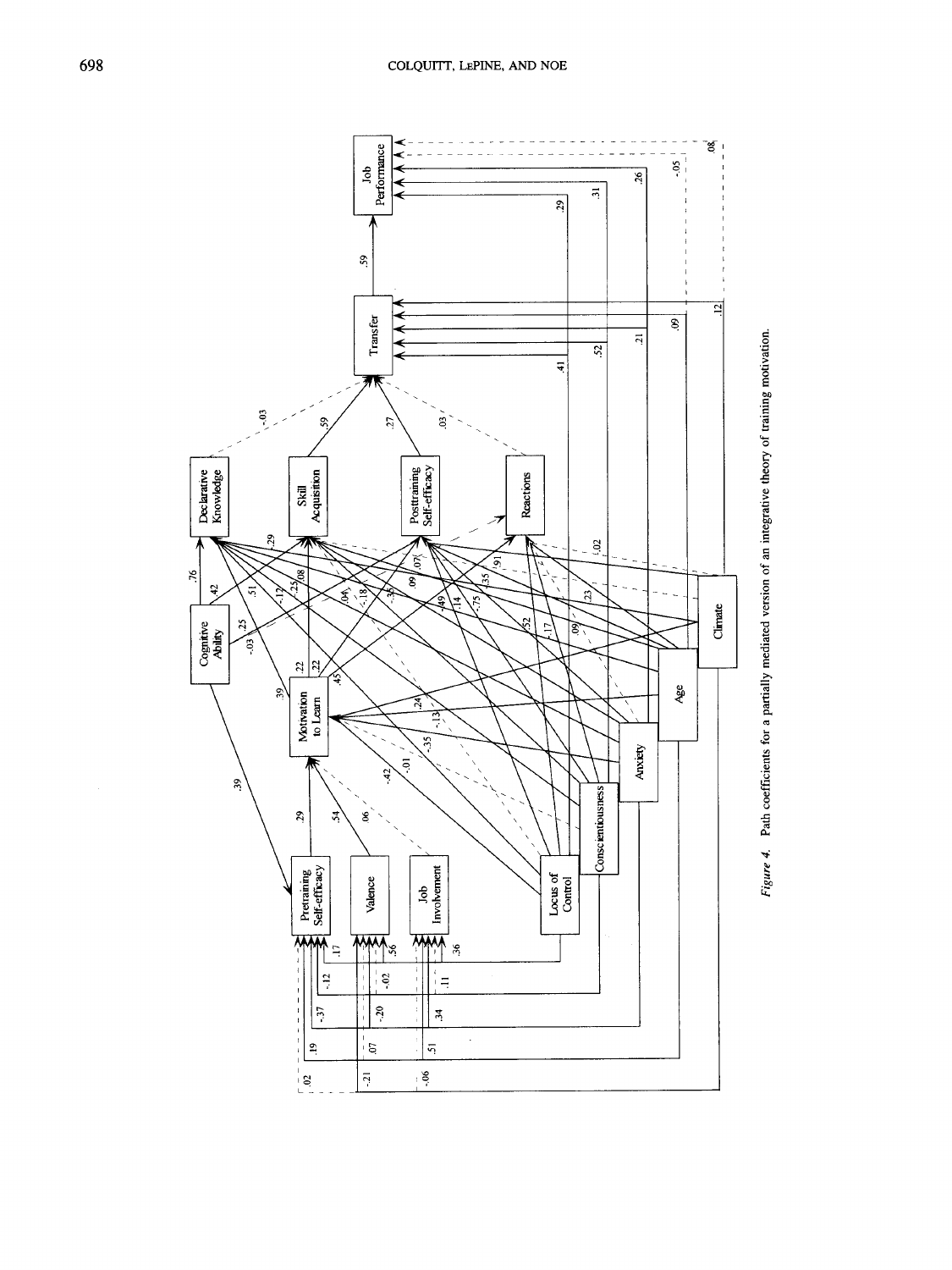35% of the variance in job performance, the distal variables explained an incremental 12%, again supporting the partially mediated model. The incremental variance explained was due entirely to the personality variables. In total, the model explained 47% of the variance in job performance.

As a further test of the relative merits of the completely mediated and partially mediated models, we calculated an index of global model fit using Hunter and Hamilton's (1992) Path software program. Specifically, we analyzed the sum of the squared residuals derived from comparing the actual correlation matrix with the matrix reproduced using the structural equations embedded within Figures 3 and 4. We used the harmonic mean of the entire correlation matrix ( $N = 285$ ) to test the significance of the sum of the squared residuals, which is distributed as a chi-square. For the completely mediated model,  $\chi^2(73, N = 285) = 474.45, p < .001$ . For the partially mediated model,  $\chi^2(39, N = 285) = 181.82, p <$ .001. Given that one model is nested within another, it was possible to conduct a chi-square difference test. The difference in chi-square was  $474.45 - 181.82 = 292.63$ , which is itself distributed as a chi-square with  $73 - 39 = 34$  degrees of freedom. This value was statistically significant ( $p < .001$ ), suggesting that the partially mediated model fit the data better than did the completely mediated model. Further support for the partially mediated model came from examining the average size of the residuals. The average of the absolute values of the residuals for the partially mediated model was .05, as compared with .11 for the completely mediated model.

Still further support for the partially mediated model is given by an examination of the missing link analysis provided by Hunter and Hamilton's (1992) Path software. This analysis suggested modifications to the a priori model in the form of additional paths that would improve model fit. Many of the suggested modifications concerned cases in which the relationships between job/career variables, self-efficacy, valence, and learning outcomes were not completely mediated by motivation to learn (just as the relationships with personality, age, and climate were not completely mediated). Specifically, the results suggested the addition of the following paths: job involvement  $\rightarrow$  declarative knowledge, job involvement  $\rightarrow$  transfer, pretraining self-efficacy  $\rightarrow$  declarative knowledge, pretraining self-efficacy  $\rightarrow$  transfer, valence  $\rightarrow$  skill acquisition, valence  $\rightarrow$  reaction, and valence  $\rightarrow$  transfer. This suggests that not only were the effects of individual and situational characteristics not completely mediated but neither were the effects of more proximal variables.

### Discussion

As we noted at the outset, an increasing number of models and predictors of training motivation have been proposed in recent years. Because of inconsistent approaches and results, this research has not resulted in a coherent literature on training motivation and effectiveness. This article seeks to better understand training motivation by briefly reviewing the literature, integrating existing work into two competing integrative theories of training motivation, testing the relationships in the theories using meta-analysis, and using meta-analytic path analysis to compare the merits of the two theories' structures.

# *Discussion of Meta-Analysis Results*

The results of the meta-analyses showed that many of the variables studied in the extant literature did indeed correlate with variables important in a training context, including motivation to learn, declarative knowledge, skill acquisition, posttraining selfefficacy, reactions, transfer, and posttraining job performance. In terms of personality variables, locus of control was related to motivation to learn (with internals being more motivated) as well as to declarative knowledge and transfer (with externals showing higher levels). Strong relationships were also shown with anxiety, which was negatively related to every training outcome examined. Although achievement motivation also yielded many positive relationships, the results for conscientiousness may seem disappointing when compared with Barrick and Mount's (1991) metaanalysis. Specifically, conscientiousness was positively related to motivation to learn but was actually negatively related to skill acquisition. Martocchio and Judge (1997) suggested that this counterintuitive result could be explained by conscientious individuals' tendency to be self-deceptive regarding actual learning progress. Alternatively, such individuals might engage in more selfregulatory activity, which detracts from their on-task attention (e.g., Kanfer & Ackerman, 1989).

Nonetheless, when taken as a whole, these results have broad implications for the needs assessment phase of the training process (Goldstein, 1991). In particular, the effects reviewed above suggest that the evaluation of trainee personality should become a vital part of the person-analysis phase of the needs assessment (Goldstein, 1991). Unfortunately, the fact that so few personality variables have been examined with great frequency suggests that much more research needs to be done in this area. Future research might expand the breadth of personality variables, possibly by examining trait goal orientation, other Big Five variables, or affectivity.

As for job/career variables, job involvement, organizational commitment, career planning, and career exploration were positively related to a variety of outcomes, including training motivation, reaction, posttraining self-efficacy, transfer, and job performance. However, the number of studies including job/career variables was limited, suggesting that future research would benefit from including them more frequently. Indeed, many job/career variables could not even be included in the meta-analyses (e.g., career identity, career salience), whereas others could not be included in the path analysis (e.g., career commitment, organizational commitment). Only job involvement has received consistent research attention (e.g., Mathieu et al., 1992; Noe & Schmitt, 1986). At a general level, such gaps can be explained by the preponderance of laboratory studies and military field studies, which are less likely to assess job/career variables.

In contrast to job/career variables, self-efficacy and valence have been assessed quite frequently. These variables were positively related to motivation to learn as well as to all the training outcomes we examined. This evidence continues to underscore the importance of self-efficacy and valence in models of motivation and performance (e.g., Bandura, 1997; Kanfer, 1991; Van Eerde & Thierry, 1996). Thus, trainers would do well to leverage both these constructs at the beginning of training. This could be done by more extensively demonstrating the behaviors that are the target of training or by persuading trainees that they are capable of succeeding. Gist and Mitchell's (1992) model of self-efficacy and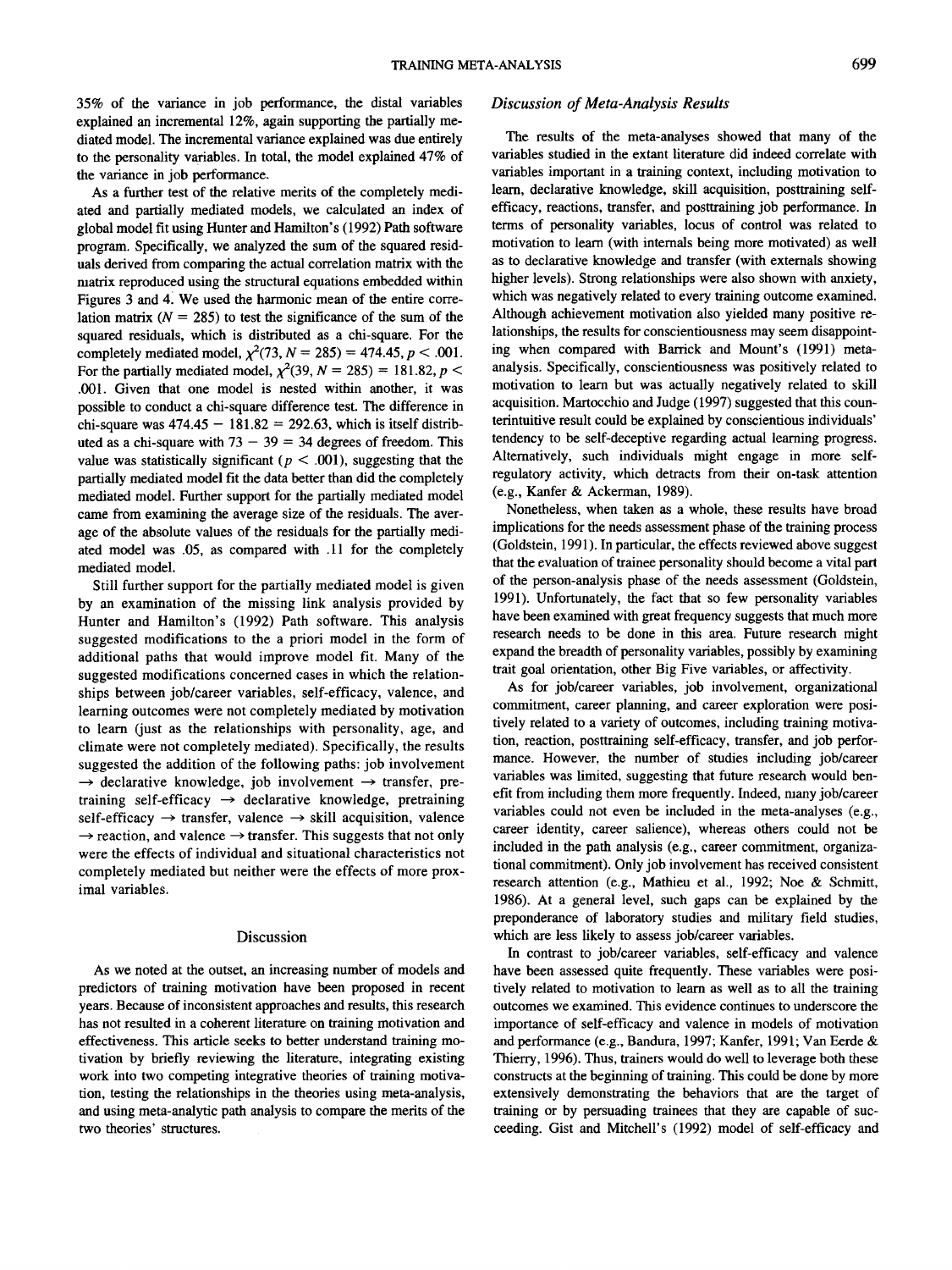performance illustrates that vicarious experiences and verbal persuasion are both means of promoting self-efficacy. Trainers could further emphasize all the benefits of training to promote valence levels, from increased work performance to better career mobility to potential increases in salary or promotions.

Other individual characteristics linked to motivation and learning included cognitive ability and age. Cognitive ability was again shown to be a robust predictor of training outcomes (e.g., Ree & Earles, 1991). Our results further suggested that cognitive ability had a stronger relationship with traditional learning outcomes (e.g., declarative knowledge or skill acquisition) than it did with reactions or posttraining self-efficacy. Age was also linked to motivation to learn and learning, as older trainees demonstrated lower motivation, learning, and posttraining self-efficacy. This suggests that trainers may have to take precautions to ensure that older trainees can succeed during the training program. This is especially critical as training content or methods use new technologies, such as web-based instruction or virtual reality, with which older workers may be less comfortable. These results pose a challenge to future training practitioners, given that two trends in today's organizations are the increasing age of the workforce and the increasing introduction of new technologies (Howard, 1995).

Situational characteristics were also shown to be important, both in terms of the climate in which the trainee functions and the support the trainee receives from his or her supervisor and peers. Indeed, these variables were related to motivation to learn, declarative knowledge, skill acquisition, reactions, transfer, and job performance, though some of those results were based on few studies. Although recent research has examined climate and support (e.g., Birdi et al., 1997; Ford et al., 1992; Noe & Wilk, 1993; Rouiller & Goldstein, 1993; Tracey et al., 1995), examination of situational characteristics remains surprisingly rare. As with job/ career variables, this is likely a function of the preponderance of laboratory and military studies in the literature. Still, the results shown here suggest that the measurement of situational characteristics is a critical aspect of the organizational analysis phase of the training needs assessment (Goldstein, 1991). Future research is therefore needed to identify the specific facets of climate, culture, and context that have the most positive relationships with training motivation and outcomes.

#### *Discussion of Meta-Analytic Path Analysis Results*

Meta-analytic path analysis allowed us to go one step beyond the individual meta-analyses by assessing the adequacy of the theoretical structures shown in Figures 1 and 2. This analysis allowed us to first show that motivation to learn did indeed explain incremental variance in learning outcomes over and above cognitive ability. Thus, when it came to predicting learning outcomes, there was "much more than g." This argues against a "g-centric" approach to trainability and suggests that individual differences besides cognitive ability are a critical concern in the needs assessment.

The path analysis also allowed us to test the relative merits of the completely mediated model (Figure 1) and the partially mediated model (Figure 2). The former was based on need-motivevalue and cognitive choice theories of motivation (Kanfer, 1991), whereas the latter was based on integrative theories of motivation proposed by Naylor et al. (1980), Kanfer and Ackerman (1989), and Katzell and Thompson (1990). Our results provide compelling support for the partially mediated model. Personality, age, and climate—the most distal variables in the model—explained incremental variance in motivation to learn, declarative knowledge, skill acquisition, posttraining self-efficacy, reactions, transfer, and posttraining job performance. In most cases, at least a third of the total variance explained was due to the contribution of the distal variables over and above the more proximal variables. The partially mediated model also demonstrated better fit in terms of the sum of the squared residuals and had lower average residuals than the completely mediated model.

These results suggest that individual and situational characteristics may be critical factors before training (by relating to training motivation), during training (by relating to learning levels), and after training (by relating to transfer and job performance). Thus, Figures 2 and 4 stand as the better "first step" toward an integrative theory of training motivation. This has implications for training practice by suggesting that the more comprehensive the needs assessment, the better. Many training practitioners might assume that there are diminishing returns as the person and organization analyses are expanded. For example, if locus of control is assessed, is it really necessary to consider anxiety and age as well? If the climate for transfer seems positive, is it still important to consider individual characteristics? If useful outcomes can be derived from training and trainees seem confident in their ability to learn the material, is it even necessary to conduct further examinations of the person and organization context?

Our results suggest that the answer to these questions is yes. Personality, job involvement, self-efficacy, valence, and climate were not redundant with one another. Instead, they contributed "value added" in terms of understanding when training should succeed. Moreover, we may have underestimated their value added, because our analyses did not test for the types of Person  $\times$ Situation interaction effects that are often found in organizational behavior (Roberts, Hulin, & Rousseau, 1978). As we noted earlier, a positive climate exists to the extent that adequate resources are present, cues and opportunities for using trained skills exist, feedback is given, and favorable consequences for using training content are emphasized. Although our results showed that such a climate has positive direct effects even when considered in conjunction with individual characteristics, it is also likely that such climates interact with individual characteristics. Perhaps positive climates could magnify individual difference effects in the same manner as high levels of autonomy and discretion (e.g., Barrick & Mount, 1993; Weiss & Adler, 1984).

#### *Implications for Future Training Research*

Our results have several implications for future research in the areas of training motivation and effectiveness. One striking result of the path analysis is that the constructs shown in Figure 2 were much better at explaining declarative knowledge ( $R<sup>2</sup> = .87$ ) than skill acquisition ( $R<sup>2</sup> = .29$ ). This result is problematic, because the path analysis also showed that declarative knowledge did not relate to transfer when considered simultaneously with skill acquisition. Thus, the preliminary version of the integrative theory shown in Figures 2 and 4 could best be improved by adding variables more predictive of skill acquisition. We note, however, that the theory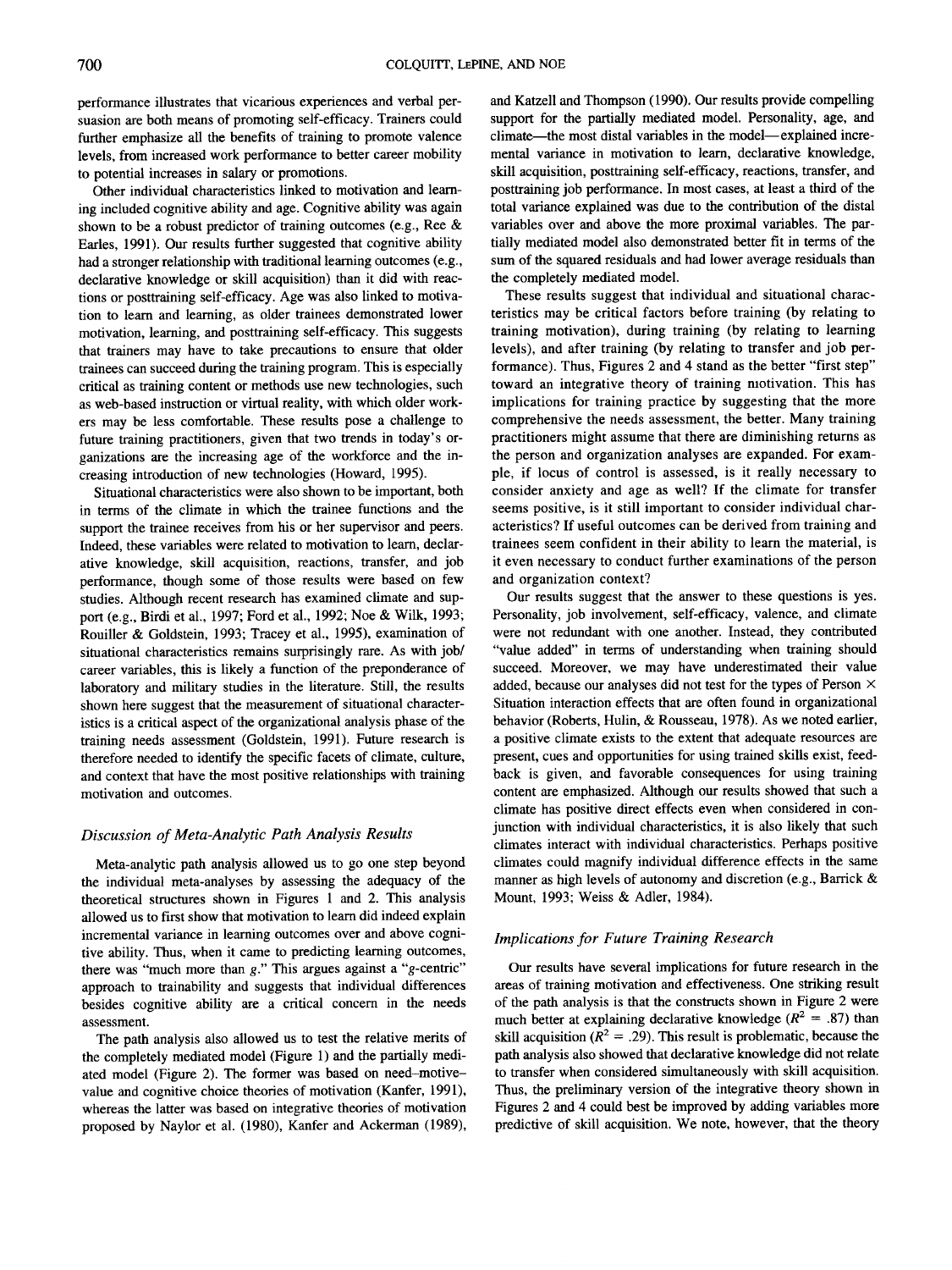was very much able to explain variance in posttraining selfefficacy ( $R^2 = .87$ ), which did have an independent relationship with transfer.

The posttraining self-efficacy-transfer linkage underscores the importance of Kraiger et al.'s (1993) motivational class of learning outcomes. Although declarative knowledge and skill acquisition continue to compose the sole criteria in many training studies, Martocchio and Baldwin (1997) emphasized that many organizations are beginning to broaden their view of training outcomes. This broadening may include nonbehavioral or cognitive factors that distinguish effective from ineffective performance or help employees adapt to performance requirements (Kraiger, 1999). Nonbehavioral factors may include team commitment and coordination, acceptance of technology, customer focus, and willingness to work in a self-directed fashion. Cognitive examples may include technical vitality (anticipating learning to meet changing job demands) and contextual knowledge (recognizing contextual influences on performance). We echo the sentiments of Alliger et al. (1997) in the discussion of their meta-analysis. Future research must expand the newer types of training outcomes, and one day meta-analyses such as this should be repeated to examine those alternative outcomes.

From a theory-building perspective, one of the questions raised by our results is "If the effects of individual and situational characteristics are not fully mediated by self-efficacy, valence, job/career variables, and motivation to learn, what are the other intervening mechanisms?" No doubt the theory shown in Figure 2 would benefit from the examination of additional mechanisms to explain relationships with the distal variables. One good example may be Martocchio and Judge's (1997) work on the relationship between conscientiousness and learning. As we mentioned above, they showed that one explanation for the negative relationship between conscientiousness and learning was conscientious learners' tendency to be self-deceptive regarding learning progress.

Another mechanism that may help build on our integrative theory is state goal orientation (e.g., Button, Mathieu, & Zajac, 1996; Dweck, 1989). Kraiger et al. (1993) suggested that one critical process variable during training is whether learners adopt a mastery or performance orientation as they learn, which can be influenced by both individual and situational characteristics. In addition, London and Mone (1999) suggested that the way in which employees develop an understanding of their performance and learning needs, how they take action to seek feedback, how they respond to barriers, and how they learn from experience could be potentially critical influences on training motivation and learning. This suggests that career insight, feedback behaviors, and adaptability behaviors may also be important mechanisms to investigate in future research. Indeed, LePine, Colquitt, and Erez (in press) recently showed that high openness to experience and low conscientiousness were associated with more adaptability in the face of task difficulties. Such adaptability is likely to be critical in difficult training programs that utilize new or unfamiliar technologies.

Finally, as research on training motivation becomes more refined, it will be necessary to integrate this work with earlier research on training settings and methods (Tannenbaum & Yukl, 1992). There have been examples of such integration, as in the literature on Aptitude  $\times$  Treatment interactions (e.g., Cronbach & Snow, 1977). This research could be extended to focus on the types of Person  $\times$  Context interactions proposed in the leadership literature (Howell, Dorfman, & Kerr, 1986). For example, the context of web-based training--which affords higher levels of learner control during instruction-could interact with anxiety or age to influence outcomes. Perhaps such contexts could be designed to neutralize the negative effects of anxiety or age or enhance the positive effects of motivation to learn. Similarly, there may be training sequencing or media choices that can neutralize the effects of low self-efficacy while having a positive direct effect on learning, in effect "substituting for self-efficacy." In fact, it may be that training design variables are precisely the moderator variables suggested by the asterisks in Table 1. Examining such issues requires a broader view of training research.

# *Study Limitations*

This study has some limitations that should be noted. First, the results shown in Table 1 were based on studies that had directly examined training or learning or used a sample of individuals who took part in those activities. However, some of the cell results were based on small sample sizes or few studies and were therefore subject to second-order sampling error (Hunter & Schmidt, 1990). However, we note that relationships with training outcomes, the most substantive relationships in Table l, tended to be estimated with higher sample sizes.

In addition, the meta-analytic path analysis was limited by the need to choose a sample size that may not have been representative of all cells included in the analysis. We sought to lessen this limitation by using path analysis rather than global model estimation and by using the harmonic mean rather than the arithmetic mean. Still, although most of the cells in a given analysis contained more observations than the sample size employed, some did contain less. Thus, in a few cases the sample size used in the analyses underestimated the influences of sampling error.

Furthermore, many of the linkages in Figures 3 and 4 are based on meta-analytic correlations for which moderators were present. This suggests that the fit of certain parts of our theory may vary as a function of other variables. This issue is not as critical when moderators alter only the strength, as opposed to the direction, of the effects but may have a large impact when moderators produce crossed interactions. In fact, it is interesting to note that the most surprising results in this review were the lack of positive effects for conscientiousness, and correlations with conscientiousness seemed especially dependent on moderators (as evidenced by the standard deviations of the corrected correlations and the variance explained by artifacts). Martocchio and Judge (1997) and LePine et al. (in press) showed that conscientiousness can have negative effects when self-deceptive tendencies can harm learning or when adaptability is needed to achieve success. It may be that facets of the learning context create a crossed moderator effect, partially accounting for the surprising conscientiousness results.

Moreover, some of the correlations with situational characteristics included individual perceptions of the situation (e.g., Mathieu et al., 1992), whereas others included perceptions aggregated to a higher level of analysis (e.g., Tracey et al., 1995). These two types of correlations therefore have different statistical properties, as aggregation can alter covariation with other variables (Robinson, 1950). Ostroff and Harrison (1999) recently examined this issue and noted that differences in correlations across levels of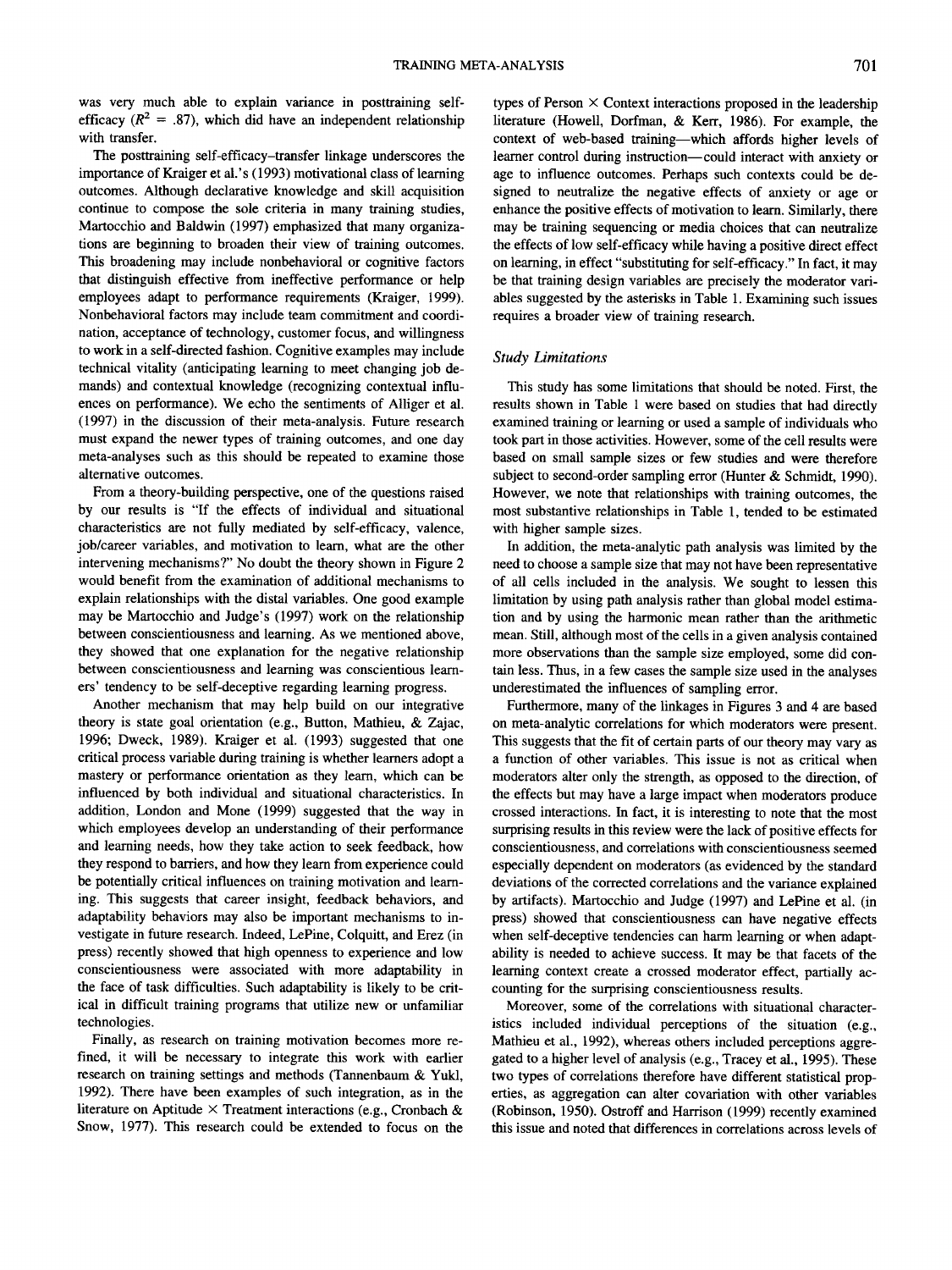analysis are more likely to occur when there is a strong normative component operating at the higher level. As research on situational characteristics becomes more widespread (and more studies are available for inclusion in reviews of this type), researchers could code the level of analysis to explicitly examine it as a moderating variable. This approach was used by Gully, Devine, and Whitney (1995) in a meta-analysis of cohesion and performance.

Finally, the meta-analytic path analysis had to exclude several variables because of missing cells. Although we feel that we omitted variables that were to some extent redundant with variables retained in the model (e.g., omitting career commitment while retaining job involvement) and we made sure to retain all types of variables shown in Figures 1 and 2, we cannot rule out the possibility of an unmeasured variable problem (James, 1980). For this reason and the limitations noted above, this article represents only a first step toward an integrative theory of training motivation.

# *Conclusion*

As we noted at the outset, training researchers have traditionally focused on training methods and training settings as a means of promoting learning. However, it soon became clear that even when methods were held constant, some trainees learned more than others (Campbell, 1988; Tannenbaum & Yukl, 1992). The literature on training motivation arose in part to explain such differences. This review summarizes this burgeoning literature and illustrates the set of individual and situational characteristics that can be leveraged to improve training motivation and learning. Our results suggest several implications for training research and practice:

1. The person-analysis and organizational-analysis phases of the needs assessment offer critical information, given the effects of personality and climate on training motivation and learning.

2. Trainers would benefit from using techniques that increase trainee efficacy and emphasize job and career benefits of training, given the effects of self-efficacy, valence, and job involvement.

3. A "g-centric" approach to trainability is insufficient, given the strong effects of motivational variables over and above cognitive ability.

4. Training scholars should focus their efforts on better explaining skill acquisition, given the lower variance-explained values for that variable versus declarative knowledge.

5. Training research should continue to examine motivational outcomes of training, given that posttraining self-efficacy related to transfer independent of skill acquisition.

6. Further theory development is needed to uncover other intervening mechanisms that link individual and situational characteristics with training motivation and learning.

### References

Studies preceded by an asterisk were included in the meta-analysis.

- Ackerman, P. L. (1986). Individual differences in information processing: An investigation of intellectual abilities and task performance during practice. *Intelligence, 10,* 101-139.
- Ackerman, P. L. (1987). Individual differences in skill learning: An integration of psychometric and information processing perspectives. *Psychological Bulletin, 102,* 3-27.
- Ackerman, P. L. (1999). Traits and knowledge as determinants of learning and individual differences: Putting it all together. In P. L. Ackerman, P. C. Kyllonen, & R. D. Roberts (Eds.), *Learning and individual differences* (pp. 437-460). Washington, DC: American Psychological Association.
- \*Ackerman, P. L., & Kanfer, R. (1993). Integrating laboratory and field study for improving selection: Development of a battery for predicting air traffic controller success. *Journal of Applied Psychology, 78,* 413- 432.
- \*Ackerman, P. L., Kanfer, R., & Goff, M. (1995). Cognitive and noncognitive determinants and consequences of complex skill acquisition. *Journal of Experimental Psychology: Applied, 1,* 270-303.
- \*Alliger, G. M., & Horowitz, H. M. (1989, April). IBM takes the guessing out of testing. *Training and Development Journal, 43,* 69-73.
- Alliger, G. M., & Janak, E. A. (1989). Kirkpatrick's level of training criteria: Thirty years later. *Personnel Psychology*, 42, 331-342.
- Alliger, G. M., Tannenbaum, S. I., Bennett, W. Jr., Traver, H., & Shotland, A. (1997). A meta-analysis of the relations among training criteria. *Personnel Psychology, 50,* 341-358.
- Anderson, J. R. (1982). Acquisition of cognitive skill. *Psychological Review, 89,* 369-406.
- Anderson, J. R. (1987). Skill acquisition: Compilation of weak-method problem solutions. *Psychological Review, 94,* 192-210.
- \*Aryee, S., Chay, Y. W., & Chew, J. (1994). An investigation of the predictors and outcomes of career commitment in three career stages. *Journal of Vocational Behavior, 44,* 1-16.
- \*Aryee, S., & Tan, K. (1992). Antecedents and outcomes of career commitment. *Journal of Vocational Behavior, 40,* 288-305.
- Atkinson, J. W., & Birch, D. (1964). *An introduction to motivation.* New York: D. Van Norstand.
- Bacharach, S. B. (1989). Organizational theories: Some criteria for evaluation. *Academy of Management Review, 14,* 496-515.
- Baddeley, A. D. (1986). *Working memory.* Oxford, England: Oxford University Press.
- \*Baldwin, T. T. (1992). Effects of alternative modeling strategies on outcomes of interpersonal-skills training. *Journal of Applied Psychology, 77,* 147-154.
- Baldwin, T. T., & Ford, J. K. (1988). Transfer of training: A review and directions for future research. *Personnel Psychology, 41,* 63-105.
- \*Baldwin, T. T., & Karl, K. (1987, August). *The development and empirical test of a measure for assessing training motivation in management education.* Paper presented at the 47th annual meeting of the Academy of Management, New Orleans, LA.
- Baldwin, T. T., & Magjuka, R. J. (1997). Training as an organizational episode: Pretraining influences on trainee motivation. In J. K. Ford, S. W. J. Kozlowski, K. Kraiger, E. Salas, and M. S. Teachout (Eds.), *Improving training effectiveness in organizations* (pp. 99-127). Hillsdale, NJ: Erlbaum.
- \*Baldwin, T. T., Magjuka, R. J., & Loher, B. T. (1991). The perils of participation: Effects of choice of training on training motivation and learning. *Personnel Psychology, 44,* 51-65.
- \*Bandalos, D. L., Yates, K., & Thorndike-Christ, T. (1995). Effects of math self-concept, perceived self-efficacy, and attributions for failure and success on test anxiety. *Journal of Educational Psychology, 87,*  611-623.
- Bandura, A. (1997). *Self-efficacy: The exercise of control.* New York: Freeman.
- Barrick, M. R., & Mount, M. K. (1991). The Big Five personality dimensions and job performance: A meta-analysis. *Personnel Psychology, 44,*  **1-26.**
- Barrick, M. R., & Mount, M. K. (1993). Autonomy as a moderator of the relationship between the Big Five personality dimensions and job performance. *Journal of Applied Psychology*, 78, 111-118.
- \*Bartram, D. (1995). The predictive validity of the EPI and 16PF for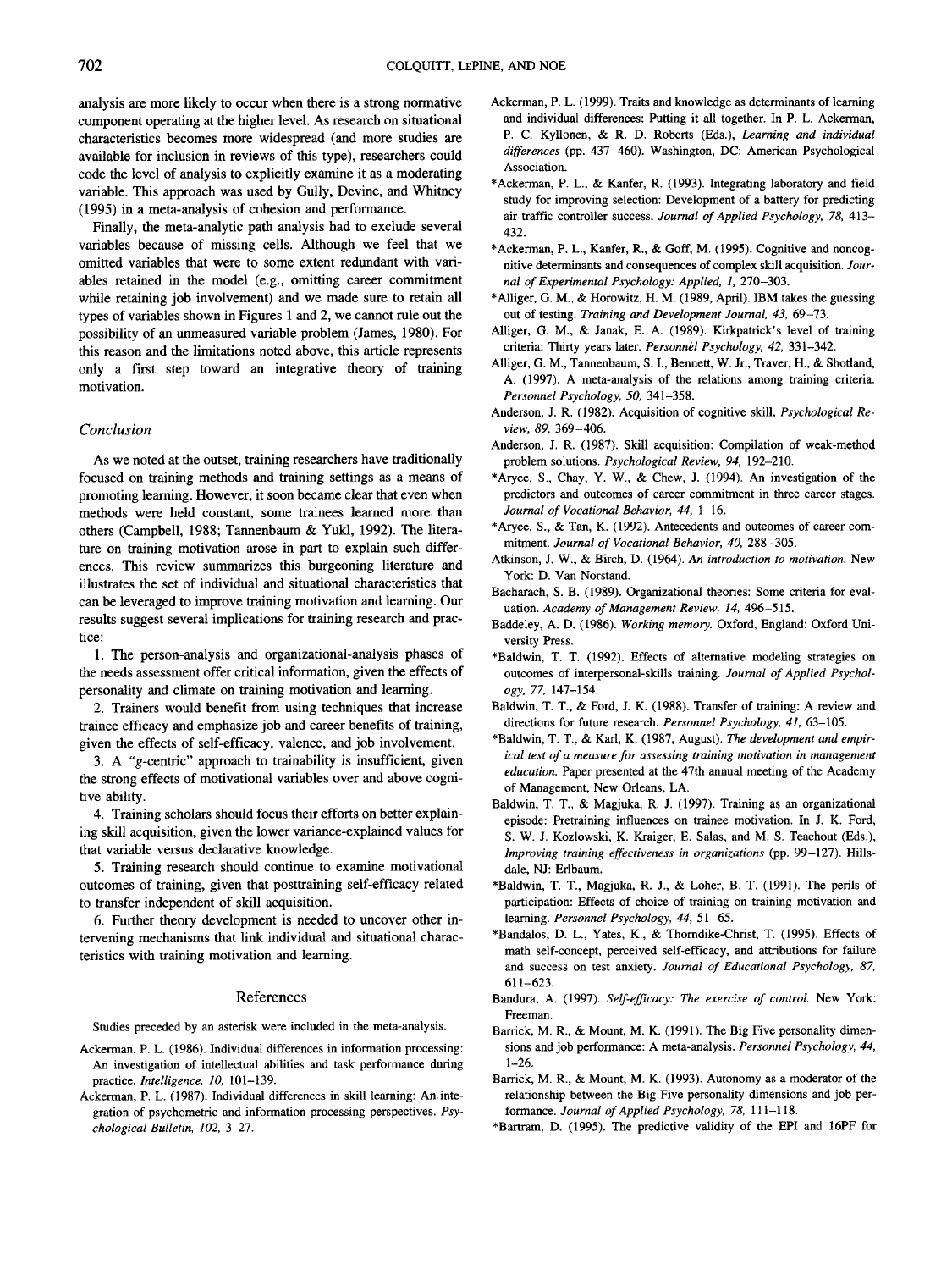military flying training. *Journal of Occupational and Organizational Psychology, 68,* 219-236.

- \*Bodell, M. D., Colquitt, J. A., & Baldwin, T. T. (1994, August). *lnpursuit of the motivated trainee: Cooperative learning as a tool for organizational training.* Poster presented at the annual meeting of the Academy of Management, Dallas, TX.
- \*Birdi, K., Allan, C., & Warr, P. (1997). Correlates of perceived outcomes of four types of employee development activity. *Journal of Applied Psychology, 82,* 845-857.
- Blau, G. J. (1988). Further exploring the meaning and measurement of career commitment. *Journal of Vocational Behavior, 32,* 284-297.
- Brass, D. J. (1981). Structural relationships, job characteristics, and worker satisfaction and performance. *Administrative Science Quarterly, 26,*  331-348.
- \*Bretz, R. D. Jr., & Thompsett, R. E. (1992). Comparing traditional and integrative learning methods in organizational training programs. *Journal of Applied Psychology, 77,* 941-951.
- Brosschot, J. F., Gebhardt, W. A., & Godaert, G. L. R. (1994). Internal, powerful others and chance locus of control: Relationships with personality, coping, stress, and health. *Personality and Individual Differences, 16,* 839-852.
- Brown, S. P. (1996). A meta-analysis and review of organizational research on job involvement. *Psychological Bulletin, 120,* 235-256.
- Brown, S. P., & Peterson, R. A. (1993). Antecedents and consequences of salesperson job satisfaction: Meta-analysis and assessment of causal effects. *Journal of Marketing Research, 30,* 63-77.
- Button, S. B., Mathieu, J. E., & Zajac, D. M. (1996). Goal orientation in organizational research: A conceptual and empirical foundation. *Organizational Behavior and Human Decision Processes, 67,* 26-48.
- Campbell, J. P. (1988). Training design for performance improvement. In J. P. Campbell & R. J. Campbell (Eds.), *Productivity in organizations*  (pp. 177-215). San Francisco, CA: Jossey-Bass.
- Carson, K. D., & Bedeian, A. G. (1994). Career commitment: Construction of a measure and examination of its psychometric properties. *Journal of Vocational Behavior, 44,* 237-262.
- \*Cellar, D. F., Miller, M. L., Doverspike, D. D., & Klawsky, J. D. (1996). Comparison of factor structures and criterion-related validity coefficients for two measures of personality based on the five-factor model. *Journal of Applied Psychology, 81,* 694-704.
- \*Cheng, Y. C. (1994). Classroom environment and student affective performance: An effective profile. *Journal of Experimental Education, 62,*  221-239.
- \*Clark, C. S., Dobbins, G. H., & Ladd, R. T. (1993). Exploratory field study of training motivation: Influence of involvement, credibility, and transfer climate. *Group & Organization Management, 18,* 292-307.
- Cleveland, J. N., & Shore, L. M. (1992). Self and supervisory perspectives on age and work attitudes and performance. *Journal of Applied Psychology, 77,* 469-484.
- Cohen, J. (1988). *Statistical power analysis for the behavioral sciences.*  Hillsdale, NJ: Erlbaum.
- Cohen, J., & Cohen, P. (1983). *Applied multiple regression/correlation* analysis for the behavioral sciences. Hillsdale, NJ: Erlbaum.
- \*Cole, N. D., & Latham, G. P. (1997). Effects of training in procedural justice on perceptions of disciplinary fairness by unionized employees and disciplinary subject matter experts. *Journal of Applied Psychology, 82,* 699-705.
- \*Colqnitt, J. A., Bedell, M. D., & Baldwin, T. T. (1999). *The role of ability and conscientiousness in interdependent contexts: More benefits for the less able and less willing?* Manuscript submitted for publication.
- \*Colquitt, J. A., & Simmering, M. S. (1997). *The interactive effects of ability, locus of control, and achievement motivation in learning.* Unpublished manuscript.
- \*Colquitt, J. A., & Simmering, M. S. (1998). Conscientiousness, goal

orientation, and motivation to learn during the learning process: A longitudinal study. *Journal of Applied Psychology, 83,* 654-665.

- \*Conneriy, M. L. (1997). The influence of training on perceptions of recruiters' interpersonal skills and effectiveness. *Journal of Occupational and Organizational Psychology, 70,* 259-272.
- Cronbach, L. J., & Snow, R. E. (1977). *Aptitudes and instructional meth*ods. New York: Irvington.
- Cudeck, R. (1989). Analysis of correlation matrices using covariance structure models. *Psychological Bulletin, 105,* 317-327.
- \*DeMatteo, J. S. (1997). The effects of accountability on performance in training. *Training Research Journal, 3,* 39-57.
- Digman, J. M. (1990). Personality structure: Emergence of the five-factor model. *Annual Review of Psychology, 41,* 417-440.
- \*Drakely, R. J., Herriot, P., & Jones, A. (1988). Biographical data, training success and turnover. *Journal of Occupational Psychology, 61,* 145- 152.
- Dweck, C. S. (1989). Motivation. In A. Lesgold & R. Glaser (Eds.), *Foundations for a psychology of education* (Vol. 1, pp. 87-136). Hillsdale, NJ: Erlbaum.
- \*Eden, D., & Ravid, G. (1982). Pygmalion versus self-expectancy: Effects of instructor and self-expectancy on trainee performance. *Organizational Behavior and Human Performance, 30,* 351-364.
- \*Eden, D., & Shani, A. B. (1982). Pygmalion goes to boot camp: Expectancy, leadership, and trainee performance. *Journal of Applied Psychology, 67,* 194-199.
- \*Edwards, J. E., & Waters, L. K. (1980). Academic job involvement: Multiple measures and their correlates. *Psychological Reports, 47,*  1263-1266.
- \*Eyring, J. D., Johnson, D., & Francis, D. J. (1993). A cross-level unitsof-analysis approach to individual differences in skill acquisition. *Journal of Applied Psychology, 78,* 805-814.
- \*Facteau, J. D., Dobbins, G. H., Russell, J. E. A., Ladd, R. T., & Kudisch, J. D. (1995). The influence of general perceptions of the training environment on pretraining motivation and perceived training transfer. *Journal of Management, 21,* 1-25.
- Feather, N. T. (1982). Expectancy-value approaches: Present status and future directions. In N. T. Feather (Ed.), *Expectations and actions: Expectancy-value models in psychology* (pp. 395-420). Hillsdale, NJ: Erlbaum.
- \*Feather, N. T. (1988). Values, valences, and course enrollment: Testing the role of personal values within an expectancy-valence framework. *Journal of Educational Psychology, 80,* 381-391.
- \*Feinberg, L. B., & Halperin, S. (1978). Affective and cognitive correlates of course performance in introductory statistics. *Journal of Experimental Education, 46,* 11-18.
- Feldman, D. C. (1984). The development and enforcement of group norms. *Academy of Management Review, 9,* 47-53.
- \*Fenis, G. R., Youngblood, S. A., & Yates, V. L. (1985). Personality, training performance, and withdrawal: A test of the person-group fit hypothesis for organizational newcomers. *Journal of Vocational Behavior, 27,* 377-388.
- \*Fiedler, F. E., & Mahar, L. (1979). A field experiment validating contingency model of leadership training. *Journal of Applied Psychology, 64,*  247-254.
- \*Fisher, S. L., & Ford, J. K. (1998). Differential effects of learner effort and goal orientation on two learning outcomes. *Personnel Psychology, 51,* 397-420.
- \*Ford, J. K., Quinones, M. A., Sego, D. J., & Sorra, J. S. (1992). Factors affecting the opportunity to perform trained tasks on the job. *Personnel Psychology, 45,* 511-527.
- \*Ford, J. K., Smith, E. M., Weissbein, D. A., Gully, S. M., & Salas, E. (1988). Relationships of goal orientation, metacognitive activity and practice strategies with learning outcomes and transfer. *Journal of Applied Psychology, 83,* 218-233.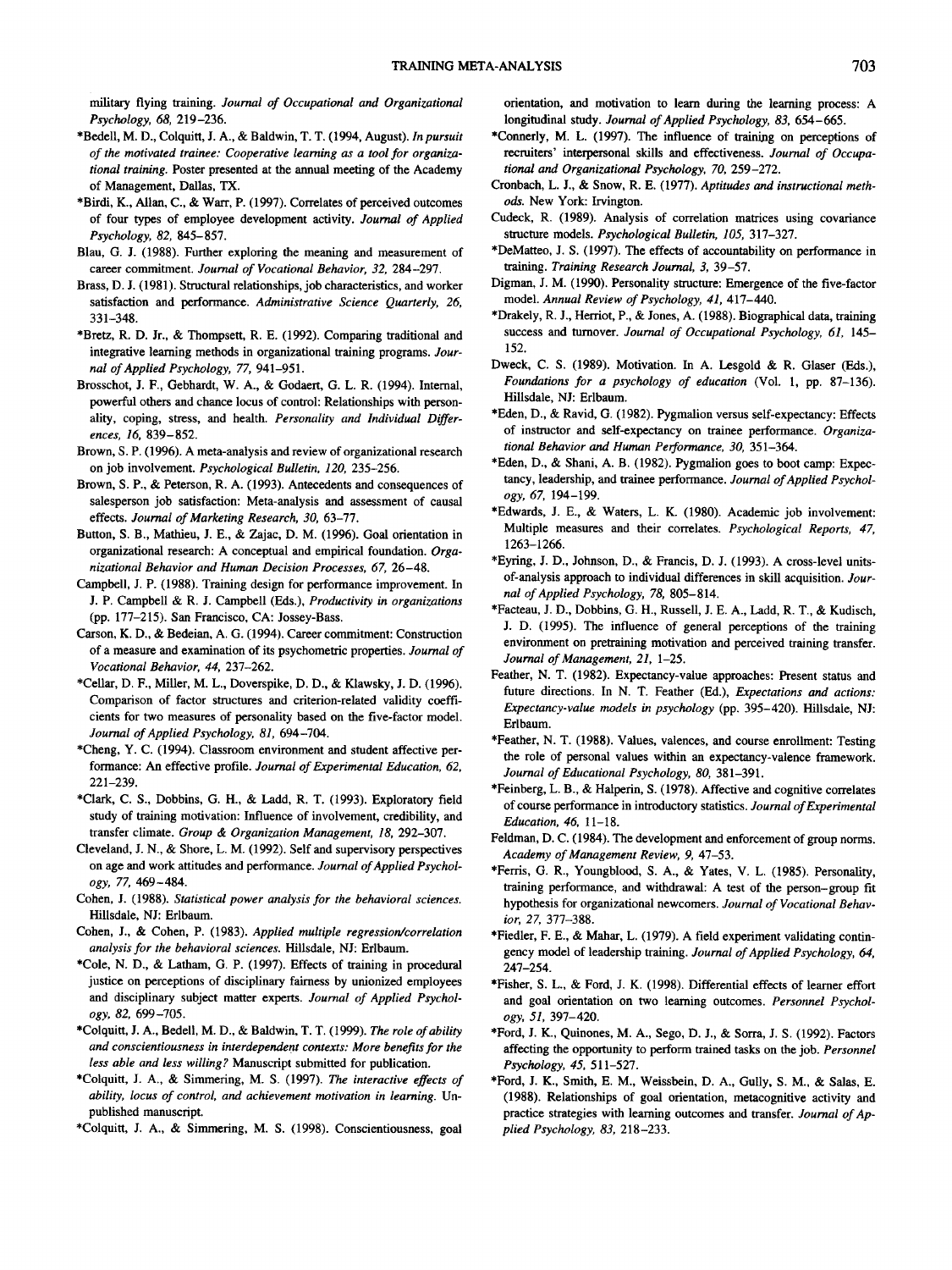- Forehand, G. A., & Gilmer, B. H. (1964). Environmental variation in studies of organizational behavior. *Psychological Bulletin, 62,* 361-382.
- Gellatly, I. R. (1996). Conscientiousness and task performance: Test of a cognitive process model. *Journal of Applied Psychology, 81,* 474-482. Geber, B. (1990). Cover story: Managing diversity. *Training, 27,* 23-30.
- \*Geiger, M. A., & Cooper, E. A. (1995). Predicting academic performance: The impact of expectancy and needs theory. *Journal of Experimental Education, 63,* 251-262.
- \*Gist, M. E. (1989). The influence of training method on self-efficacy and idea generation among managers. *Personnel Psychology, 42,* 787-805.
- Gist, M. E., & Mitchell, T. R. (1992). Self-efficacy: A theoretical analysis of its determinants and malleability. *Academy of Management Review, 17,* 183-211.
- \*Gist, M. E., Rosen, B., & Schwoerer, C. (1988). The influence of training method and trainee age on the acquisition of computer skills. *Personnel Psychology, 41,* 255-265.
- \*Gist, M. E., Schwoerer, C., & Rosen, B. (1989). Effects of alternative training methods on self-efficacy and performance in computer software training. *Journal of Applied Psychology, 74,* 884-891.
- \*Gist, M. E., Stevens, C. K., & Bavetta, A. G. (1991). Effects of selfefficacy and post-training intervention on the acquisition and maintenance of complex interpersonal skills. *Personnel Psychology, 44,* 837- 861.
- Goldstein, I. L. (1991). Training in work organizations. In M. D. Dunnette & L. M. Hough (Eds.), *Handbook of industrial and organizational psychology* (Vol. 2, pp. 507-620). Palo Alto, CA: Consulting Psychologists Press.
- Gully, S. M., Devine, D. J., & Whitney, D. J. (1995). A meta-analysis of cohesion and performance: Effects of level of analysis and task interdependence. *Small Group Research, 26,* 497-520.
- \*Guthrie, J. P., & Schwoerer, C. E. (1994). Individual and contextual influences on self-assessed training needs. *Journal of Organizational Behavior, 15,* 405-422.
- \*Hanisch, K. A., & Hulin, C. L. (1994). Two-stage sequential selection procedures using ability and training performance: Incremental validity of behavioral consistency measures. *Personnel Psychology, 47,* 767- 785.
- \*Harrison, J. K. (1992). Individual and combined effects of behavior modeling and the cultural assimilator in cross-cultural management training. *Journal of Applied Psychology, 77,* 952-962.
- Hartigan, J. A., & Wigdor, A. K. (1989). *Fairness in employee testing: Validity generalization, minority issues, and the general aptitude test battery.* Washington DC: National Academy Press.
- Hicks, W. D., & Klimoski, R. (1987). The process of entering training programs and its effect on training outcomes. *Academy of Management Journal, 30,* 542-552.
- Hom, P. W., Caranikas-Walker, F., Prussia, G. E., & Griffeth, R. W. (1992). A meta-anaiytical structural equations analysis of a model of employee turnover. *Journal of Applied Psychology, 77,* 890-909.
- \*Horak, V. M., & Horak, W. J. (1982). The influence of student locus of control and teaching method on mathematics achievement. *Journal of Experimental Education, 51,* 18-21.
- Horn, J. L., & Noll, J. (1994). A system for understanding cognitive capabilities: A theory and the evidence on which it is based. In D. Detterman (Ed.), *Current topics in human intelligence: Vol. 4. Theories*  of intelligence (pp. 151-204). Norwood, NJ: Ablex.
- Howard, A. (1995). The *changing nature of work.* San Francisco, CA: Jossey-Bass.
- Howell, J. P., Dorfman, P. W., & Kerr, S. (1986). Moderator variables in leadership research. *Academy of Management Review, 11,* 88-102.
- Huffcutt, A. I., & Arthur, W. Jr. (1995). Development of a new outlier statistic for meta-analytic data. *Journal of Applied Psychology, 80,*  327-334.
- Hunter, J. E. (1986). Cognitive ability, cognitive aptitudes, job knowledge, and job performance. *Journal of Vocational Behavior, 29,* 340-362.
- Hunter, J. E., & Hamilton, M. A. (1992). *Path: A program in Basica.* East Lansing: Michigan State University.
- Hunter, J. E., & Hunter, R. F. (1984). Validity and utility of alternative predictors of job performance. *Psychological Bulletin, 96,* 72-98.
- Hunter, J. E., & Schmidt, F. L. (1990). *Methods of meta-analysis: Correcting errors and biases in research findings.* Newbury Park, CA: Sage.
- James, L. R. (1980). The unmeasured variables problem in path analysis. *Journal of Applied Psychology, 65,* 415-421.
- James, L. R., & Jones, A. P. (1974). Organizational climate: A review of theory and research. *Psychological Bulletin, 81,* 1096-1112.
- Janz, B. D., Colquitt, J. A., & Noe, R. A. (1997). Knowledge worker team effectiveness: The role of autonomy, interdependence, team development, and contextual support variables. *Personnel Psychology, 50,* 877- 904.
- Jensen, A. R. (1986). Major contributions, *g:* Artifact or reality? *Journal of Vocational Behavior, 29,* 301-331.
- Jensen, A. R. (1998). The *g factor: The science of mental ability.* Westport, CT: Praeger.
- Jöreskog, K. G., & Sörbom, D. (1996). *LISREL 8: User's reference guide* [computer software manual]. Chicago, IL: Scientific Software International.
- \*Kahanoff, B., & Bottger, P. (1991). Effectiveness of creativity training and its relation to selected personality factors. *Journal of Organizational Behavior, 12,* 235-248.
- Kanfer, R. (1991). Motivation theory and industrial and organizational psychology. In M. D. Dunnette & L. M. Hough (Eds.), *Handbook of industrial and organizational psychology* (Vol. 1, pp. 75-170). Palo Alto, CA: Consulting Psychologists Press.
- Kanfer, R., & Ackerman, P. L. (1989). Motivation and cognitive abilities: An integrative aptitude treatment interaction approach to skill acquisition. *Journal of Applied Psychology, 74,* 657-690.
- \*Karl, K. A., O'Leary-Kelly, A. M., & Martoccbio, J. J. (1993). The impact of feedback and self-efficacy on performance in training. *Journal of Organizational Behavior, 14,* 379-394.
- Kass, R. A., Mitchell, K. J., Grafton, F. C., & Wing, H. (1983). Factorial validity of the Armed Services Vocational Aptitude Battery (ASVAB), Forms 8, 9, and 10L 1981 Army applicant sample. *Educational and Psychological Measurement, 43,* 1077-1087.
- Katzell, R. A., & Thompson, D. E. (1990). An integrative model of work attitudes, motivation, and performance. *Human Performance, 3,* 63-85.
- \*Kelleber, D., Finestone, P., & Lowy, A. (1986). Managerial learning: First notes from an unstudied frontier. *Group & Organization Studies, 11,*  169-202.
- Kerlinger, R. (1986). *Foundations of behavioral research.* New York: Holt, Rinehart, & Winston.
- Kidwell, R. E. Jr., Mossholder, K. W., & Bennett, N. (1997). Cohesiveness and organizational citizenship behavior: A multilevel analysis using work groups and individuals. *Journal of Management, 23,* 775-793.
- Kirkpatrick, D. L. (1976). Evaluation of training. In R. L. Craig,(Ed.), *Training and development handbook* (2nd Ed., pp. 301-319). New York: McGraw-Hill.
- \*Kozlowski, S. W. J., & Hults, B. M. (1987). An exploration of climates for technical updating and performance. *Personnel Psychology, 40,*  539 -563.
- Kraiger, K. (1999). Performance and employee development. In D. R. Ilgen and E. Pulakos (Eds.), *The changing nature of performance* (pp. 366-396). San Francisco, CA: Jossey-Bass.
- Kraiger, K., Ford, J. K., & Salas, E. (1993). Application of cognitive, skill-based, and affective theories of learning outcomes to new methods of training evaluation. *Journal of Applied Psychology, 78,* 311-328.
- Kyllonen, P. C., & Christal, R. E. (1990). Reasoning ability is (little more than) working memory capacity?! *Intelligence*, 14, 389-433.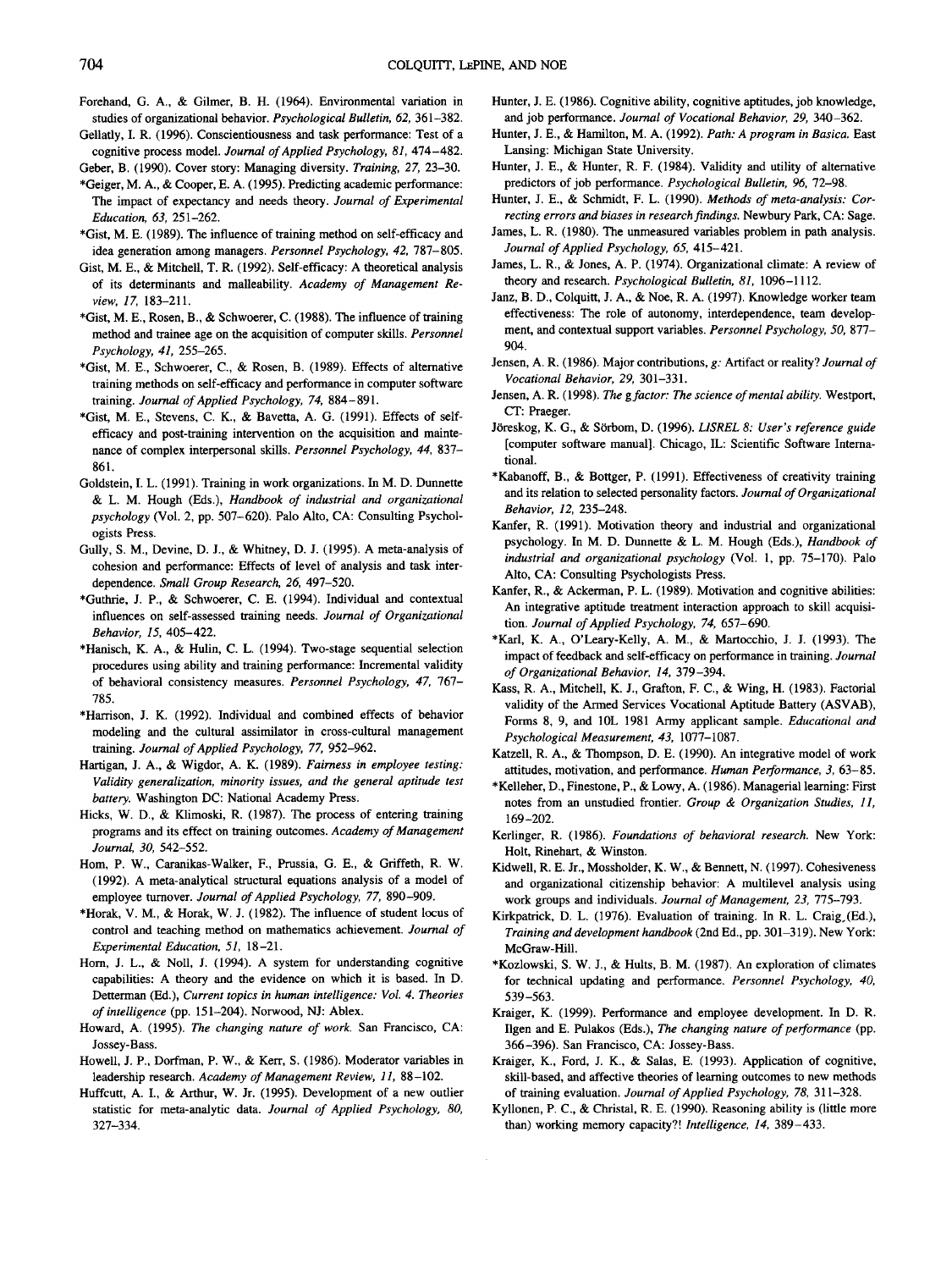- \*Leiter, M. P., Dorward, A. L., & Cox, T. (1994). The social context of skill enhancement: Training decisions of occupational health nurses. *Human Relations,* 47, 1233-1249.
- LePine, J. A., Colquitt, J. A., & Erez, A. (in press). Adaptability to changing task contexts: Effects of general cognitive ability, conscientiousness, and openness. *Personnel Psychology.*
- LePine, J. A., & Van Dyne, L. (1998). Predicting voice behavior in work groups. *Journal of Applied Psychology, 83,* 853-868.
- \*Lied, T. R., & Pritchard, R. D. (1976). Relationships between personality variables and components of the expectancy-valence model. *Journal of Applied Psychology, 61,* 463-467.
- \*Locke, E. A., Frederick, E., Lee, C., & Bobko, P. (1984). Effect of self-efficacy, goals, and task strategies on task performance. *Journal of Applied Psychology, 69,* 241-251.
- Lodahl, T. M., & Kejner, M. (1965), The definition and measurement of job involvement. *Journal of Applied Psychology, 49,* 24-33.
- London, M., & Mone, E. M. (1999). Continuous learning. In D. R. Ilgen & E. D. Pulakos (Eds.), The *changing nature of performance* (pp. 119- 153). San Francisco: Jossey-Bass.
- Lord, R. G., & Maher, K. J. (1991). Cognitive theory in industrial and organizational psychology. In M. D. Dunnette & L. M. Hough (Eds.), *Handbook of industrial and organizational psychology* (Vol. 2, pp. 1-62). Palo Alto, CA: Consulting Psychologists Press.
- \*Macan, T. H., Shahani, C., Dipboye, R. L., & Phillips, A. P. (1990). College students' time management: Correlations with academic performance and stress. *Journal of Educational Psychology, 82,* 760-768.
- \*Magjuka, R. J., Baldwin, T. T., & Hui, C. (1993). *Questioning the role of participation in pre-training contexts: A replication and extension.* Unpublished manuscript.
- \*Martineau, J. (1995). *A contextual examination of the effectiveness of a supervisory skills training program.* Unpublished doctoral dissertation, Pennsylvania State University.
- \*Martocchio, J. J. (1992). Microcomputer usage as an opportunity: The influence of context in employee training. *Personnel Psychology, 45,*  529-551.
- \*Martocchio, J. J. (1994). Effects of conception of ability on anxiety, self-efficacy, and learning in training. *Journal of Applied Psychology, 79,* 819-825.
- Martocchio, J. J., & Baldwin, T. T. (1997). The evolution of strategic organizational training. In R. G. Ferris (Ed.), *Research in personnel and human resource management* (Vol. 15, pp. 1-46). Greenwich, CT: JAI Press.
- \*Martocchio, J. J., & Dulebohn, J. (1994). Performance feedback effects in training: The role of perceived controllability. *Personnel Psychology, 47,* 357-373.
- \*Martocchio, J. J., & Judge, T. A. (1997). Relationship between conscientiousness and learning in employee training: Mediating influences of self-deception and self-efficacy. *Journal of Applied Psychology, 82,*  764-773.
- \*Martocchio, J. J., & Webster, J. (1992). Effects of feedback and cognitive playfulness on performance in microcomputer training. *Personnel Psychology, 45,* 553-578.
- \*Mathieu, J. E. (1988). A causal model of organizational commitment in a military training environment. *Journal of Vocational Behavior, 32,* 321- 335.
- Mathieu, J. E., & Martineau, J. W. (1997). Individual and situational influences in training motivation. In J. K. Ford, S. W. J. Kozlowski, K. Kraiger, E. Salas, & M. S. Teachout (Eds.), *Improving training effectiveness in organizations* (pp. 193-222). Hillsdale, NJ: Erlbaum.
- \*Mathieu, J. E., Martineau, J. W., & Tannenbaum, S. I. (1993). Individual and situational influences on the development of self-efficacy: Implications for training effectiveness. *Personnel Psychology, 46,* 125-147.
- \*Mathieu, J. E., Tannenbaum, S. I., & Salas, E. (1992). Influences of

individual and situational characteristics on measures of training effectiveness. *Academy of Management Journal, 35,* 828-847.

- Mathieu, J. E., & Zajac, D. M. (1990). A review and meta-analysis of the antecedents, correlates, and consequences of organizational commitment. *Psychological Bulletin, 108,* 172-194.
- \*Maurer, T. J., & Tarulli, B. A. (1994). Investigation of perceived environment, perceived outcome, and person variables in relationship to voluntary development activity by employees. *Journal of Applied Psychology, 79,* 3-14.
- McCrae, R. R., & Costa, P. T. Jr. (1987). Validation of the five-factor model of personality across instruments and observers. *Journal of Personality and Social Psychology, 52,* 81-90.
- McEnrue, M. P. (1989). Self-development as a career management strategy. *Journal of Vocational Behavior, 34,* 57-68.
- Meyer, J. P., Allen, N. J., & Smith, C. A. (1993). Commitment to organizations and occupations: Extension and test of a three-component conceptualization. *Journal of Applied Psychology, 78,* 538-551.
- Mihal, W. L., Sorce, P. A., & Compte, T. E. (1984). A process model of individual career decision making. *Academy of Management Review, 9,*  95-103.
- Mitchell, T. R. (1982). Expectancy-value models in organizational psychology. In N. T. Feather (Ed.), *Expectations and actions: Expectancyvalue models in psychology* (pp. 293-314). Hillsdale, NJ: Erlbaum.
- \*Morrison, R. F., & Brantner, T. M. (1992). What enhances or inhibits learning a new job? A basic career issue. *Journal of Applied Psychology, 77,* 926-940.
- Mount, M. K., & Barrick, M. R. (1998). Five reasons why the "Big Five" article has been frequently cited. *Personnel Psychology, 51,* 849-858.
- Mowday, R. T., Porter, L. W., & Steers, R. M. (1982). *Employeeorganization linkages: The psychology of commitment, absenteeism, and turnover.* San Diego, CA: Academic Press.
- \*Mumford, M. D., Baughman, W. A., Uhlman, C. E., Costanza, D. P., & Threlfall, K. V. (1993). Personality variables and skill acquisition: Performance while practicing a complex task. *Human Performance, 6,*  345-381.
- \*Myers, C. (1992). Core skills and transfer in the youth training schemes: A field study of trainee motor mechanics. *Journal of Organizational Behavior, 13,* 625-632.
- Naylor, J. C., Pritchard, R. D., & Ilgen, D. R. (1980). *A theory of behavior in organizations.* New York: Academic Press.
- \*Nelson, F. H., Lomax, R. G., & Perlman, R. (1984). A structural equation model of second language acquisition for adult learners. *Journal of Experimental Education, 53,* 29-39.
- Noe, R. A. (1986). Trainee attributes and attitudes: Neglected influences on training effectiveness. *Academy of Management Review, 11,* 736-749.
- \*Noe, R. A., & Schmitt, N. (1986). The influence of trainee attitudes on training effectiveness: Test of a model. *Personnel Psychology, 39,*  497-523.
- \*Nee, R. A., & Wilk, S. L. (1993). Investigation of the factors that influence employees' participation in development activities. *Journal of Applied Psychology, 78,* 291-302.
- Norman, D. A., & Bobrow, D. (1975). On data-limited and resourcelimited processes. *Cognitive Psychology, 7, 44-64.*
- Ostroff, C., & Harrison, D. A. (1999). Meta-analysis, level of analysis, and best estimates of population correlations: Cautions for interpreting metaanalytic results in organizational behavior. *Journal of Applied Psychology, 84,* 260-270.
- \*Phillips, J. M., & Gully, S. M. (1997). Role of goal orientation, ability, need for achievement, and locus of control in the self-efficacy and goal-setting process. *Journal of Applied Psychology, 82,* 792-802.
- Pintrich, P. R., Cross, D. R., Kozma, R. B., & McKeachie, W. J. (1986). Instructional psychology. *Annual Review of Psychology, 37,* 611-651.
- Podsakoff, P. M., MacKenzie, S. B., & Bommer, W. H. (1996). Metaanalysis of the relationships between Kerr and Jermier's substitutes for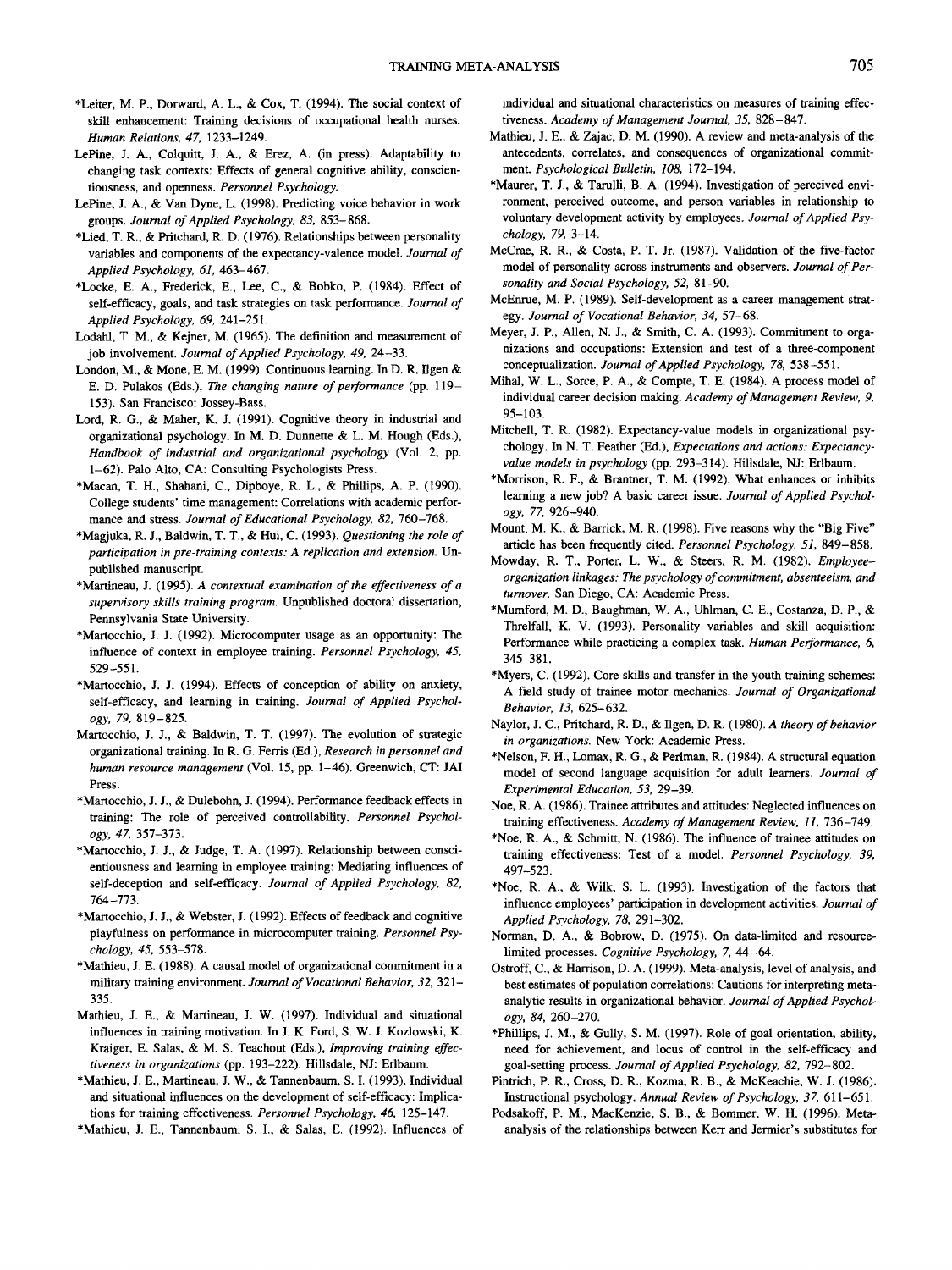leadership and employee job attitudes, role perceptions, and performance. *Journal of Applied Psychology, 81,* 380-399.

- Podsakoff, P. M., MacKenzie, S. B., Moorman, R. H., & Fetter, R. (1990). Transformational leader behaviors and their effects on followers' trust in leader, satisfaction, and organizational citizenship behaviors. *Leadership Quarterly, 1,* 107-142.
- Poon, L. W. (1985). Differences in human memory with aging: Nature, causes, and clinical implication. In J. E. Birren & K. W. Schaie (Eds.), *Handbook of the psychology of aging* (pp. 427-455). New York: Van Nostrand Reinhold.
- Poon, L. W. (1987). Learning. In G. L. Maddox (Ed.), *The encyclopedia of aging* (pp. 38-381). New York: Springer.
- \*Quinones, M. A. (1995). Pretraining context effects: Training assignment as feedback. *Journal of Applied Psychology, 80,* 226-238.
- \*Quinones, M. A., Ford, J. K., Sego, D. J., & Smith, E. M. (1995). The effects of individual and transfer environment characteristics on the opportunity to perform trained tasks. *Training Research Journal, 1,*   $29 - 48.$
- Raynor, J. O. (1982). Future orientation, self-evaluation, and achievement motivation: Use of an expectancy  $\times$  value theory of personality functioning and change. In N. T. Feather (Ed.), *Expectations and actions: Expectancy-value models in psychology* (pp. 97-124). Hillsdale, NJ: Erlbaum.
- \*Ree, M. J., Carretta, R. R., & Teachout, M. S. (1995). Role of ability and prior job knowledge in complex training performance. *Journal of Applied Psychology, 80,* 721-730.
- Ree, M. J., & Earles, J. A. (1991). Predicting training success: Not much more *than g. Personnel Psychology, 44,* 321-332.
- \*Reynolds, C. H., & Gentile, J. R. (1976). Performance under traditional and mastery assessment procedures in relation to students' locus of control: A possible attitude by treatment interaction. *Journal of Experimental Education, 44,* 55-60.
- Roberts, K. H., Hulin, C. L., & Rousseau, D. M. (1978). *Developing an interdisciplinary science of organizations.* San Francisco: Jossey-Bass.
- Robinson, W. S. (1950). Ecological correlations and the behavior of individuals. *American Sociological Review, 15,* 351-357.
- \*Rouiller, J. Z., & Goldstein, I. L. (1993). The relationship between organizational transfer climate and positive transfer of training. *Human Resources Development Quarterly, 4,* 377-390.
- Rousseau, D. M. (1978). Measures of technology as predictors of employee attitude. *Journal of Applied Psychology, 63,* 213-218.
- \*Russell, J. S., Terborg, J. R., & Powers, M. L. (1985). Organizational performance and organizational level training and support. *Personnel Psychology, 38,* 849-863.
- \*Ryman, D. H., & Biersner, R. J. (1975). Attitudes predictive of diving training success. *Personnel Psychology, 28,* 181-188.
- \*Saks, A. M. (1994). Moderating effects of self-efficacy for the relationship between training method and anxiety and stress reactions of newcomers. *Journal of Organizational Behavior, 15,* 639-654.
- \*Saks, A. M. (1995). Longitudinal field investigation of the moderating and mediating effects of self-efficacy on the relationship between training and newcomer adjustment. *Journal of Applied Psychology, 80,*  211-225.
- Schmidt, F. L., Hunter, J. E., & Outerhridge, A. N. (1986). Impact of job experience and ability on job knowledge, work sample performance, and supervisory ratings of job performance. *Journal of Applied Psychology, 71,* 432-439.
- \*Schwarzwald, J., & Shoham, M. (1981). A trilevel approach to motivators for retraining. *Journal of Vocational Behavior, 18,* 265-276.
- \*Siegel, A. I. (1983). The miniature job training and evaluation approach: Additional findings. *Personnel Psychology, 36,* 41-56.
- \*Silver, W. S., Mitchell, T. R., & Gist, M. E. (1995). Responses to successful and unsuccessful performance: The moderating effect of

self-efficacy on the relationship between performance and attributions. *Organizational Behavior and Human Decision Processes, 62,* 286-299.

- \*Simon, S. J., & Werner, J. M. (1996). Computer training through behavior modeling, self-paced, and instructional approaches: A field experiment. *Journal of Applied Psychology, 81,* 648-659.
- Stajkovic, A. D., & Luthans, F. (1998). Self-efficacy and work-related performance: A meta-analysis. *Psychological Bulletin, 124,* 240-261.
- Sterns, H. L., & Doverspike, D. (1989). Aging and the training and learning process. In I. Goldstein (Ed.), *Training and development in organizations* (pp. 299-332). San Francisco: Jossey-Bass.
- \*Stevens, C. K., & Gist, M. E. (1997). Effects of self-efficacy and goal orientation training on negotiation skill maintenance: What are the mechanisms? *Personnel Psychology, 50,* 955-978.
- \*Stewart, G. L., Carson, K. P., & Curdy, R. L. (1996). The joint effects of conscientiousness and self-leadership training on employee self-directed behavior in a service setting. *Personnel Psychology, 49,* 955-978.
- Stumpf, S. A., Colarelli, S. M., & Hartman, K. (1983). Development of the career exploration survey (CES). *Journal of Vocational Behavior, 22,*  191-226.
- Switzer, F. S., III, Paese, P. W., & Drasgow, F. (1992). Bootstrap estimates of standard errors in validity generalization. *Journal of Applied Psychology, 77,* 123-129.
- \*Tannenbaum, S. I., Mathieu, J. E., Salas, E., & Cannon-Bowers, J. A. (1991). Meeting trainees' expectations: The influence of training fulfillment on the development of commitment, self-efficacy, and motivation. *Journal of Applied Psychology, 76,* 759-769.
- Tannenbaum, S. I., & Yukl, G. (1992). Training and development in work organizations. *Annual Review of Psychology, 43,* 399-441.
- \*Teachout, M. S., Sego, D. J., & Ford, J. K. (1997). An integrated approach to summative evaluation for facilitating training course improvement. *Training Research Journal, 3,* 169-184.
- \*Tesluk, P. E., Farr, J. L., Mathieu, J. E., & Vance, R. J. (1995). Generalization of employee involvement training to the job setting: Individual and situational effects. *Personnel Psychology, 48,* 607-632.
- \*Tharenou, P., Latimer, S., Controy, D. (1994). How do you make it to the top? An examination of influences on women's and men's managerial advancement. *Academy of Management Journal, 37,* 899-931.
- \*Tracey, J. B., & Cardenas, C. G. (1996). Training effectiveness: An empirical examination of factors outside the training context. *Hospitality Research Journal, 20,* 113-123.
- \*Tracey, J. B., Tannenbaum, S. I., & Kavanagh, M. J. (1995). Applying trained skills on the job: The importance of the work environment. *Journal of Applied Psychology, 80,* 239-252.
- \*Tubiana, J. H., & Ben-Shakhar, G. (1982). An objective group questionnaire as a substitute for a personal interview in the prediction of success in military training in Israel. *Personnel Psychology, 35,* 349-357.
- \*Tziner, A., & Dolan, S. (1982). Evaluation of a traditional selection system in predicting success of females in officer training. *Journal of Occupational Psychology, 55,* 269-275.
- \*Tziner, A., & Falbe, C. M. (1993). Training-related variables, gender and training outcomes: A field investigation. *International Journal of Psychology, 28,* 203-221.
- \*Tziner, A., Haccoun, R. R., & Kadish, A. (1991). Personal and situational characteristics influencing the effectiveness of transfer of training improvement strategies. *Journal of Occupational Psychology, 64,* 167- 177.
- Van Eerde, W., & Thierry, H. (1996). Vroom's expectancy models and work-related criteria: A meta-analysis. *Journal of Applied Psychology, 81,* 575-586.
- Viswesvaran, C., & Ones, D. S. (1995). Theory testing: Combining psychometric meta-analysis and structural equations modeling. *Personnel Psychology, 48,* 865-885.
- Vroom, V. H. (1964). *Work and motivation.* New York: Wiley.